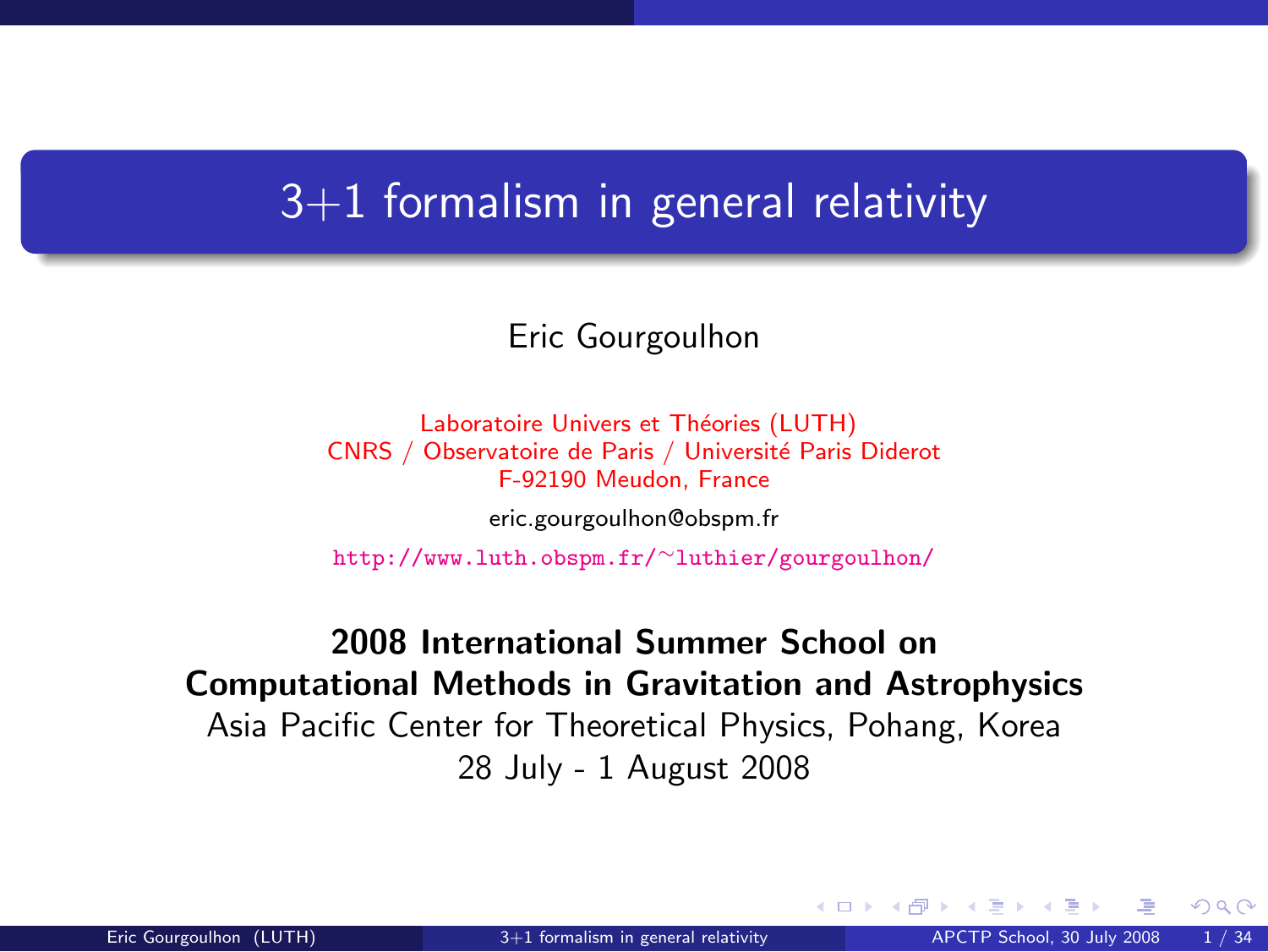- [The 3+1 foliation of spacetime](#page-2-0)
- [3+1 decomposition of Einstein equation](#page-21-0)
- [The Cauchy problem](#page-30-0)
- [Conformal decomposition](#page-36-0)

**← ロ ▶ → イ 同 →**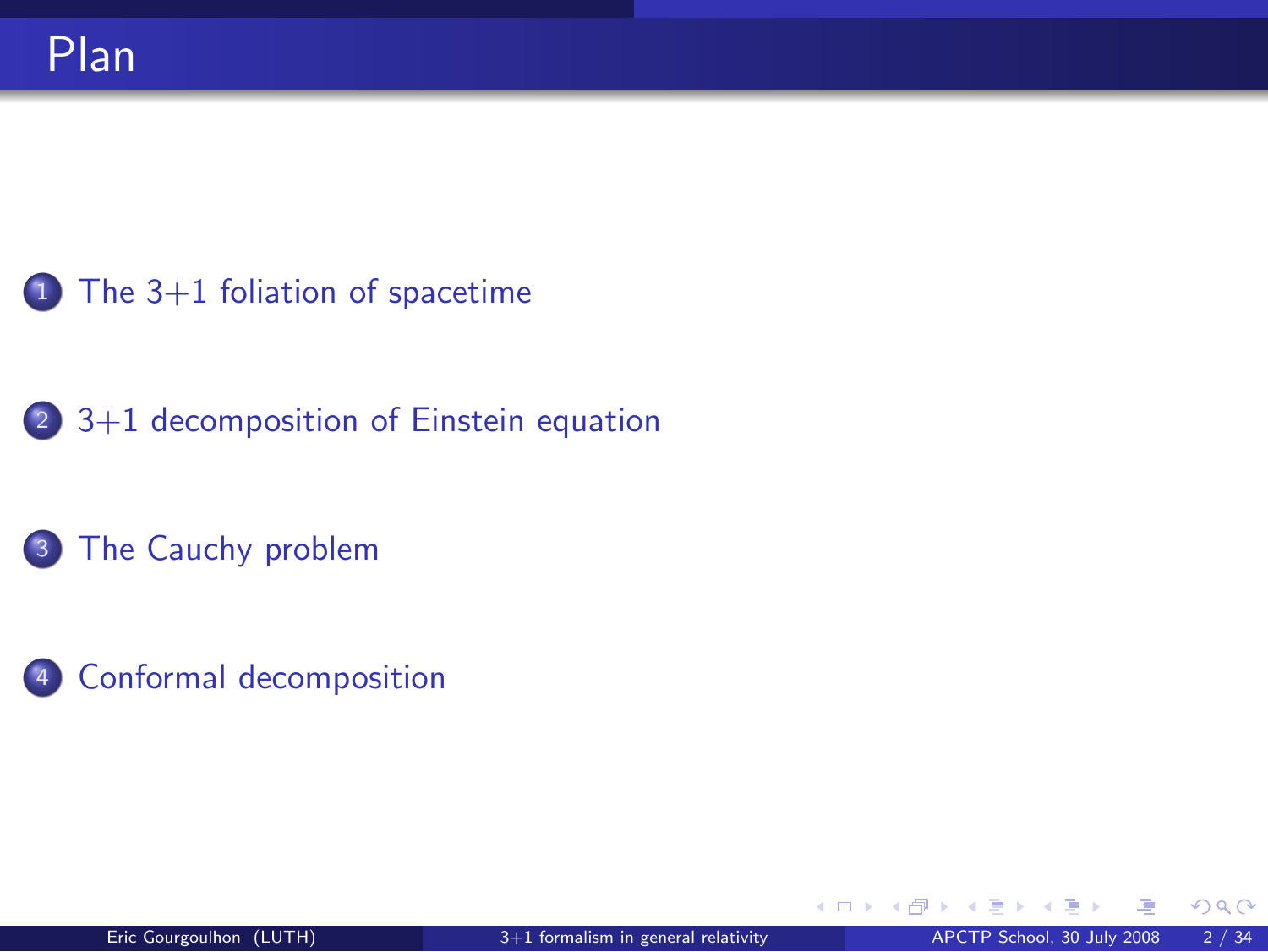## **Outline**

#### $1$  [The 3+1 foliation of spacetime](#page-2-0)

<sup>2</sup> [3+1 decomposition of Einstein equation](#page-21-0)

[The Cauchy problem](#page-30-0)

[Conformal decomposition](#page-36-0)

<span id="page-2-0"></span> $298$ 

э  $\sim$ 

**←ロ ▶ ← イ 同 →**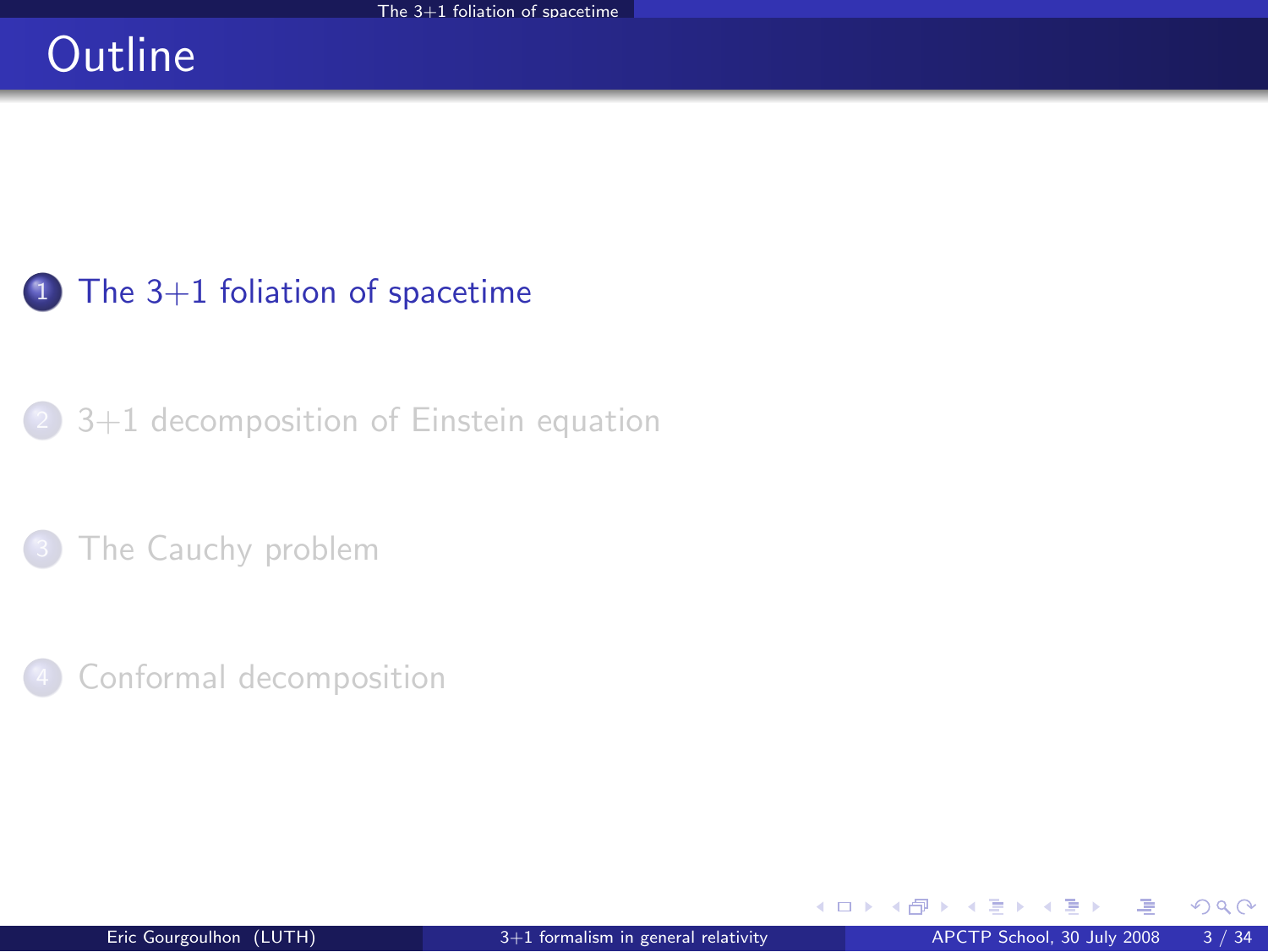## Framework: globally hyperbolic spacetimes



4-dimensional spacetime  $(\mathcal{M}, g)$ :

- $\bullet$   $\mathscr{M}$  : 4-dimensional smooth manifold
- $\bullet$  g: Lorentzian metric on  $\mathscr{M}$ :  $sign(g) = (-, +, +, +)$

**←ロ ▶ ← イ 同 →** 

 $(\mathcal{M}, g)$  is assumed to be time orientable: the light cones of  $q$  can be divided continuously over  $M$  in two sets (past and future)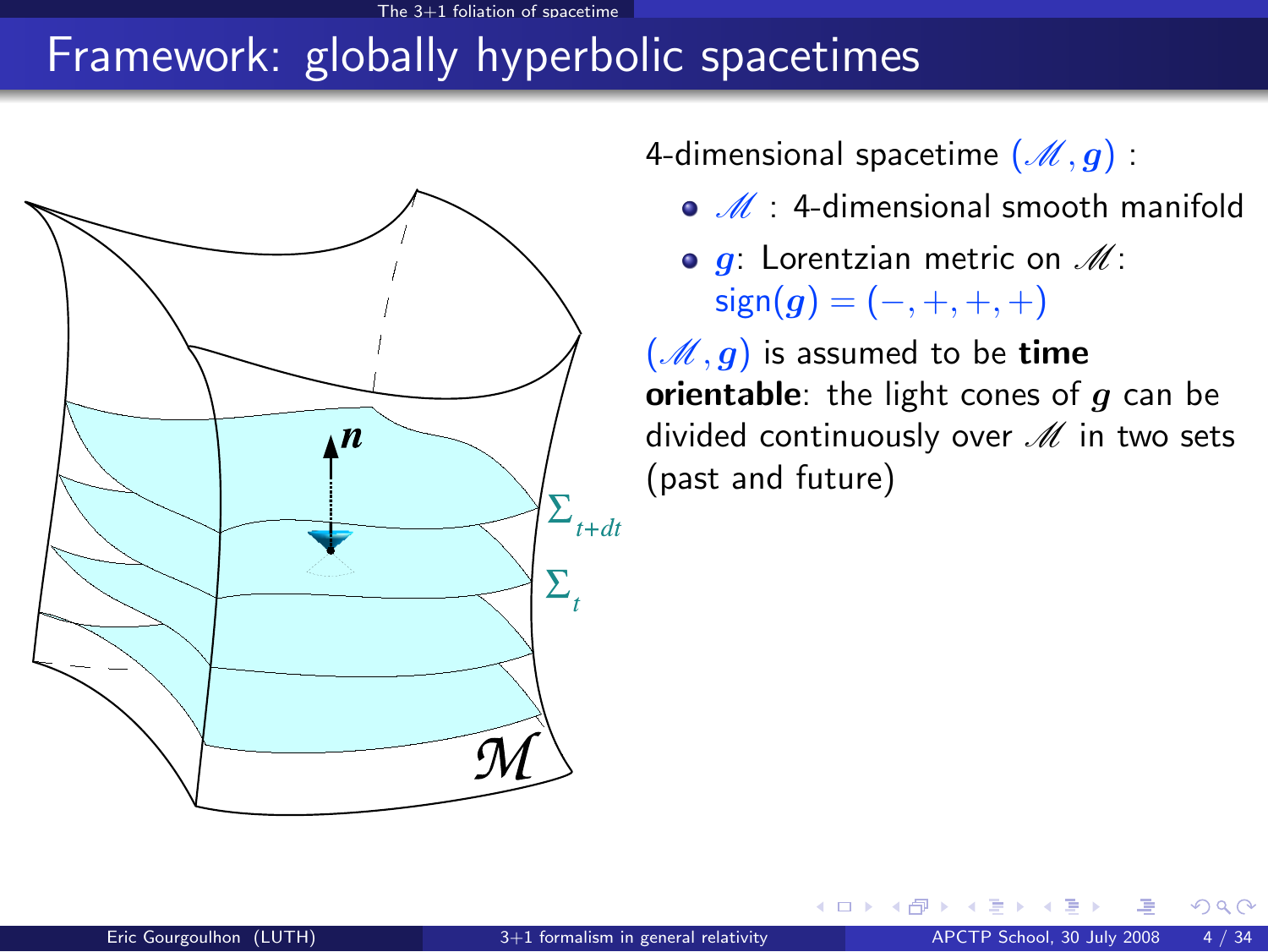#### $3+1$  foliation of sp

# Framework: globally hyperbolic spacetimes



4-dimensional spacetime  $(\mathcal{M}, g)$ :

- $\bullet$   $\mathcal{M}$  : 4-dimensional smooth manifold
- $\bullet$  g: Lorentzian metric on  $\mathscr{M}$ :  $sign(g) = (-, +, +, +)$

 $(\mathcal{M}, g)$  is assumed to be time orientable: the light cones of  $q$  can be divided continuously over  $M$  in two sets (past and future)

The spacetime  $(M, q)$  is assumed to be globally hyperbolic: ∃ a foliation (or slicing) of the spacetime manifold  $M$  by a family of spacelike hypersurfaces  $\Sigma_t$ :  $\mathscr{M} = \left\lfloor \ \right\rfloor \Sigma_t$ t∈R

**hypersurface** = submanifold of  $M$  of dimension 3

**K ロ ⊁ K 倒 ≯ K 差 ≯ K**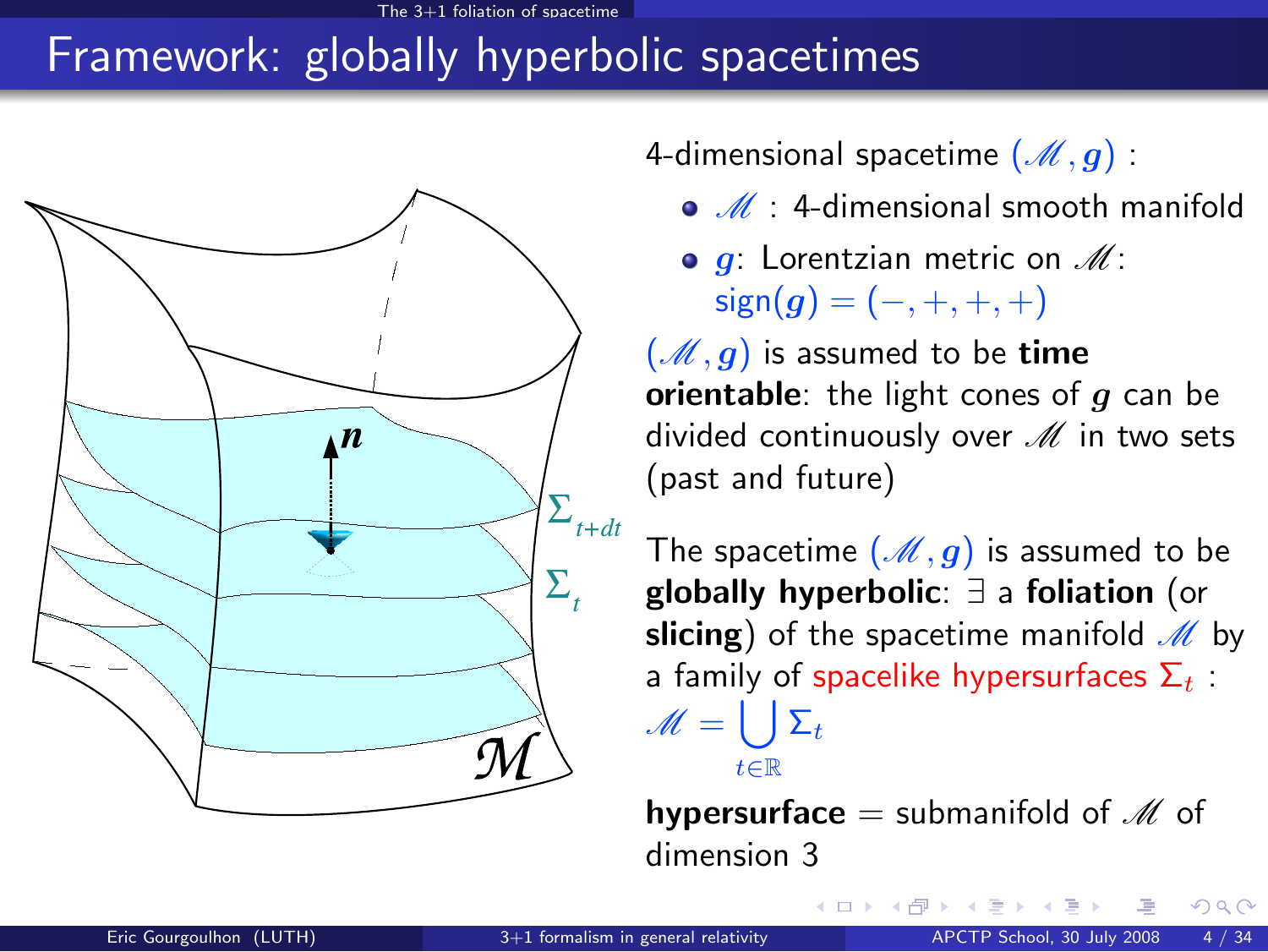#### Unit normal vector and lapse function



 $n:$  unit normal vector to  $\Sigma_t$  $\Sigma_t$  spacelike  $\iff n$  timelike  $n \cdot n := g(n,n) = -1$  $n$  chosen to be future directed

**← ロ ▶ → イ 同 →**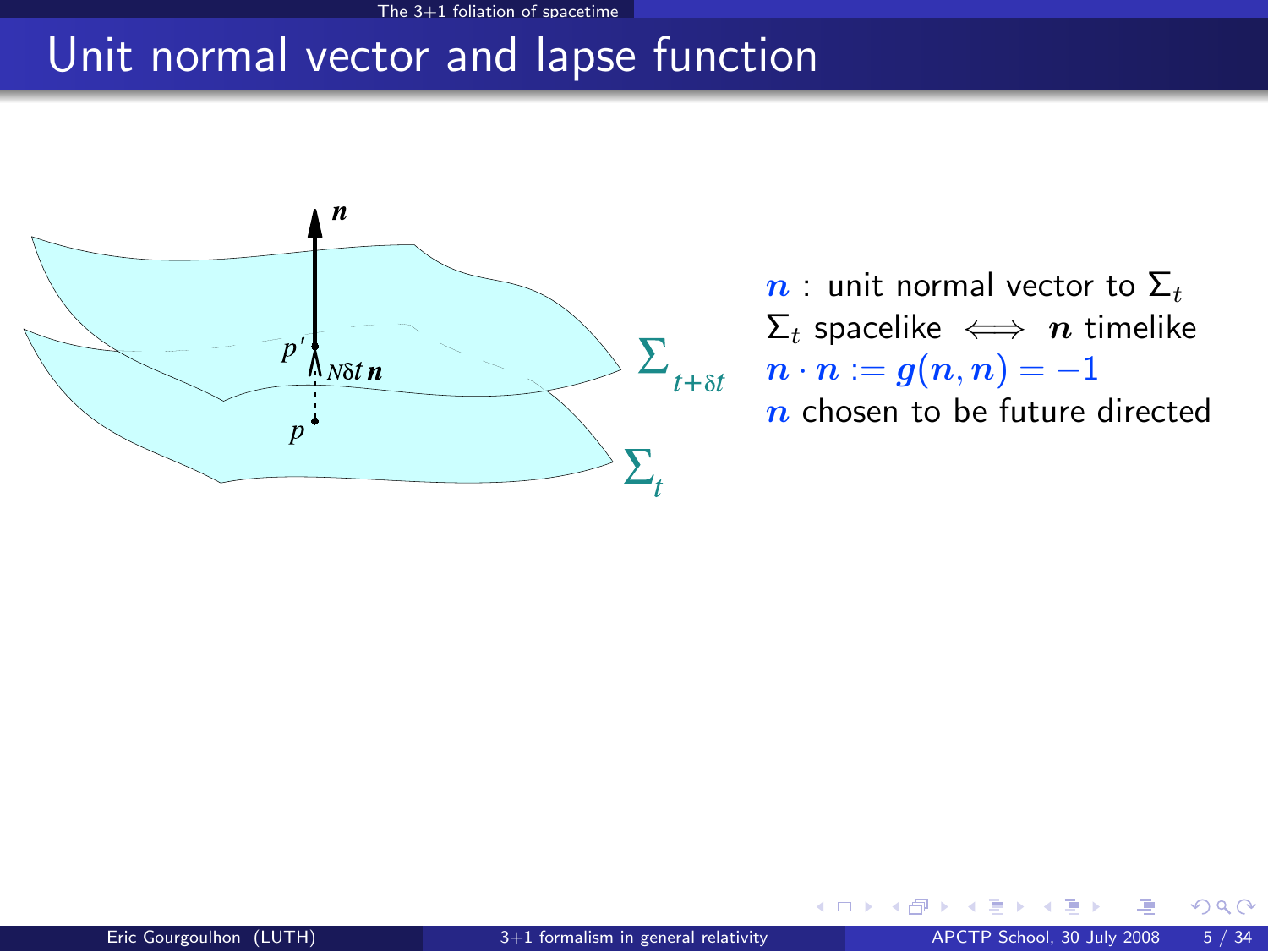#### Unit normal vector and lapse function



 $n:$  unit normal vector to  $\Sigma_t$  $\Sigma_t$  spacelike  $\iff n$  timelike  $n \cdot n := g(n,n) = -1$  $n$  chosen to be future directed

**←ロ ▶ ← イ 同 →** 

The 1-form  $n$  associated with  $n$  is proportional to the gradient of t:  $n = -Ndt$   $(n_{\alpha} = -N\nabla_{\alpha}t)$  $N:$  lapse function ;  $N > 0$ 

Elapse proper time between p and  $p'$ :  $\delta \tau = N \delta t$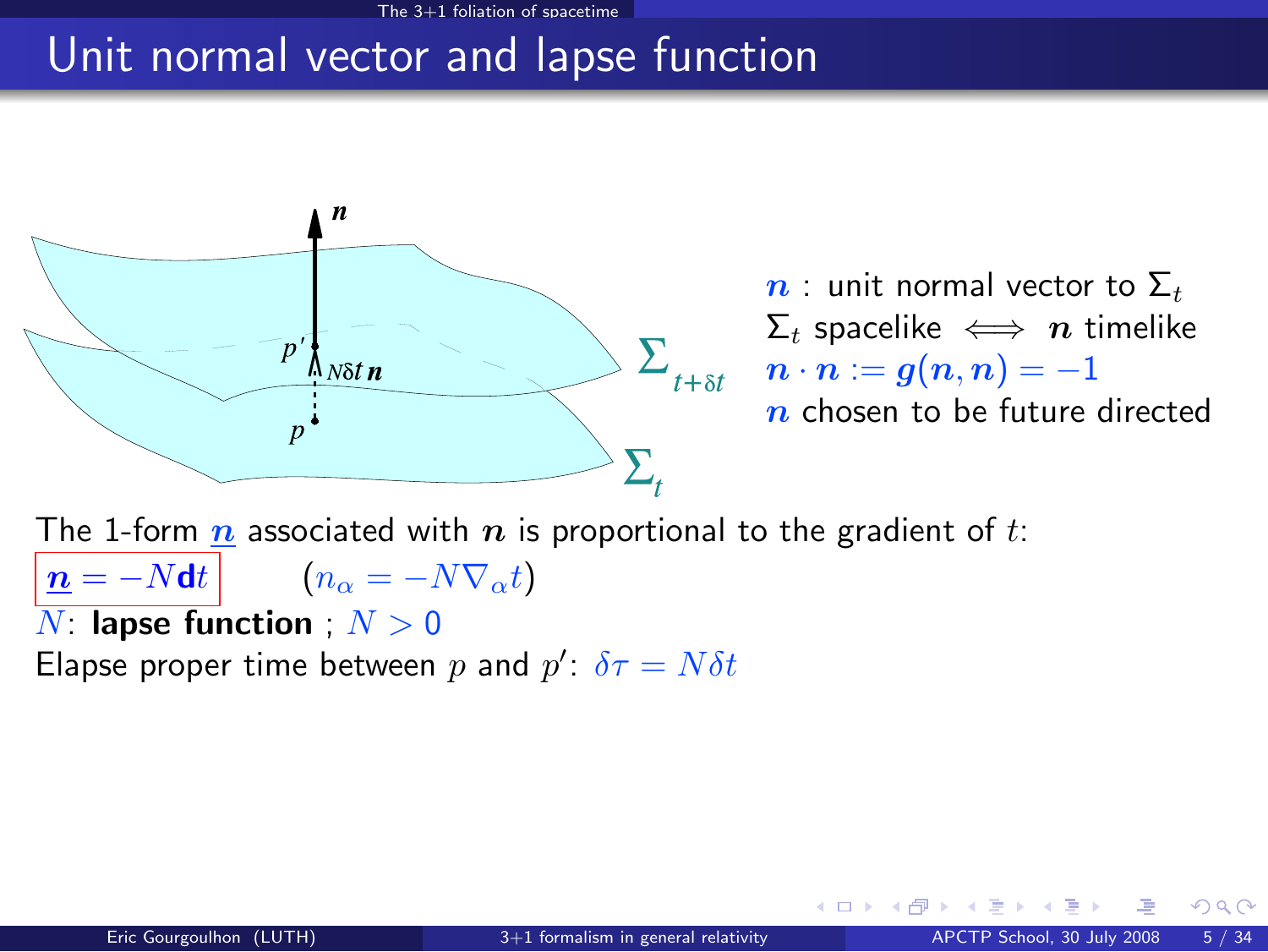#### Unit normal vector and lapse function



 $n:$  unit normal vector to  $\Sigma_t$  $\Sigma_t$  spacelike  $\iff n$  timelike  $n \cdot n := g(n,n) = -1$  $n$  chosen to be future directed

**←ロ ▶ ← イ 同 →** 

The 1-form  $n$  associated with  $n$  is proportional to the gradient of t:  $n = -Ndt$   $(n_{\alpha} = -N\nabla_{\alpha}t)$  $N:$  lapse function ;  $N > 0$ Elapse proper time between p and  $p'$ :  $\delta \tau = N \delta t$ Normal evolution vector :  $\vert m := Nn \vert$ 

 $\langle dt, m \rangle = 1 \Rightarrow m$  Lie drags the hypersurfaces  $\Sigma_t$ 

 $\cap$   $\cap$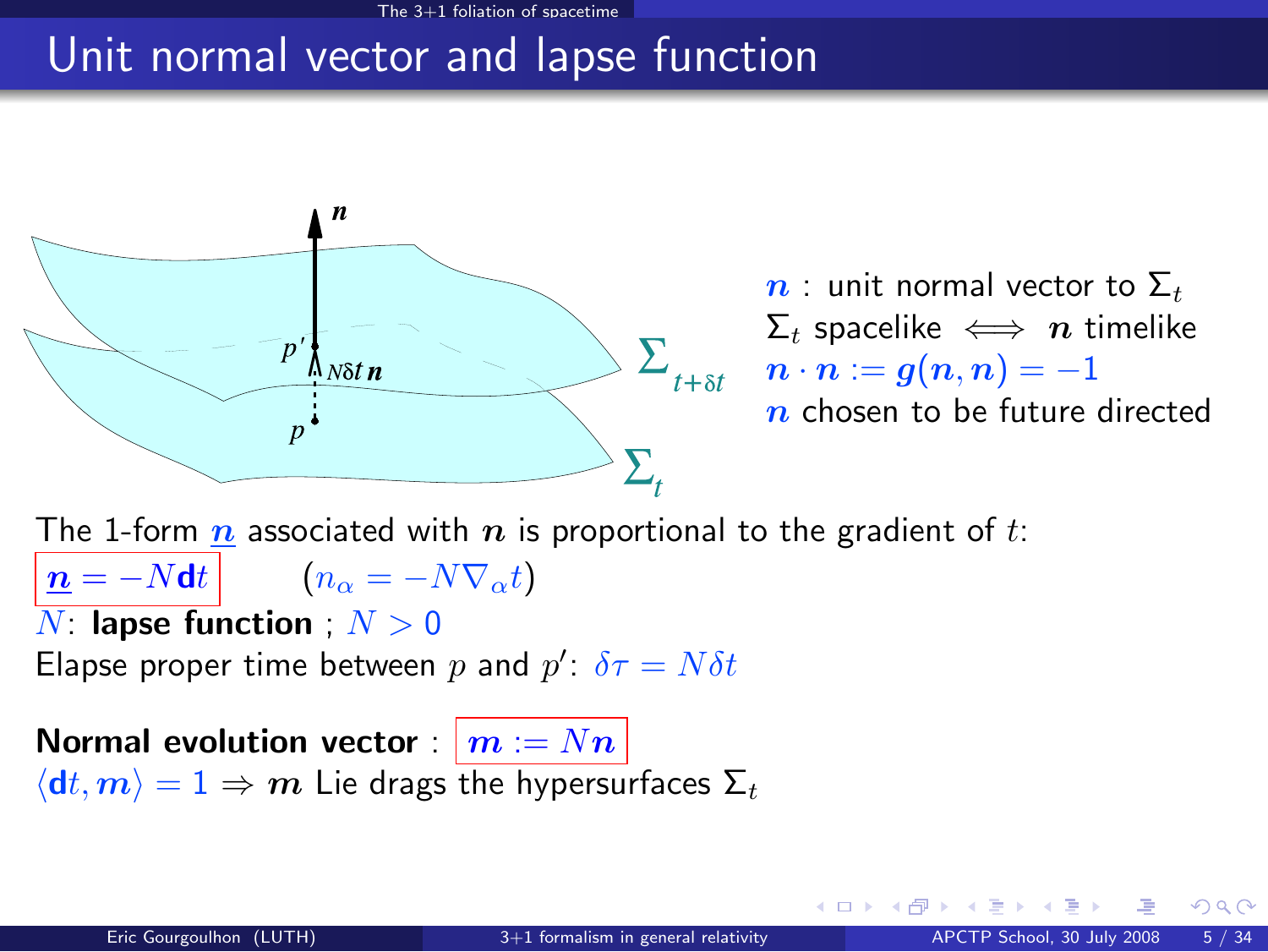# Induced metric (first fundamental form)

The induced metric or first fundamental form on  $\Sigma_t$  is the bilinear form  $\gamma$ defined by

$$
\forall (\boldsymbol{u},\boldsymbol{v})\in \mathcal{T}_p(\boldsymbol{\Sigma}_t)\times \mathcal{T}_p(\boldsymbol{\Sigma}_t),\quad \boldsymbol{\gamma}(\boldsymbol{u},\boldsymbol{v})\vcentcolon=\boldsymbol{g}(\boldsymbol{u},\boldsymbol{v})
$$

 $\Sigma_t$  spacelike  $\iff \gamma$  positive definite (Riemannian metric)

 $\bm{D}$  : Levi-Civita connection associated with  $\bm{\gamma}$  :  $\bm{D}\bm{\gamma}=0$  $\mathcal{R}$  : Riemann tensor of  $D$  :

$$
\forall \mathbf{v} \in \mathcal{T}(\Sigma_t), \ (D_i D_j - D_j D_i) v^k = \mathcal{R}^k_{\ ij} v^l
$$

 $\boldsymbol{R}$  : Ricci tensor of  $\boldsymbol{D}$  :  $R_{ij} := R^k_{\phantom{k}ikj}$  $R$  : scalar curvature (or **Gaussian curvature**) of  $(\Sigma,\boldsymbol{\gamma})$  :  $R:=\gamma^{ij}R_{ij}$ 

 $\cap$   $\cap$ 

**K ロ ト K 何 ト K ヨ ト K**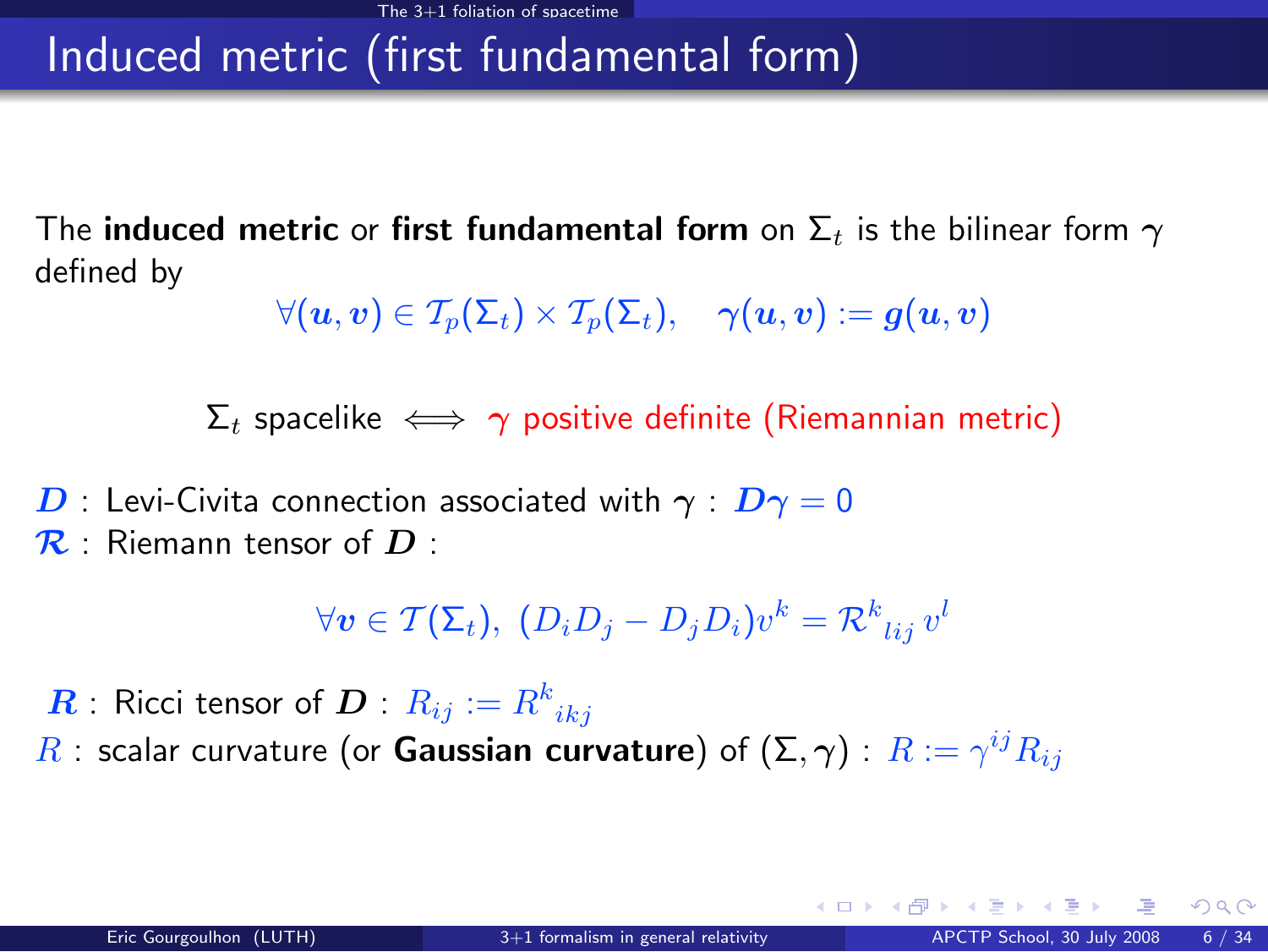# Orthogonal projector

Since  $\gamma$  is not degenerate we have the orthogonal decomposition:

 $\mathcal{T}_p(\mathscr{M}) = \mathcal{T}_p(\Sigma_t) \oplus \mathsf{Vect}(n)$ 

The associated **orthogonal projector onto**  $\Sigma_t$  is

$$
\begin{array}{rrcl}\vec{\gamma} :&\mathcal{T}_p(\mathscr{M})&\longrightarrow&\mathcal{T}_p(\Sigma)\\&\bm{v}&\longmapsto&\bm{v} + (\bm{n}\cdot\bm{v})\,\bm{n}\end{array}
$$

In particular,  $\vec{\gamma}(n) = 0$  and  $\forall v \in \mathcal{T}_p(\Sigma_t), \ \vec{\gamma}(v) = v$ Components:  $\gamma^{\alpha}_{\ \beta} = \delta^{\alpha}_{\ \beta} + n^{\alpha} n_{\beta}$ 

 $\Omega$ 

**K ロ ▶ K 何 ▶ K 手**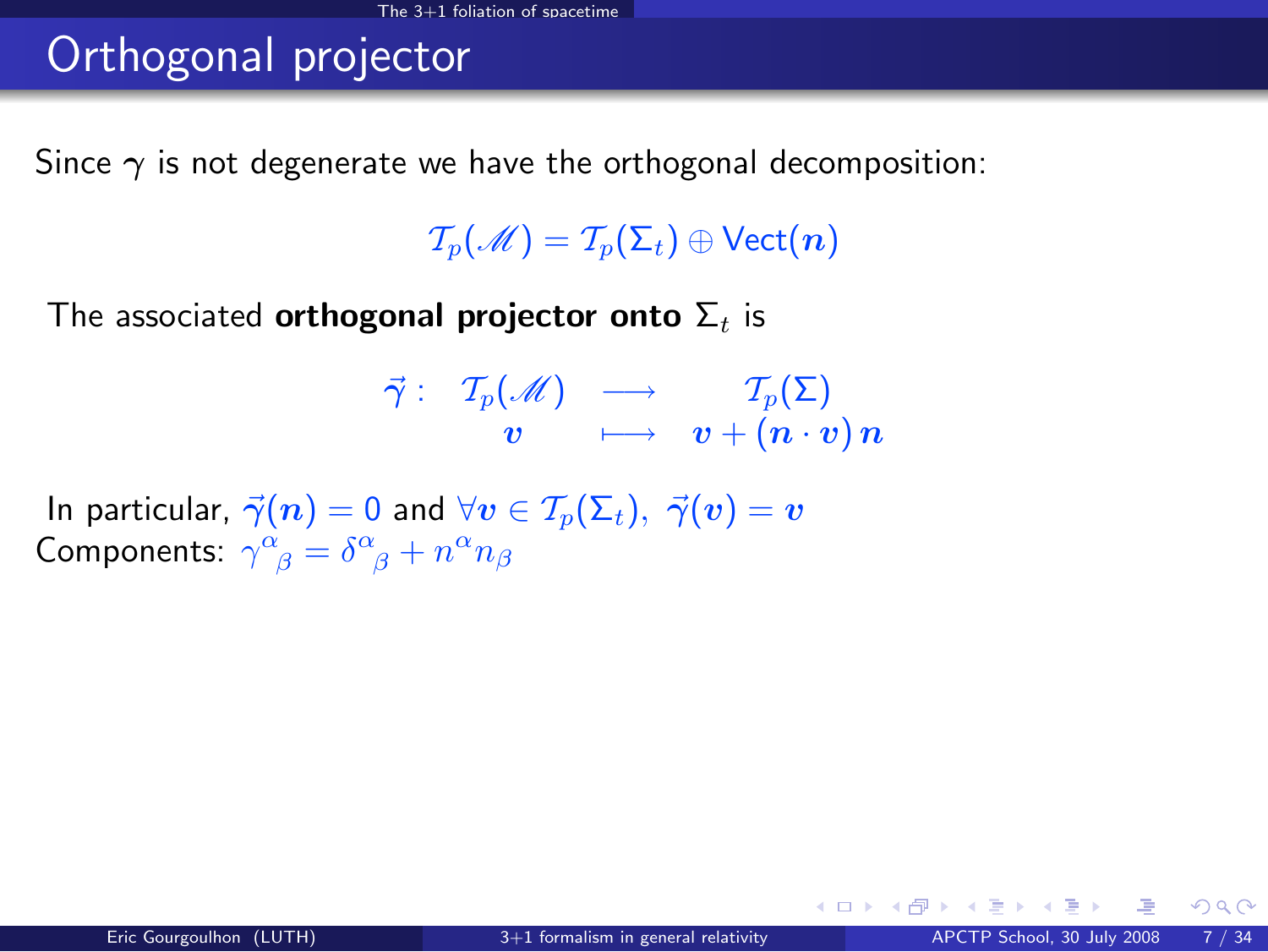# Orthogonal projector

Since  $\gamma$  is not degenerate we have the orthogonal decomposition:

 $\mathcal{T}_p(\mathscr{M}) = \mathcal{T}_p(\Sigma_t) \oplus \mathsf{Vect}(n)$ 

The associated **orthogonal projector onto**  $\Sigma_t$  is

$$
\begin{array}{rrcl}\vec{\gamma} :&\mathcal{T}_p(\mathscr{M})&\longrightarrow&\mathcal{T}_p(\Sigma)\\&\bm{v}&\longmapsto&\bm{v}+( \bm{n}\cdot\bm{v})\,\bm{n}\end{array}
$$

In particular,  $\vec{\gamma}(n) = 0$  and  $\forall v \in \mathcal{T}_n(\Sigma_t), \ \vec{\gamma}(v) = v$ Components:  $\gamma^{\alpha}_{\ \beta} = \delta^{\alpha}_{\ \beta} + n^{\alpha} n_{\beta}$ 

"Extended" induced metric :

 $\forall (u, v) \in T_p(\mathcal{M}) \times T_p(\mathcal{M}), \quad \gamma(u, v) := \gamma(\vec{\gamma}(u), \vec{\gamma}(v))$ 

 $\left|\,\boldsymbol{\gamma}=\boldsymbol{g}+\boldsymbol{\underline{n}}\otimes \boldsymbol{\underline{n}}\,\right| \quad \left(\gamma_{\alpha\beta}=g_{\alpha\beta}+n_\alpha\,n_\beta\right)$ 

(hence the notation  $\vec{\gamma}$  for the orthogonal projector)

 $\Omega$ 

メロメ メ都 メメ ミメ メミメ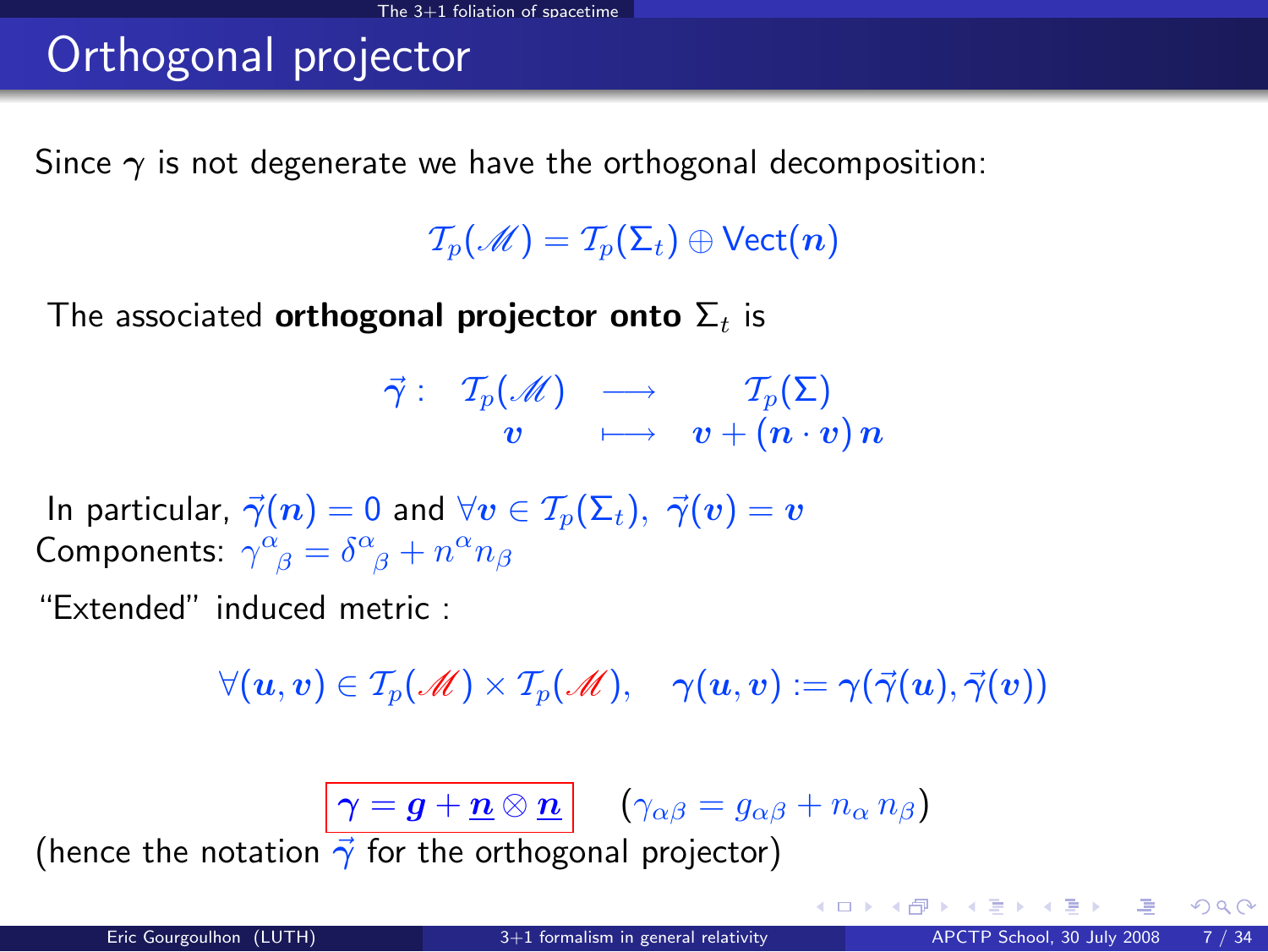#### Extrinsic curvature (second fundamental form)

The extrinsic curvature (or second fundamental form) of  $\Sigma_t$  is the bilinear form defined by

$$
\begin{array}{ccccc}K:&\,\, \mathcal{T}_p(\Sigma_t)\times\mathcal{T}_p(\Sigma_t)&\longrightarrow&\mathbb{R}\\ & (u,v)&\longmapsto& -u\cdot\nabla_vn\end{array}
$$

It measures the "bending" of  $\Sigma_t$  in  $(\mathcal{M}, g)$  by evaluating the change of direction of the normal vector  $n$  as one moves on  $\Sigma_t$ 

Weingarten property: K is symmetric:  $K(u, v) = K(v, u)$ 

Trace:  $K := \text{tr}_{\bm{\gamma}}\bm{K} = \gamma^{ij}K_{ij} = (3 \text{ times})$  the mean curvature of  $\bm{\Sigma}_t$ 

 $\Omega$ 

**K ロ ト K 何 ト K ヨ ト K**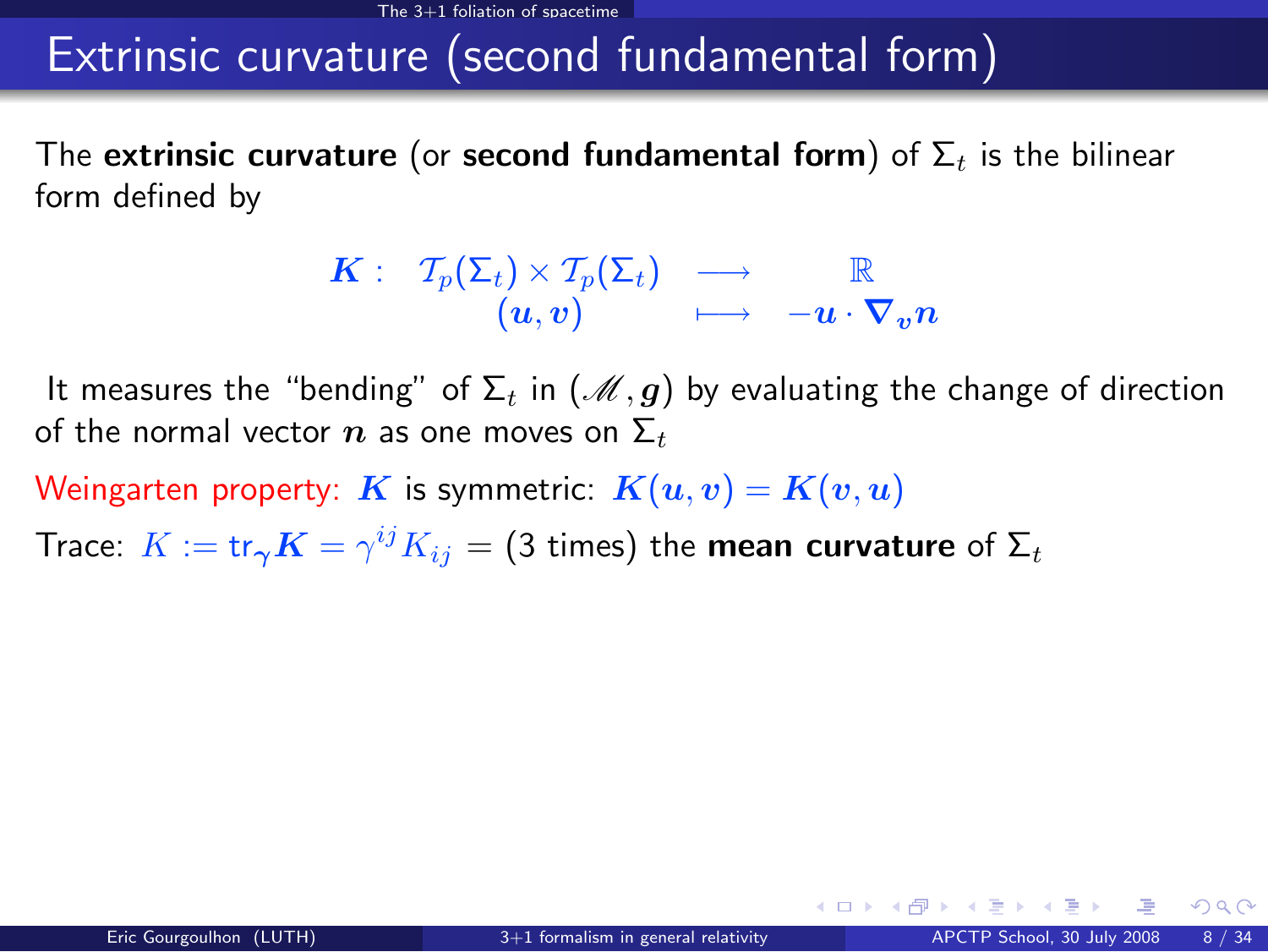#### Extrinsic curvature (second fundamental form)

The extrinsic curvature (or second fundamental form) of  $\Sigma_t$  is the bilinear form defined by

$$
\begin{array}{ccccc}K:&\,\, \mathcal{T}_p(\Sigma_t)\times\mathcal{T}_p(\Sigma_t)&\longrightarrow&\mathbb{R}\\ & (u,v)&\longmapsto& -u\cdot\nabla_vn\end{array}
$$

It measures the "bending" of  $\Sigma_t$  in  $(\mathcal{M}, g)$  by evaluating the change of direction of the normal vector  $n$  as one moves on  $\Sigma_t$ 

Weingarten property: K is symmetric:  $K(u, v) = K(v, u)$ 

Trace:  $K := \text{tr}_{\bm{\gamma}}\bm{K} = \gamma^{ij}K_{ij} = (3 \text{ times})$  the mean curvature of  $\bm{\Sigma}_t$ 

"Extended"  $\textbf{\textit{K}}\colon \forall (u,v) \in \mathcal{T}_p(\mathscr{M}) \times \mathcal{T}_p(\mathscr{M}), \quad \textbf{\textit{K}}(u,v) := \textbf{\textit{K}}(\vec{\gamma}(u), \vec{\gamma}(v))$  $\Longrightarrow \big\vert \, \bm{\nabla} \underline{\bm{n}} = -\bm{K} - \bm{D} \ln N \otimes \underline{\bm{n}} \big\vert \quad \left( \nabla_{\beta} \, n_{\alpha} = - K_{\alpha \beta} - D_{\alpha} \ln N \, n_{\beta} \right)$  $K = -\nabla \cdot \boldsymbol{n}$ 

 $\Omega$ 

メロト メ押 トメミト メミト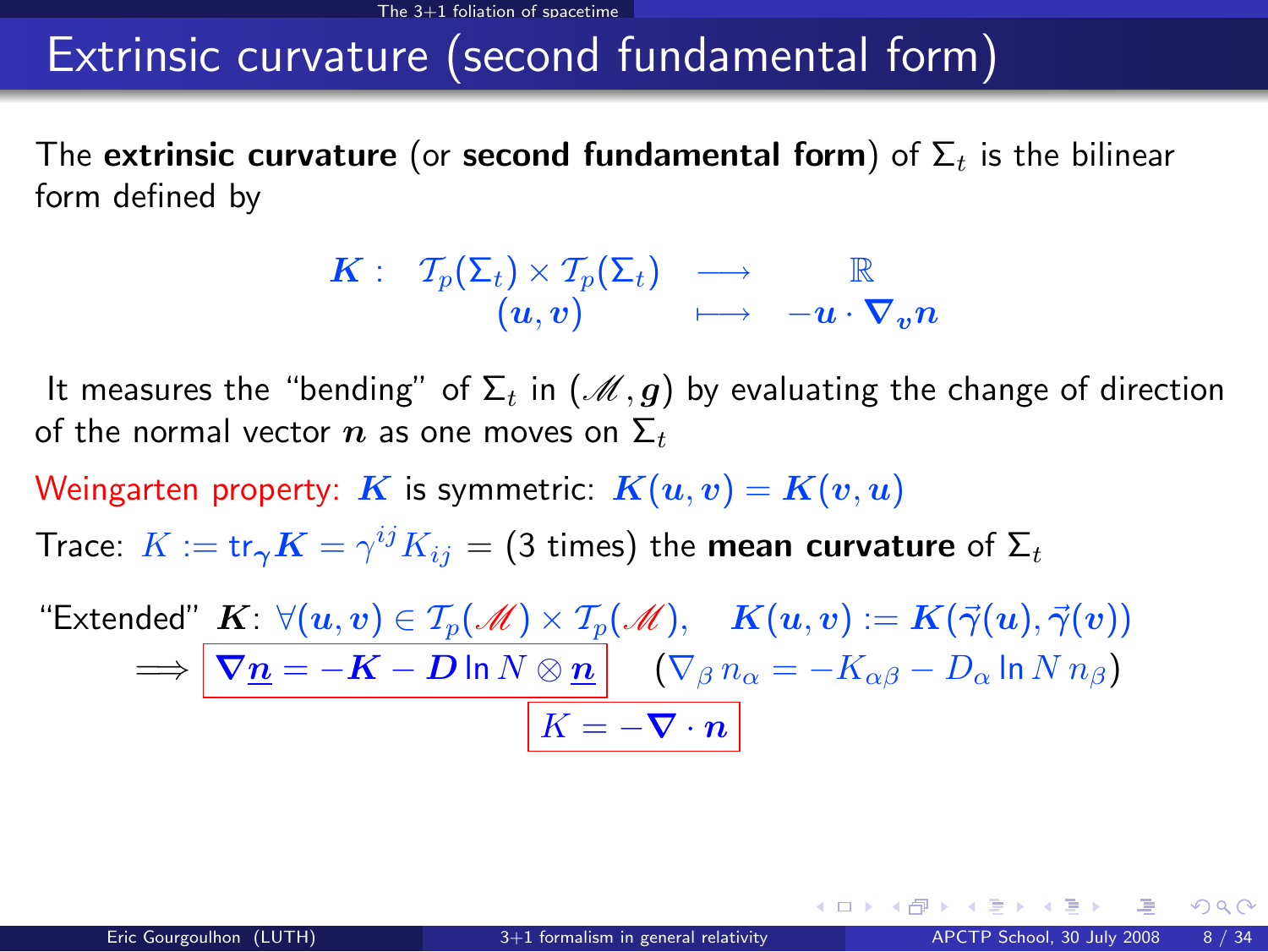#### Extrinsic curvature (second fundamental form)

The extrinsic curvature (or second fundamental form) of  $\Sigma_t$  is the bilinear form defined by

$$
\begin{array}{ccccc}K:&\,\, \mathcal{T}_p(\Sigma_t)\times\mathcal{T}_p(\Sigma_t)&\longrightarrow&\mathbb{R}\\ & (u,v)&\longmapsto& -u\cdot\nabla_vn\end{array}
$$

It measures the "bending" of  $\Sigma_t$  in  $(\mathcal{M}, g)$  by evaluating the change of direction of the normal vector  $n$  as one moves on  $\Sigma_t$ 

Weingarten property: K is symmetric:  $K(u, v) = K(v, u)$ 

Trace:  $K := \text{tr}_{\bm{\gamma}}\bm{K} = \gamma^{ij}K_{ij} = (3 \text{ times})$  the mean curvature of  $\bm{\Sigma}_t$ 

"Extended"  $\textbf{\textit{K}}\colon \forall (u,v) \in \mathcal{T}_p(\mathscr{M}) \times \mathcal{T}_p(\mathscr{M}), \quad \textbf{\textit{K}}(u,v) := \textbf{\textit{K}}(\vec{\gamma}(u), \vec{\gamma}(v))$  $\Rightarrow$   $\nabla \underline{n} = -K - D \ln N \otimes \underline{n}$   $(\nabla_{\beta} n_{\alpha} = -K_{\alpha\beta} - D_{\alpha} \ln N n_{\beta})$  $\boxed{K = -\nabla \cdot \bm{n}}$ 

 $\Sigma_t$  being part of a foliation, an alternative expression of K is available:

$$
\bm{K}=-\frac{1}{2}\bm{\mathcal{L}}_{\bm{n}}\,\bm{\gamma}
$$

 $\Omega$ 

メロト メ何ト メミト メミト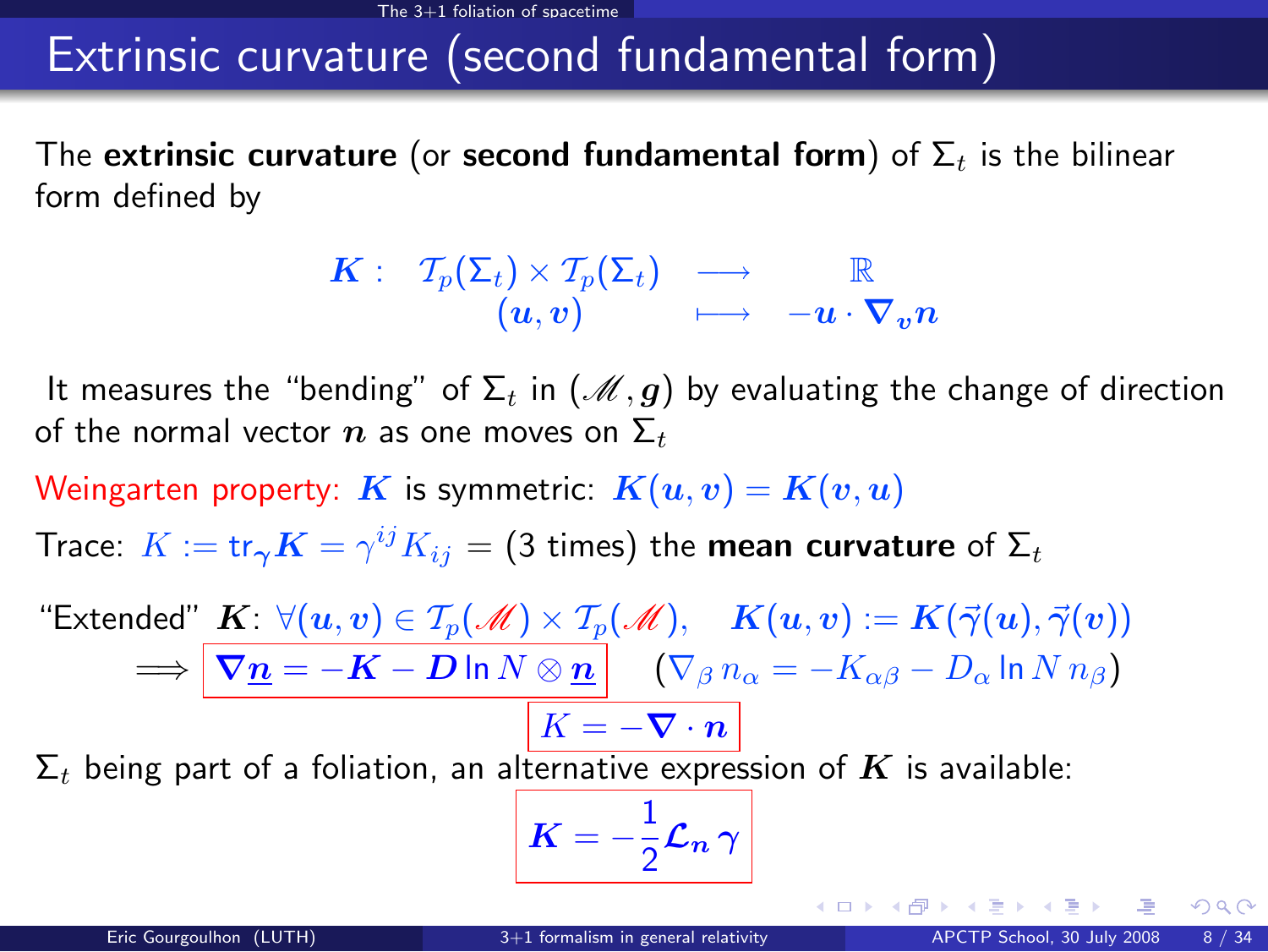#### Intrinsic and extrinsic curvatures Examples in the Euclidean space

- $\bullet$  intrinsic curvature: Riemann tensor  $\mathcal R$
- $\bullet$  extrinsic curvature: second fundamental form  $\boldsymbol{K}$



plane

 $\Omega$ 

**←ロ ▶ ← イ 同 →**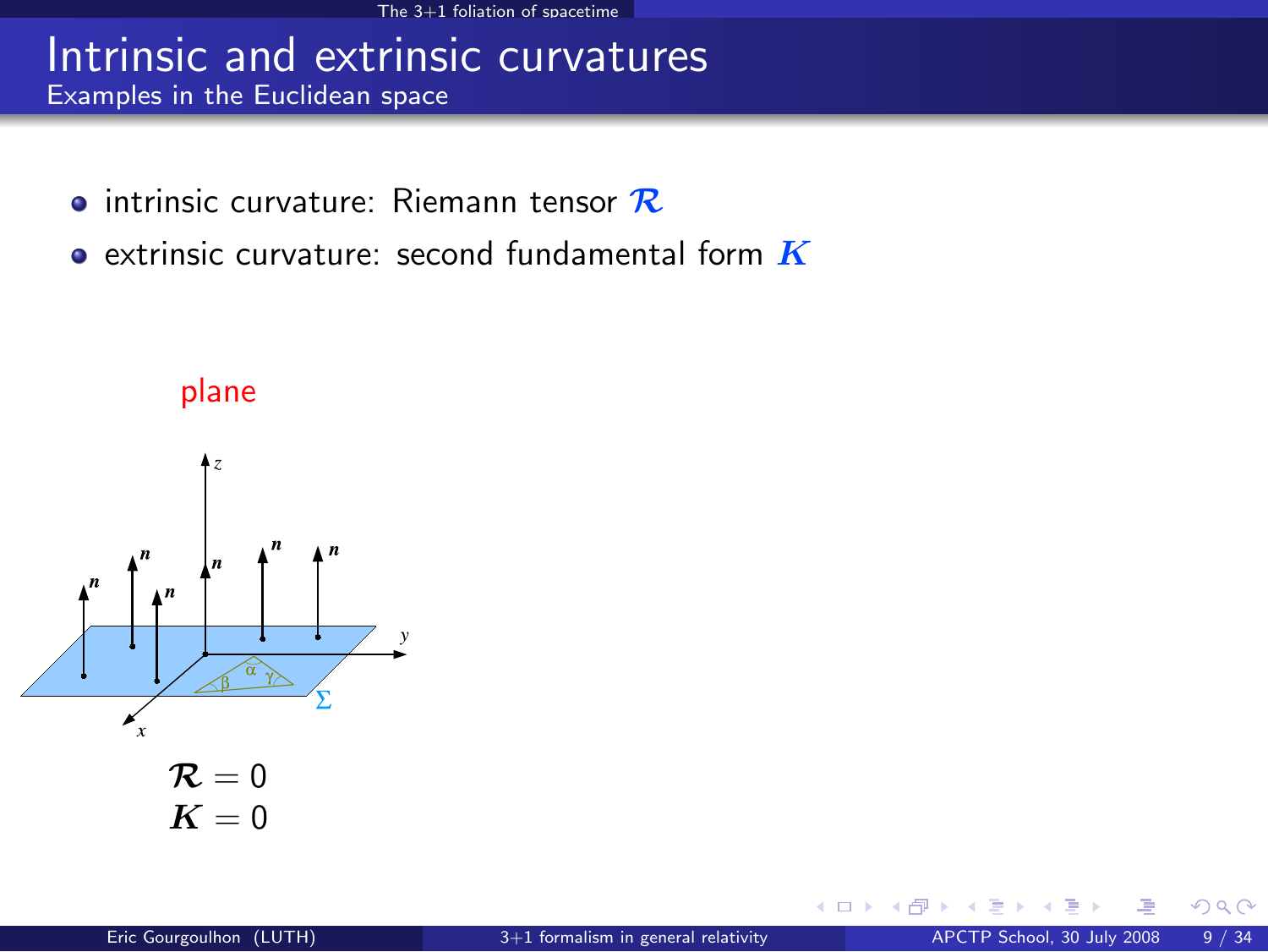#### Intrinsic and extrinsic curvatures Examples in the Euclidean space

- $\bullet$  intrinsic curvature: Riemann tensor  $\mathcal R$
- $\bullet$  extrinsic curvature: second fundamental form  $\boldsymbol{K}$



 $\Omega$ 

**← ロ ▶ → イ 同 →**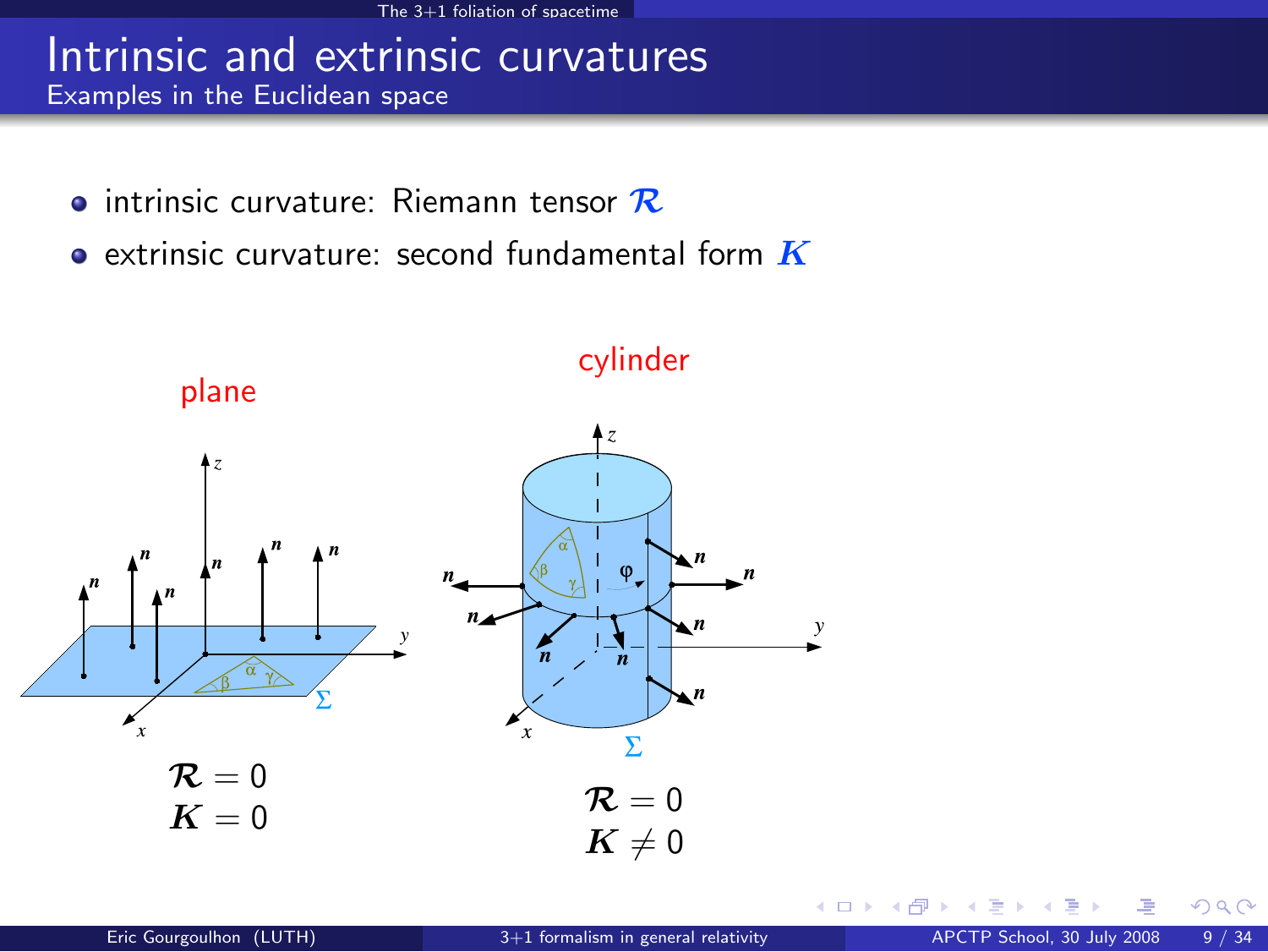#### Intrinsic and extrinsic curvatures Examples in the Euclidean space

- $\bullet$  intrinsic curvature: Riemann tensor  $\mathcal R$
- $\bullet$  extrinsic curvature: second fundamental form  $\boldsymbol{K}$

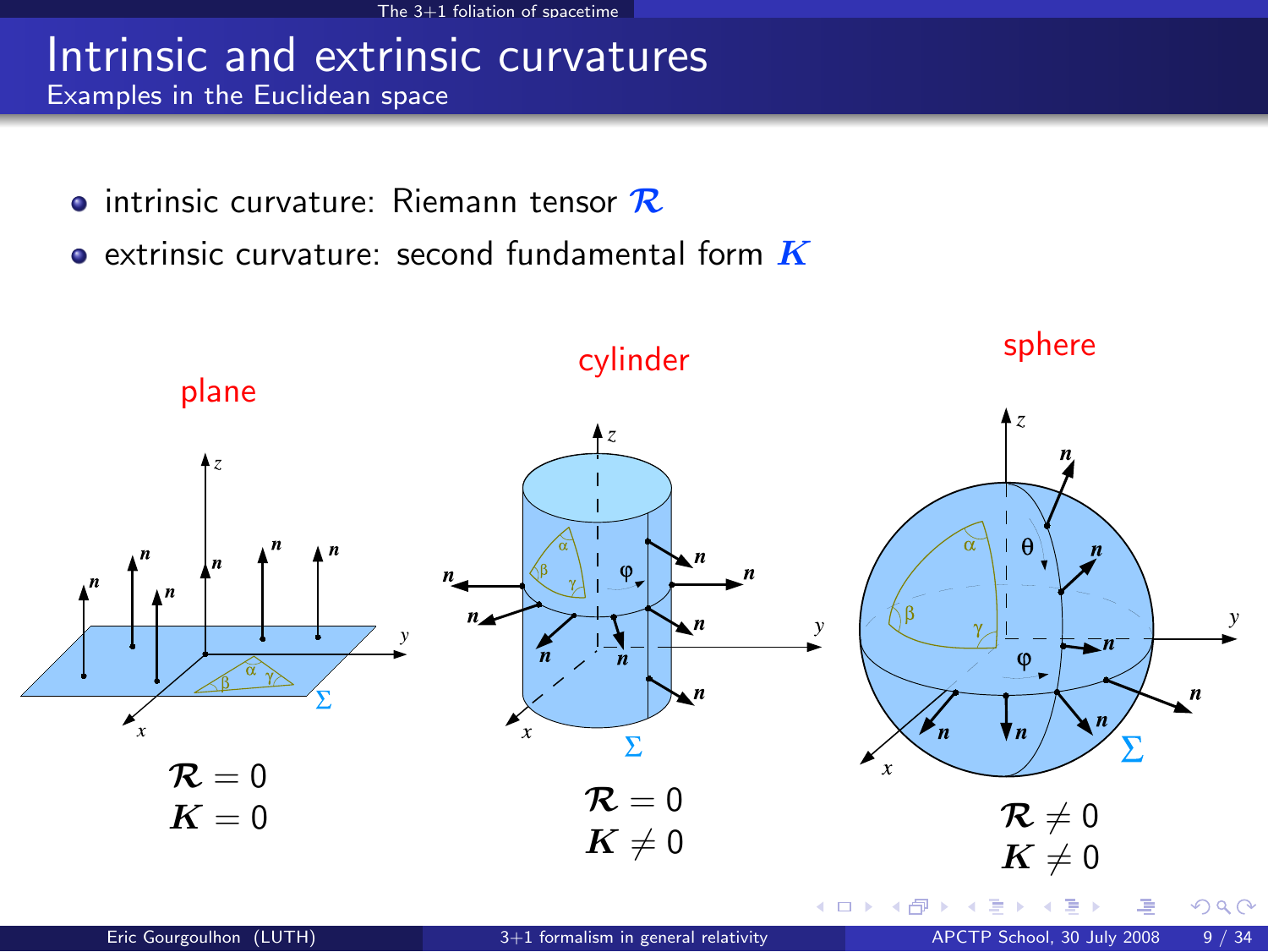#### Link between the  $\nabla$  and  $D$  connections

For any tensor field T tangent to  $\Sigma_t$ :

$$
D_{\rho}T^{\alpha_1...\alpha_p}_{\beta_1...\beta_q} = \gamma^{\alpha_1}_{\mu_1} \cdots \gamma^{\alpha_p}_{\mu_p} \gamma^{\nu_1}_{\beta_1} \cdots \gamma^{\nu_q}_{\beta_q} \gamma^{\sigma}_{\rho} \nabla_{\sigma}T^{\mu_1...\mu_p}_{\nu_1...\nu_q}
$$

For two vector fields  $u$  and  $v$  tangent to  $\Sigma_t, \big| \, D_u v = \nabla_u v + K(u,v) \, n \, \big|$ 

 $\Omega$ 

**←ロ ▶ ← イ 同 →**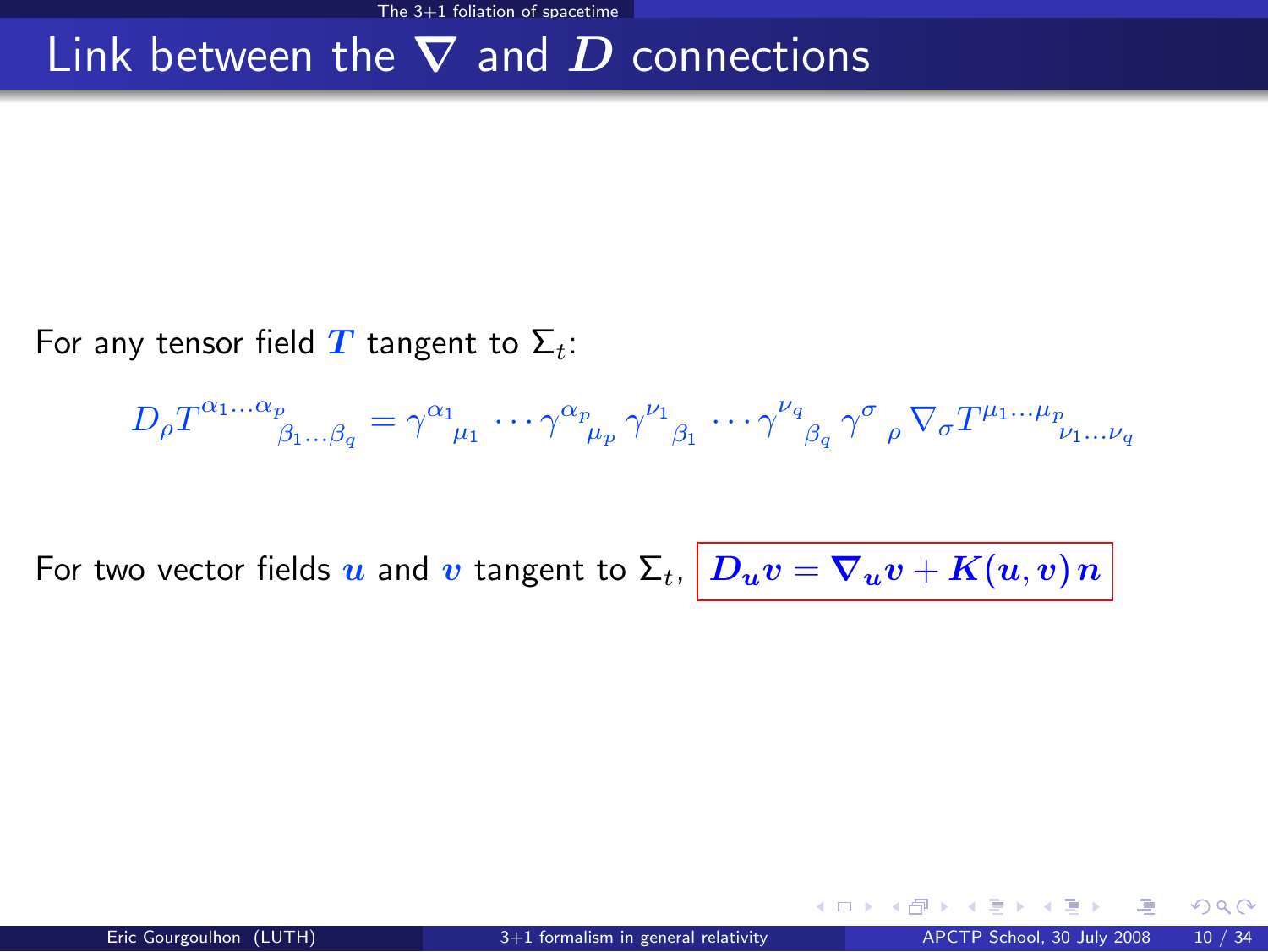## 3+1 decomposition of the Riemann tensor

<span id="page-18-0"></span>Gauss equation:  $\gamma^\mu{}_\alpha\gamma^\nu{}_\beta\gamma^\gamma{}_\rho\gamma^\sigma{}_\delta^4{\cal R}^\rho{}_{\sigma\mu\nu}={\cal R}^\gamma{}_{\delta\alpha\beta}+K^\gamma{}_\alpha K_{\delta\beta}-K^\gamma{}_\beta K_{\alpha\delta}$ contracted version :  $\gamma^\mu{}_\alpha\gamma^\nu{}_\beta{}^4R_{\mu\nu}+\gamma_{\alpha\mu}n^\nu\gamma^\rho{}_\beta n^\sigma\,{}^4\!{\cal R}^\mu{}_{\nu\rho\sigma}=R_{\alpha\beta}+KK_{\alpha\beta}-K_{\alpha\mu}K^\mu{}_\beta$ trace:  ${}^4\! R + 2 {}^4\! R_{\mu\nu} n^\mu n^\nu = R + K^2 - K_{ij} K^{ij} \quad$  (Theorema Egregium)

 $\Omega$ 

**← ロ ▶ → イ 同**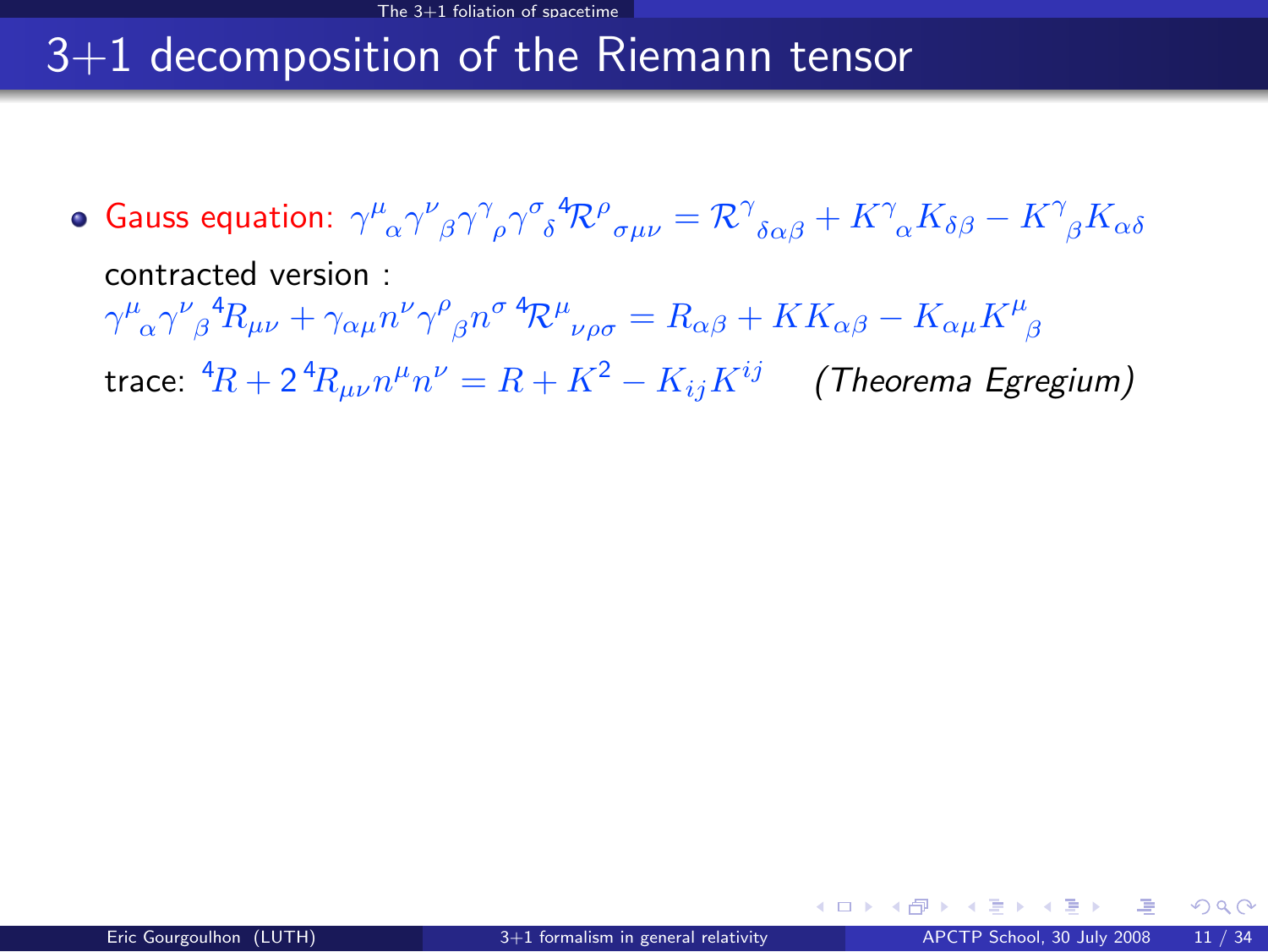### 3+1 decomposition of the Riemann tensor

- Gauss equation:  $\gamma^\mu{}_\alpha\gamma^\nu{}_\beta\gamma^\gamma{}_\rho\gamma^\sigma{}_\delta^4{\cal R}^\rho{}_{\sigma\mu\nu}={\cal R}^\gamma{}_{\delta\alpha\beta}+K^\gamma{}_\alpha K_{\delta\beta}-K^\gamma{}_\beta K_{\alpha\delta}$ contracted version :  $\gamma^\mu{}_\alpha\gamma^\nu{}_\beta{}^4R_{\mu\nu}+\gamma_{\alpha\mu}n^\nu\gamma^\rho{}_\beta n^\sigma\,{}^4\!{\cal R}^\mu{}_{\nu\rho\sigma}=R_{\alpha\beta}+KK_{\alpha\beta}-K_{\alpha\mu}K^\mu{}_\beta$ trace:  ${}^4\! R + 2 {}^4\! R_{\mu\nu} n^\mu n^\nu = R + K^2 - K_{ij} K^{ij} \quad$  (Theorema Egregium)
- Codazzi equation:  $\gamma^\gamma_{\phantom{\gamma}\rho}\,n^\sigma\,\gamma^\mu_{\phantom{\mu}\alpha}\gamma^\nu_{\phantom{\nu}\beta}{}^4\!{\cal R}^\rho_{\phantom{\rho}\sigma\mu\nu}=D_\beta K^\gamma_{\phantom{\gamma}\alpha}-D_\alpha K^\gamma_{\phantom{\gamma}\beta}$ contracted version :  $\gamma^\mu{}_\alpha n^{\nu} \, {}^4\! R_{\mu\nu} = D_\alpha K - D_\mu K^\mu{}_\alpha$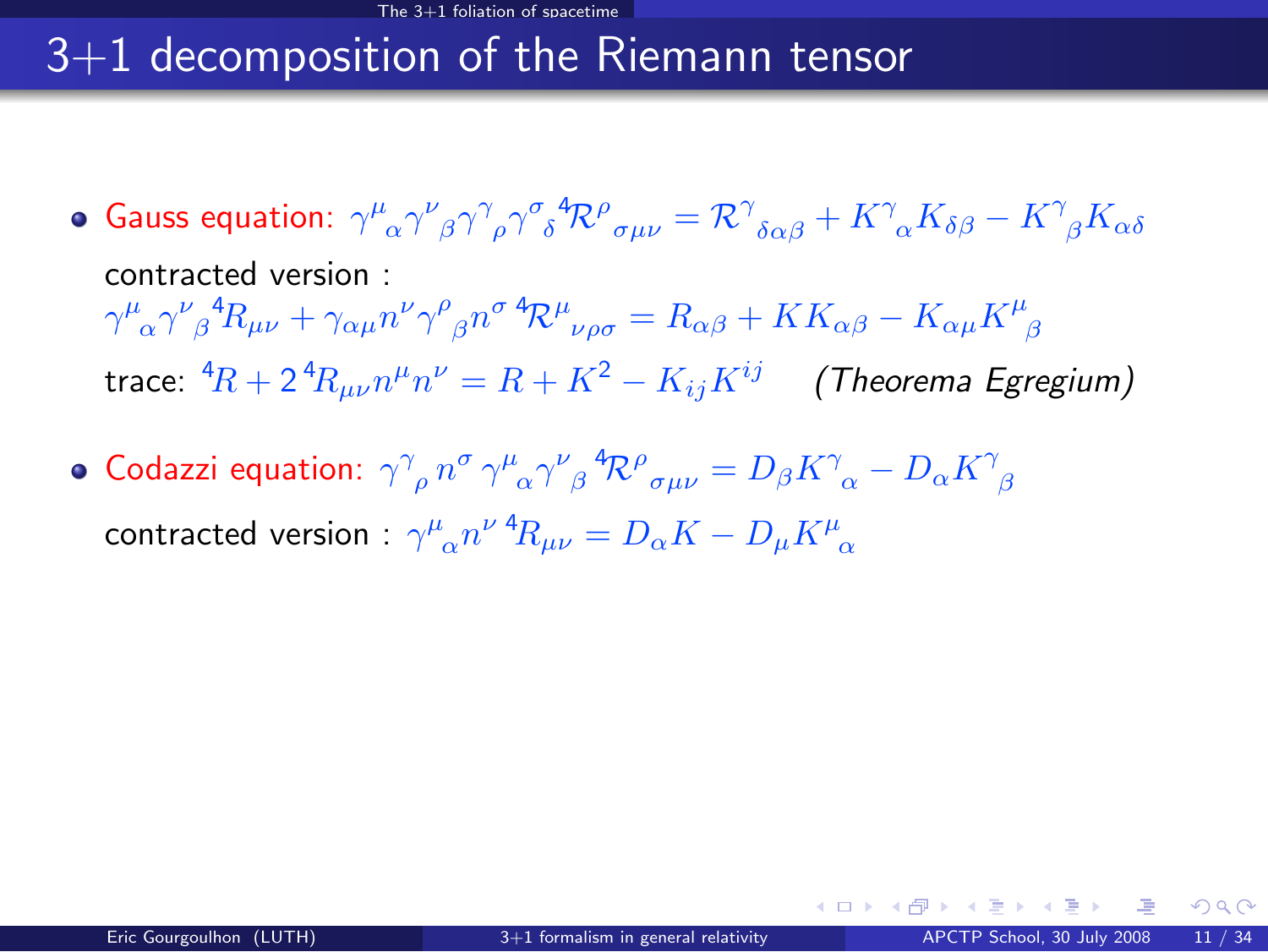## 3+1 decomposition of the Riemann tensor

- Gauss equation:  $\gamma^\mu{}_\alpha\gamma^\nu{}_\beta\gamma^\gamma{}_\rho\gamma^\sigma{}_\delta^4{\cal R}^\rho{}_{\sigma\mu\nu}={\cal R}^\gamma{}_{\delta\alpha\beta}+K^\gamma{}_\alpha K_{\delta\beta}-K^\gamma{}_\beta K_{\alpha\delta}$ contracted version :  $\gamma^\mu{}_\alpha\gamma^\nu{}_\beta{}^4R_{\mu\nu}+\gamma_{\alpha\mu}n^\nu\gamma^\rho{}_\beta n^\sigma\,{}^4\!{\cal R}^\mu{}_{\nu\rho\sigma}=R_{\alpha\beta}+KK_{\alpha\beta}-K_{\alpha\mu}K^\mu{}_\beta$ trace:  ${}^4\! R + 2 {}^4\! R_{\mu\nu} n^\mu n^\nu = R + K^2 - K_{ij} K^{ij} \quad$  (Theorema Egregium)
- Codazzi equation:  $\gamma^\gamma_{\phantom{\gamma}\rho}\,n^\sigma\,\gamma^\mu_{\phantom{\mu}\alpha}\gamma^\nu_{\phantom{\nu}\beta}{}^4\!{\cal R}^\rho_{\phantom{\rho}\sigma\mu\nu}=D_\beta K^\gamma_{\phantom{\gamma}\alpha}-D_\alpha K^\gamma_{\phantom{\gamma}\beta}$ contracted version :  $\gamma^\mu{}_\alpha n^{\nu} \, {}^4\! R_{\mu\nu} = D_\alpha K - D_\mu K^\mu{}_\alpha$
- Ricci equation:  $\gamma_{\alpha\mu} \, n^\rho \gamma^\nu_{\;\; \beta} \, n^{\sigma} \, {}^4\!{\cal R}^\mu_{\;\; \rho\nu\sigma} = \frac{1}{N}$  $\frac{1}{N} \mathcal{L}_{\mathbf{m}} K_{\alpha \beta} + \frac{1}{N}$  $\frac{1}{N} D_{\alpha} D_{\beta} N + K_{\alpha\mu} K^{\mu}_{\ \beta}$ combined with the contracted Gauss equation :  $\gamma^\mu_{\;\;\alpha}\gamma^\nu_{\;\;\beta}{}^4\!R_{\mu\nu}=-\frac{1}{\Lambda^2}$  $\frac{1}{N} \mathcal{L}_{\bm m} \, K_{\alpha \beta} - \frac{1}{N}$  $\frac{1}{N}D_{\alpha}D_{\beta}N + R_{\alpha\beta} + KK_{\alpha\beta} - 2K_{\alpha\mu}K^{\mu}_{\ \beta}$

 $\Omega$ 

イロト イ押ト イヨト イヨトー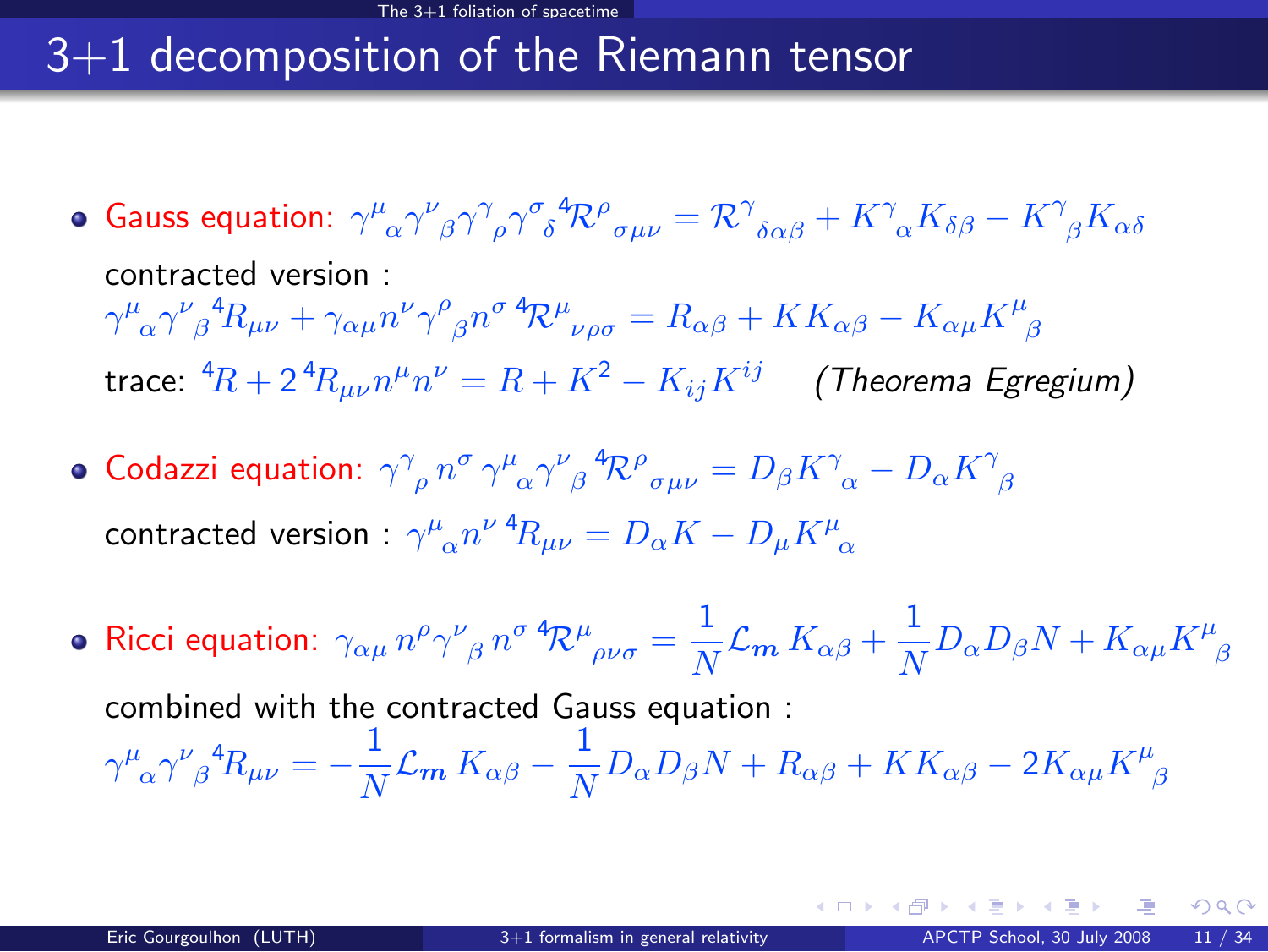#### **Outline**

The  $3+1$  foliation of spacetime

#### <sup>2</sup> [3+1 decomposition of Einstein equation](#page-21-0)

[The Cauchy problem](#page-30-0)

[Conformal decomposition](#page-36-0)

<span id="page-21-0"></span> $\Omega$ 

э

**←ロ ▶ ← イ 同 →**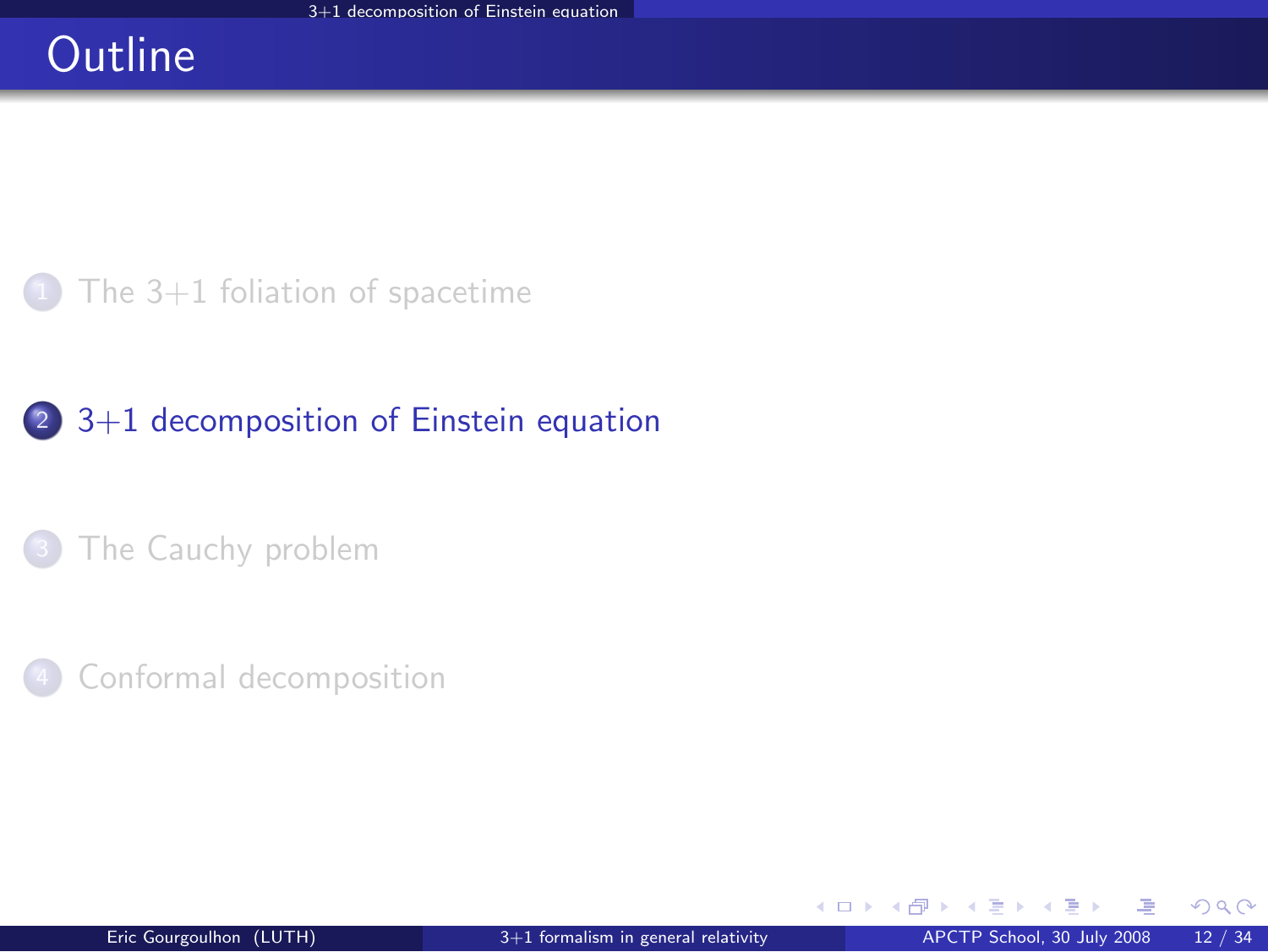#### Einstein equation

The spacetime  $(\mathcal{M}, g)$  obeys Einstein equation

$$
{}^4\!R-\frac{1}{2}{}^4\!R\,g=8\pi T\,\bigg|\,
$$

where  $T$  is the matter stress-energy tensor

**← ロ ▶ → イ 同** 

 $299$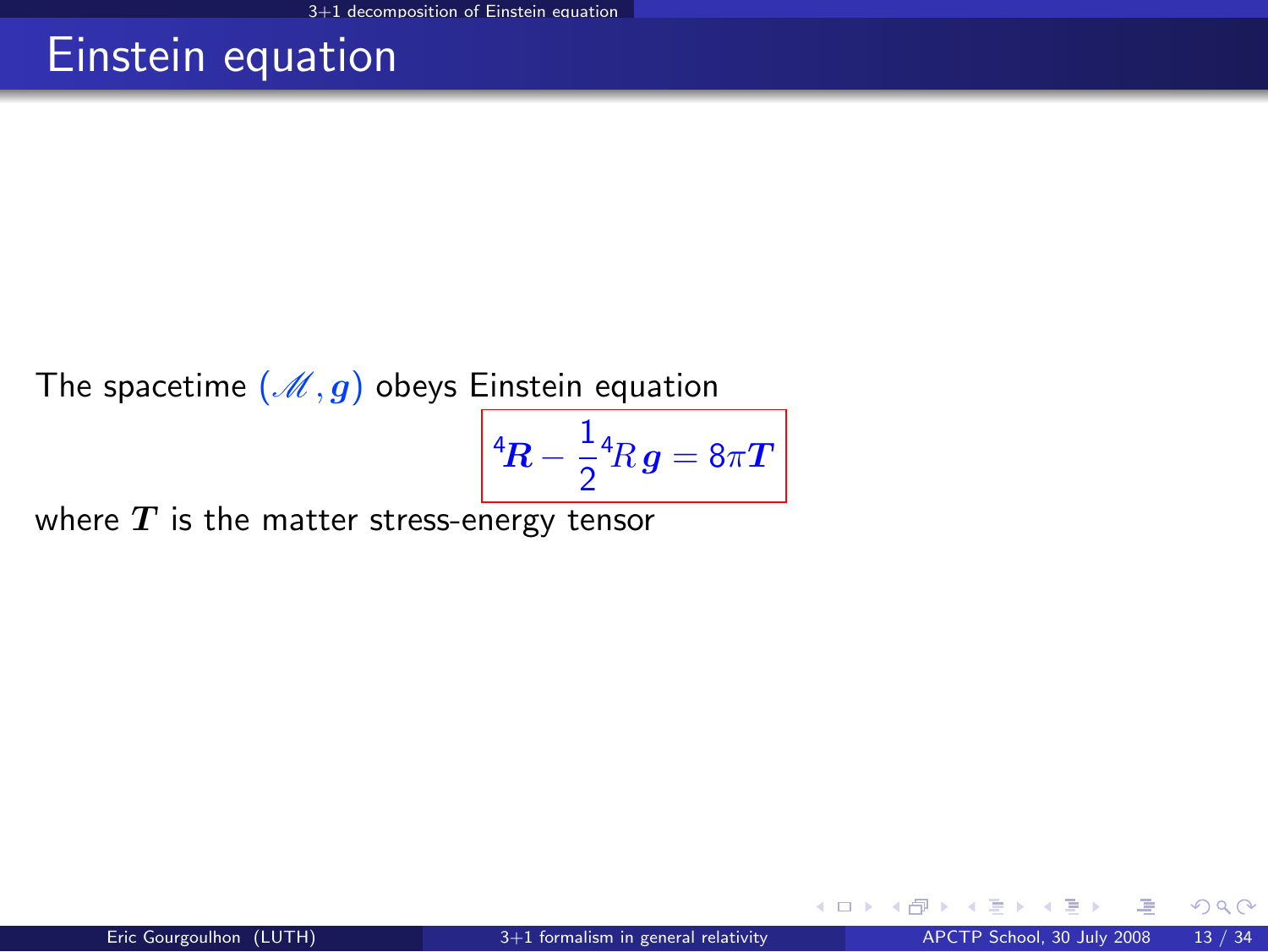#### 3+1 decomposition of the stress-energy tensor

- $\mathcal{E}$  : Eulerian observer = observer of 4-velocity  $n$ 
	- $\bullet E := T(n, n)$ : matter energy density as measured by  $\mathcal E$
	- $\bullet$   $p := -T(n, \vec{\gamma}(.))$  : matter momentum density as measured by  $\mathcal E$
	- $\bullet$   $S := T(\vec{\gamma}(.), \vec{\gamma}(.))$  : matter stress tensor as measured by  $\mathcal E$

 $\left|\,\boldsymbol{T}=\boldsymbol{S}+\boldsymbol{\mathit{n}}\otimes \boldsymbol{\mathit{p}}+\boldsymbol{\mathit{p}}\otimes \boldsymbol{\mathit{n}}+\boldsymbol{E}\,\boldsymbol{\mathit{n}}\otimes \boldsymbol{\mathit{n}}\,\right|$ 

 $\Omega$ 

**K ロ ト K 何 ト K ヨ ト**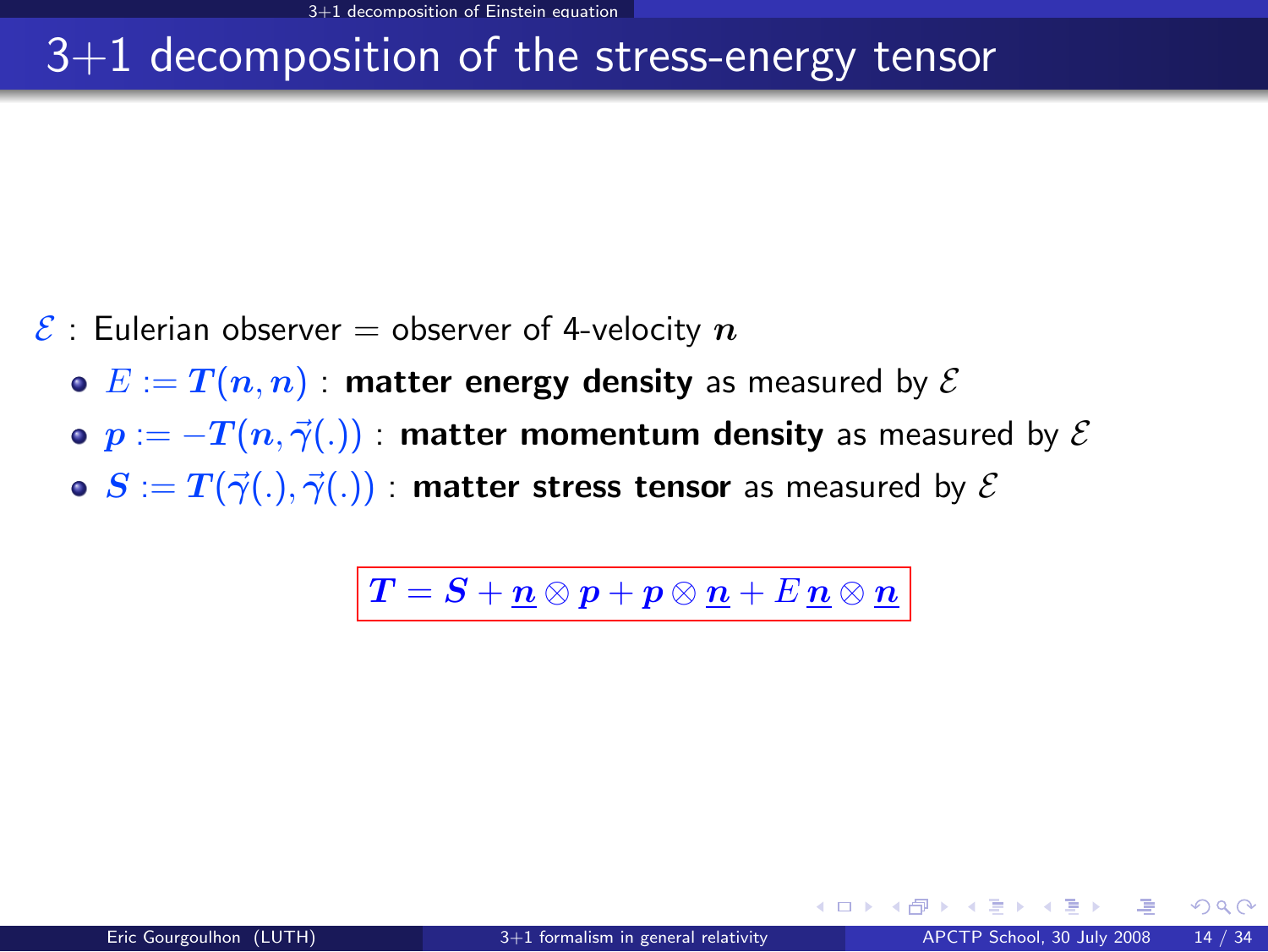#### mnosition of Einstein equati

### Spatial coordinates and shift vector



 $(x^{i})=(x^{1},x^{2},x^{3})$  coordinates on  $\Sigma_t$ 

 $(x^{i})$  vary smoothly between neighbouring hypersurfaces ⇒  $(x^{\alpha}) = (t, x^{1}, x^{2}, x^{3})$  well behaved coordinate system on M Associated natural basis :  $\boldsymbol{\partial_t} := \frac{\partial}{\partial \boldsymbol{\beta}}$ ∂t  $\boldsymbol{\partial_i} := \frac{\partial}{\partial \phi_i}$  $\overline{\frac{\partial}{\partial x^i}}, \quad i \in \{1, 2, 3\}$ 

<span id="page-24-0"></span>4 0 8 4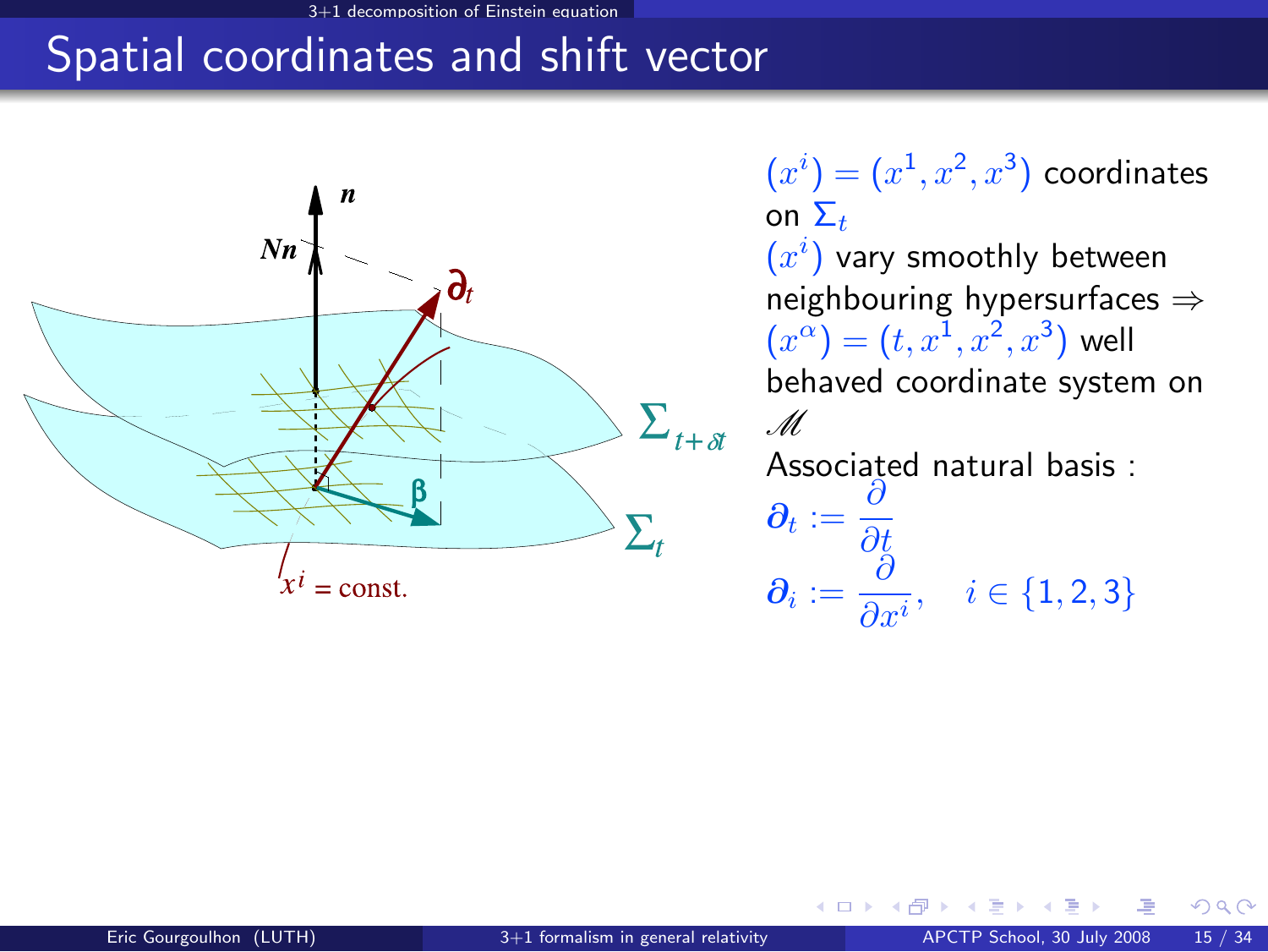#### 3+1 decomposition of Einstein equation

#### Spatial coordinates and shift vector



 $(x^{i})=(x^{1},x^{2},x^{3})$  coordinates on  $\Sigma_{\pm}$ 

 $(x^{i})$  vary smoothly between neighbouring hypersurfaces ⇒  $(x^{\alpha}) = (t, x^{1}, x^{2}, x^{3})$  well behaved coordinate system on M Associated natural basis :  $\boldsymbol{\partial_t} := \frac{\partial}{\partial \boldsymbol{\beta}}$ ∂t  $\boldsymbol{\partial_i} := \frac{\partial}{\partial \phi_i}$ 

 $\overline{\frac{\partial}{\partial x^i}}, \quad i \in \{1, 2, 3\}$ 

**←ロ ▶ ← イ 同 →** 

 $\langle dt, \partial_t \rangle = 1 \Rightarrow \partial_t$  Lie-drags the hypersurfaces  $\Sigma_t$ , as  $m := Nn$  does. The difference between  $\partial_t$  and m is called the **shift vector** and is denoted  $\beta$ :

 $\big\vert \, \pmb{\partial}_{t} =: \pmb{m} + \pmb{\beta}$ Notice:  $\beta$  is tangent to  $\Sigma_t$ :  $n \cdot \beta = 0$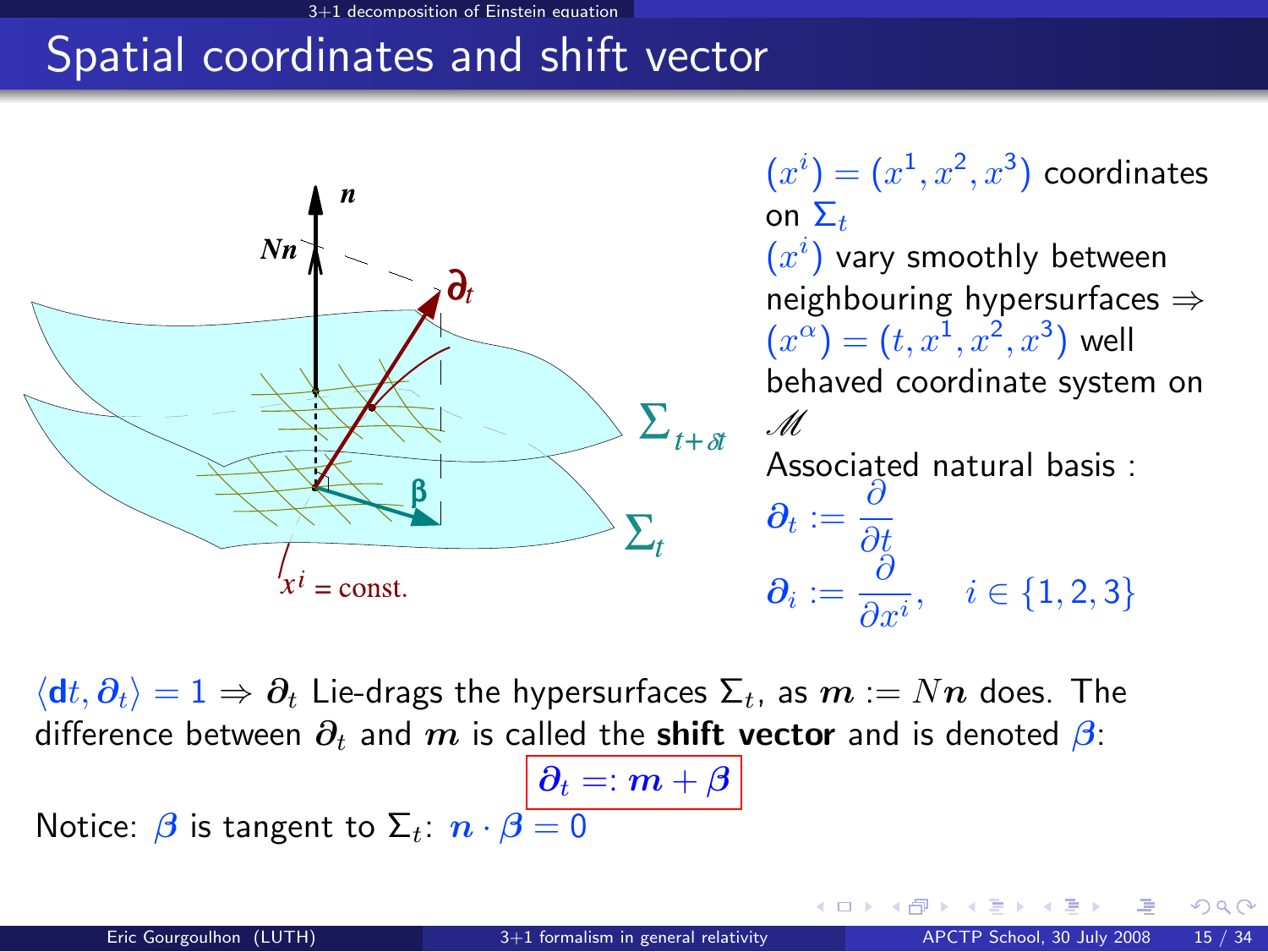#### Metric tensor in terms of lapse and shift

Components of  $\beta$  w.r.t.  $(x^i)$ :  $\bm{\beta} =: \beta^i \, \bm{\partial}_i$  and  $\bm{\beta} =: \beta_i \, \mathsf{d} x^i$ 

Components of *n* w.r.t. 
$$
(x^{\alpha})
$$
:  
\n
$$
n^{\alpha} = \left(\frac{1}{N}, -\frac{\beta^1}{N}, -\frac{\beta^2}{N}, -\frac{\beta^3}{N}\right)
$$
 and  $n_{\alpha} = (-N, 0, 0, 0)$ 

Components of  $g$  w.r.t.  $(x^{\alpha})$ :

$$
g_{\alpha\beta}=\left(\begin{array}{cc}g_{00} & g_{0j} \\ g_{i0} & g_{ij}\end{array}\right)=\left(\begin{array}{cc}-N^2+\beta_k\beta^k & \beta_j \\ \beta_i & \gamma_{ij}\end{array}\right)
$$

or equivalently  $\left| \,g_{\mu\nu}\,dx^\mu\,dx^\nu = -N^2 dt^2 + \gamma_{ij}(dx^i + \beta^i dt)(dx^j + \beta^j dt) \right.$ Components of the inverse metric:

$$
g^{\alpha\beta}=\left(\begin{array}{cc}g^{00}&g^{0j}\\g^{i0}&g^{ij}\end{array}\right)=\left(\begin{array}{cc}-\frac{1}{N^2}&\frac{\beta^j}{N^2}\\ \frac{\beta^i}{N^2}&\gamma^{ij}-\frac{\beta^i\beta^j}{N^2}\end{array}\right)
$$

Relation between the determinants :  $\boxed{\sqrt{-g}=N\sqrt{\gamma}}$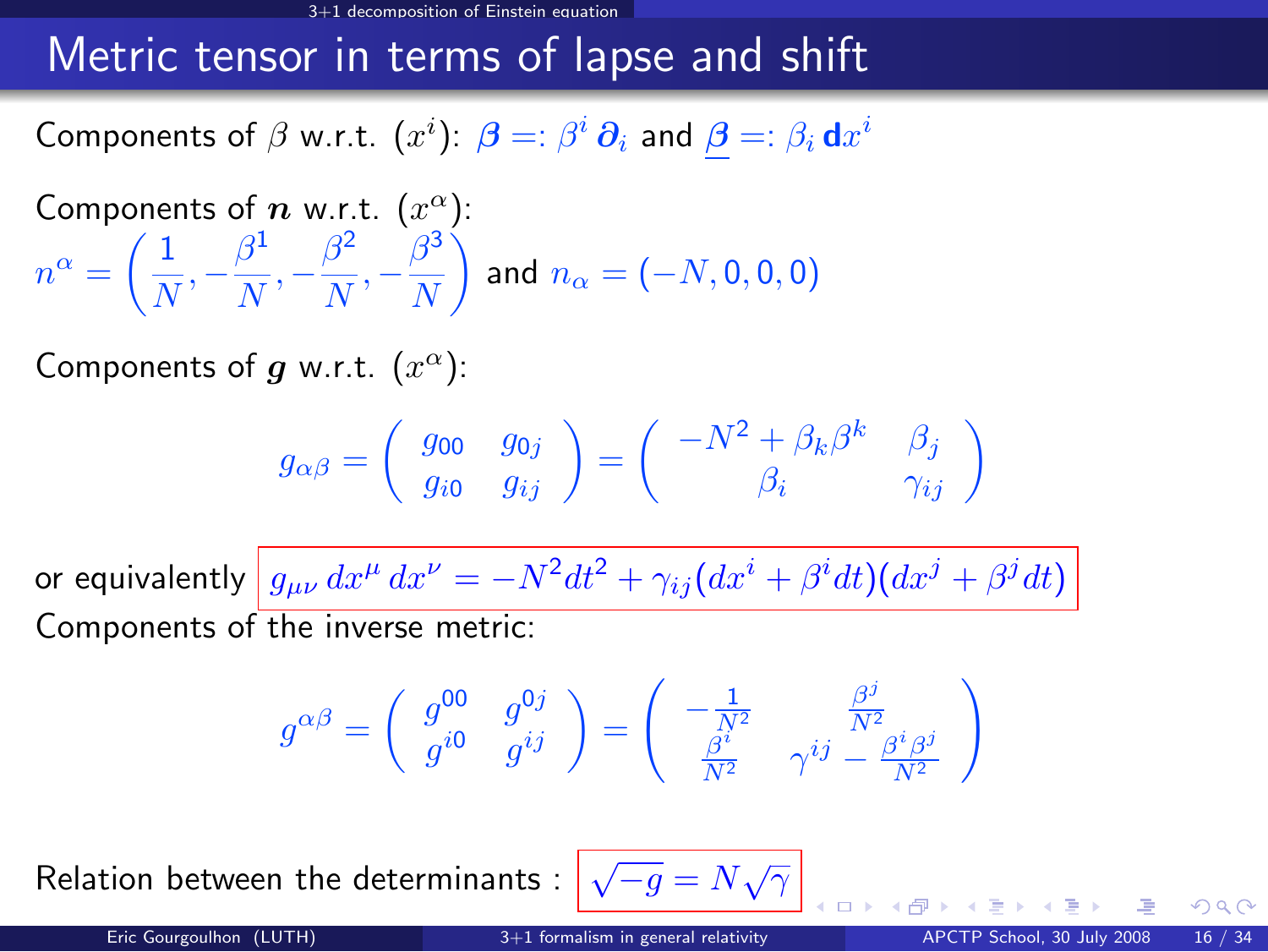## 3+1 Einstein system

Thanks to the Gauss, Codazzi and Ricci equations **Thanks to Einstein equation** is equivalent to the system

<span id="page-27-0"></span> $\left(\frac{\partial}{\partial t}-\mathcal{L}_{\boldsymbol{\beta}}\right)\gamma_{ij}=-2 N K_{ij}$  kinematical relation  $\boldsymbol{K}=-\frac{1}{2}\boldsymbol{\mathcal{L}_{n}}\,\boldsymbol{\gamma}$  $\left(\frac{\partial}{\partial t} - \mathcal{L}_{\beta}\right) K_{ij} = -D_i D_j N + N \bigg\{ R_{ij} + KK_{ij} - 2 K_{ik} K^k_{\ j} \bigg\}$  $+4\pi\left[(S-E)\gamma_{ij}-2S_{ij}\right]\bigg\} \qquad$  dynamical part of Einstein equation •  $R + K^2 - K_{ij}K^{ij} = 16\pi E$  Hamiltonian constraint  $D_j K^j\mathstrut_i - D_i K = 8\pi p_i$  momentum constraint

メロメメ 御きメモ メモ メーモ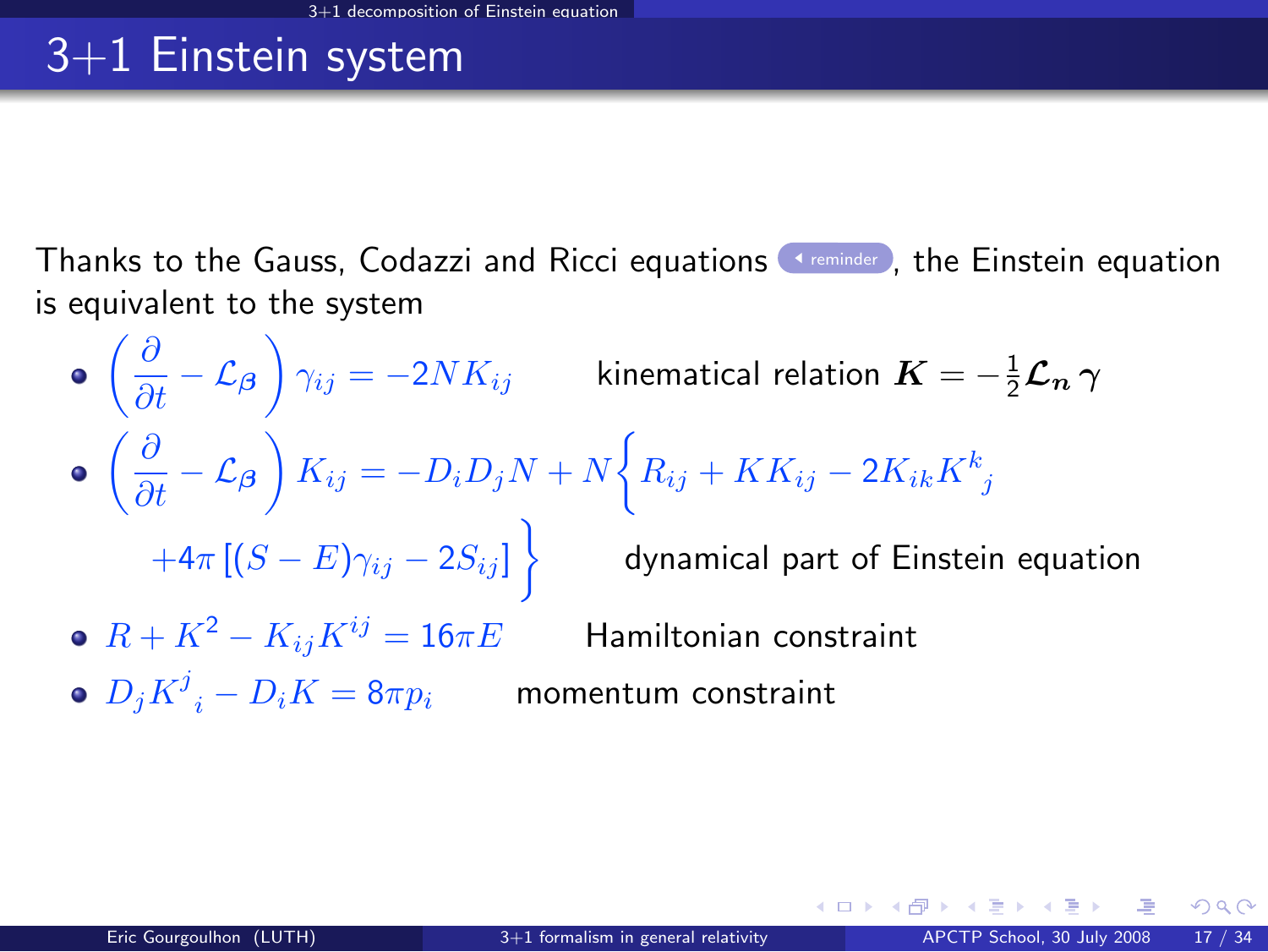# The full PDE system

#### Supplementary equations:

$$
D_i D_j N = \frac{\partial^2 N}{\partial x^i \partial x^j} - \Gamma^k_{ij} \frac{\partial N}{\partial x^k}
$$
  
\n
$$
D_j K^j_{\phantom{j}i} = \frac{\partial K^j_{\phantom{j}i}}{\partial x^j} + \Gamma^j_{\phantom{j}jk} K^k_{\phantom{k}i} - \Gamma^k_{\phantom{k}ji} K^j_{\phantom{k}k}
$$
  
\n
$$
D_i K = \frac{\partial K}{\partial x^i}
$$
  
\n
$$
\mathcal{L}_{\beta} \gamma_{ij} = \frac{\partial \beta_i}{\partial x^j} + \frac{\partial \beta_j}{\partial x^i} - 2\Gamma^k_{\phantom{k}ij} \beta_k
$$
  
\n
$$
\mathcal{L}_{\beta} K_{ij} = \beta^k \frac{\partial K_{ij}}{\partial x^k} + K_{kj} \frac{\partial \beta^k}{\partial x^i} + K_{ik} \frac{\partial \beta^k}{\partial x^j}
$$
  
\n
$$
R_{ij} = \frac{\partial \Gamma^k_{\phantom{k}ij}}{\partial x^k} - \frac{\partial \Gamma^k_{\phantom{k}ik}}{\partial x^j} + \Gamma^k_{\phantom{k}ij} \Gamma^l_{\phantom{l}kl} - \Gamma^l_{\phantom{l}ik} \Gamma^k_{\phantom{l}lj}
$$
  
\n
$$
R = \gamma^{ij} R_{ij}
$$
  
\n
$$
\Gamma^k_{\phantom{k}ij} = \frac{1}{2} \gamma^{kl} \left( \frac{\partial \gamma_{lj}}{\partial x^i} + \frac{\partial \gamma_{il}}{\partial x^j} - \frac{\partial \gamma_{ij}}{\partial x^l} \right)
$$

哇

K ロ ▶ K 御 ▶ K 경 ▶ K 경

 $299$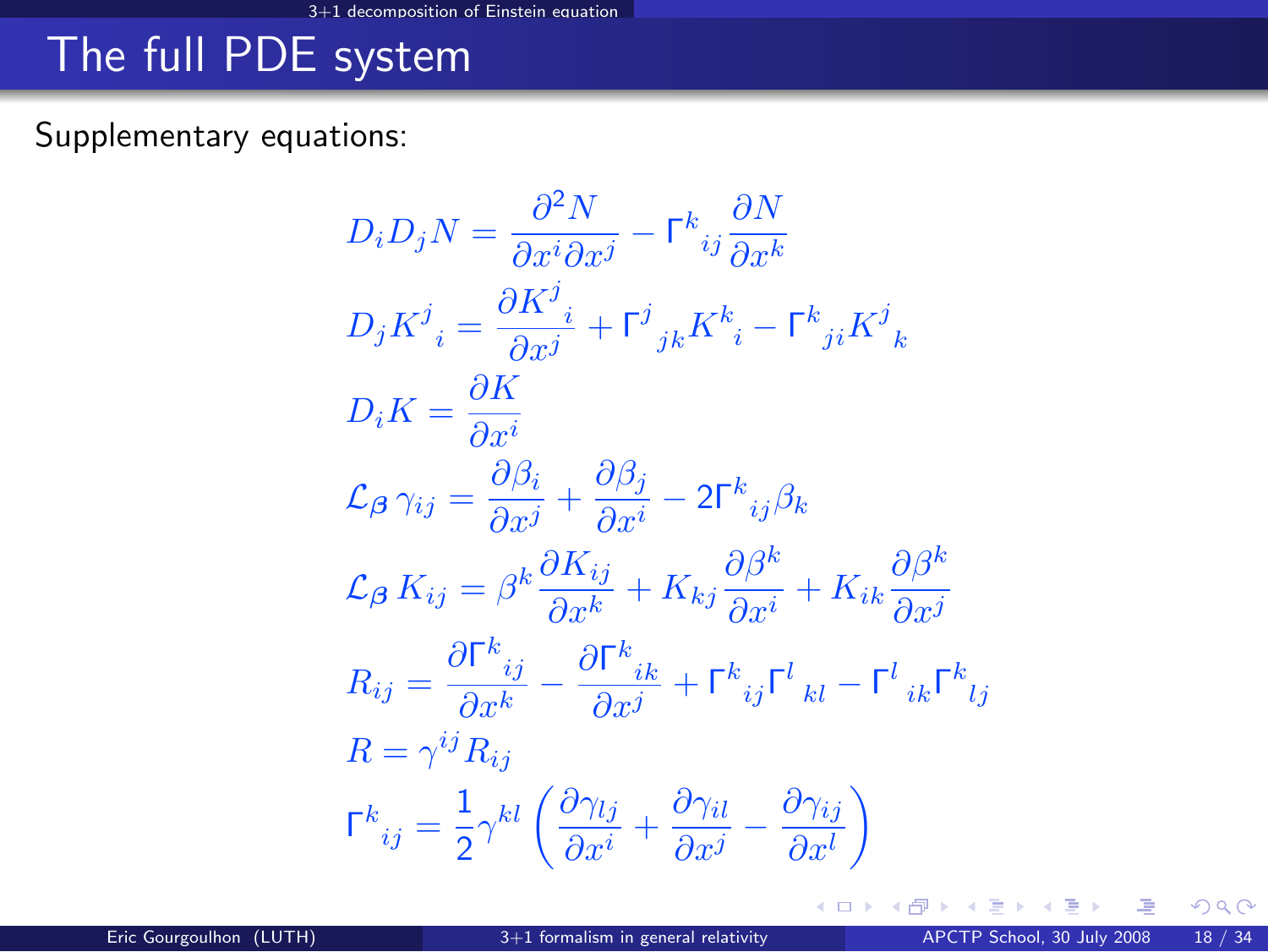# History of  $3+1$  formalism

- **G.** Darmois (1927): 3+1 Einstein equations in terms of  $(\gamma_{ij}, K_{ij})$ with  $\alpha = 1$  and  $\beta = 0$  (Gaussian normal coordinates)
- A. Lichnerowicz (1939):  $\alpha \neq 1$  and  $\beta = 0$  (normal coordinates)
- Y. Choquet-Bruhat (1948) :  $\alpha \neq 1$  and  $\beta \neq 0$  (general coordinates)
- R. Arnowitt, S. Deser & C.W. Misner (1962) : Hamiltonian formulation of GR based on a 3+1 decomposition in terms of  $(\gamma_{ii}, \pi^{ij})$ NB: spatial projection of Einstein tensor instead of Ricci tensor in previous works
- J. Wheeler (1964) : coined the terms lapse and shift
- $\bullet$  J.W. York (1979) : modern  $3+1$  decomposition based on spatial projection of Ricci tensor

 $\Omega$ 

メロト メ何 トメミト メミ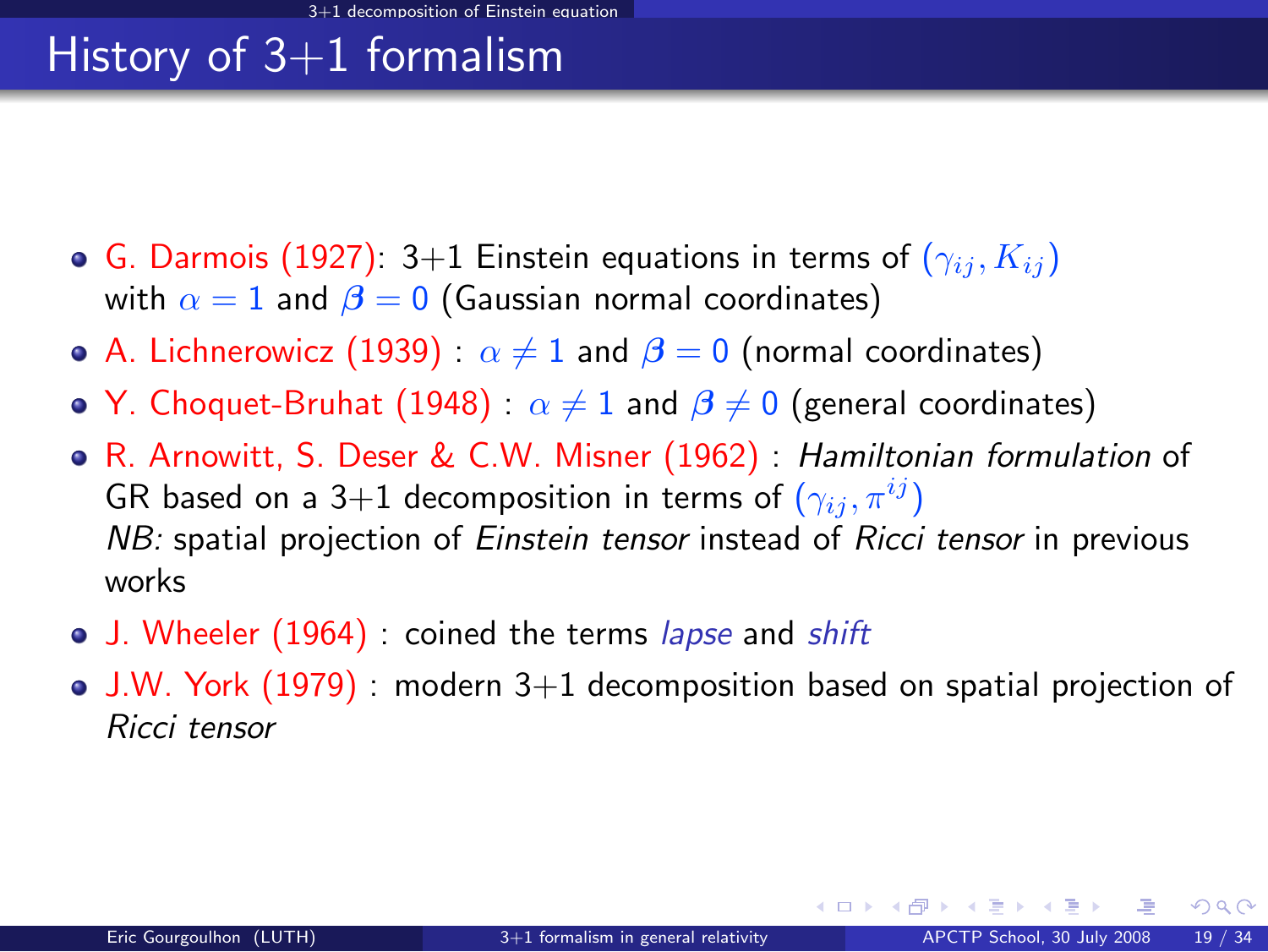### **Outline**

The  $3+1$  foliation of spacetime

<sup>2</sup> [3+1 decomposition of Einstein equation](#page-21-0)

#### 3 [The Cauchy problem](#page-30-0)

[Conformal decomposition](#page-36-0)

**←ロ ▶ ← イ 同 →** 

<span id="page-30-0"></span> $299$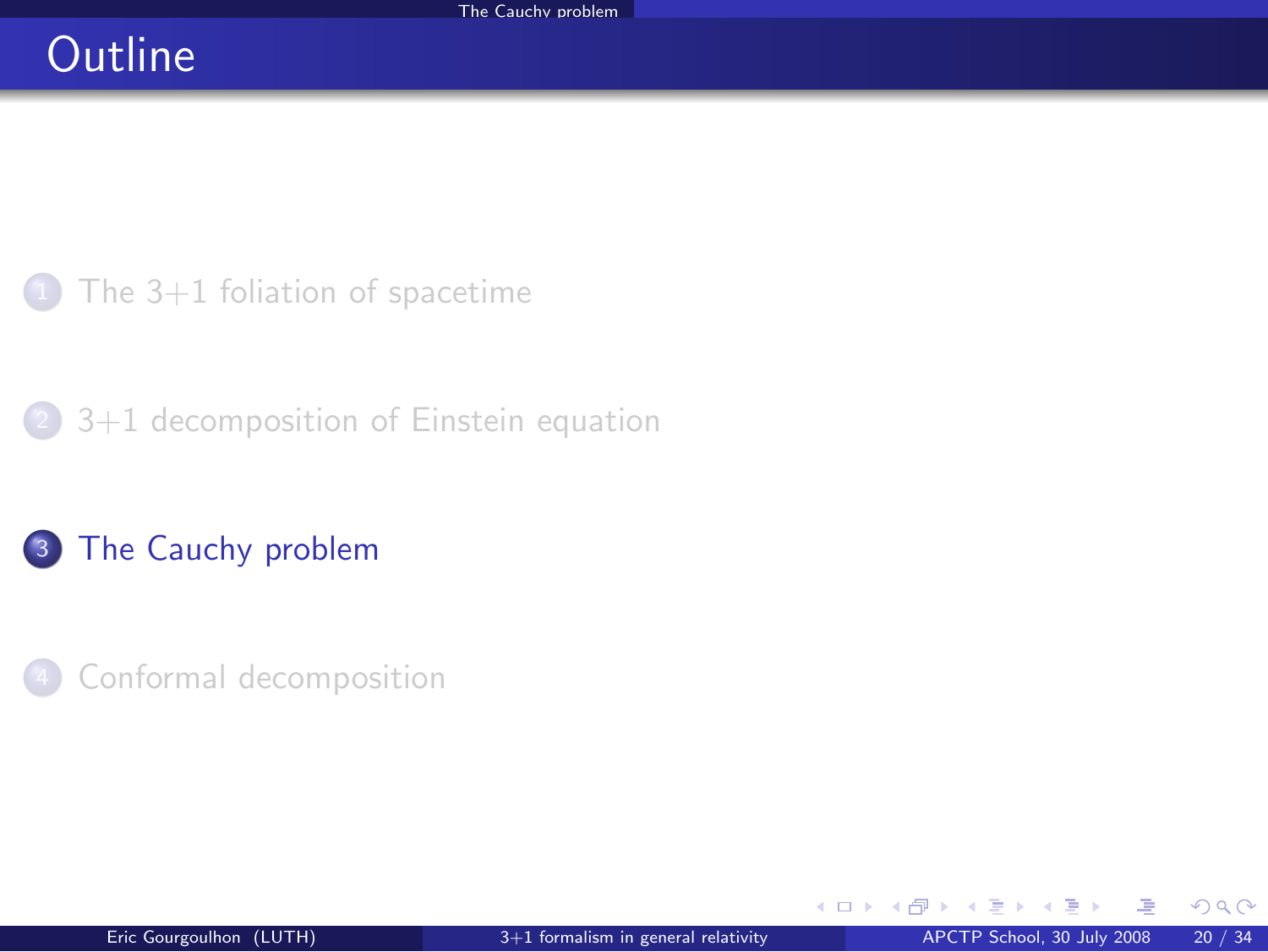#### GR as a 3-dimensional dynamical system

 $3+1$  Einstein system  $\implies$  Einstein equation  $=$  time evolution of tensor fields  $(\gamma, K)$  on a single 3-dimensional manifold  $\Sigma$ (Wheeler's geometrodynamics (1964))

No time derivative of N nor  $\beta$ : lapse and shift are not dynamical variables (best seen on the ADM Hamiltonian formulation) This reflects the coordinate freedom of  $GR$  (st[reminder](#page-24-0)):

> choice of foliation  $(\Sigma_t)_{t\in\mathbb{R}} \iff$  choice of lapse function N choice of spatial coordinates  $(x^i) \iff$  choice of shift vector  $\boldsymbol{\beta}$

**K ロ ト K 何 ト K ヨ ト K**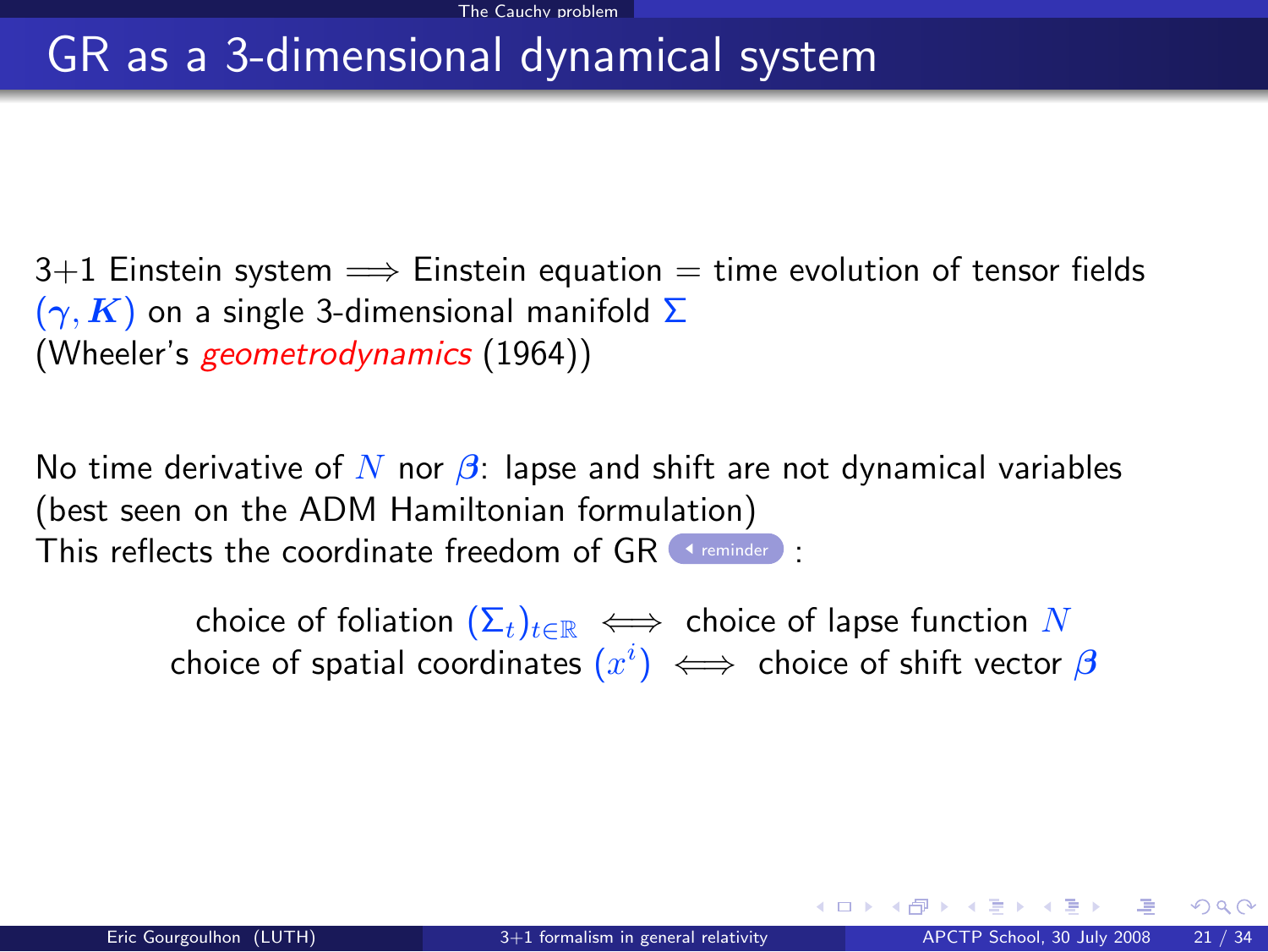The dynamical system has two constraints:

- $R + K^2 K_{ij}K^{ij} = 16\pi E$  Hamiltonian constraint
- $D_j{K^j}_i D_i K = 8\pi p_i$  momentum constraint

Similar to  $\mathbf{D} \cdot \mathbf{B} = 0$  and  $\mathbf{D} \cdot \mathbf{E} = \rho/\epsilon_0$  in Maxwell equations for the electromagnetic field

 $\Omega$ 

メロメ メ御 メメ きょくきょ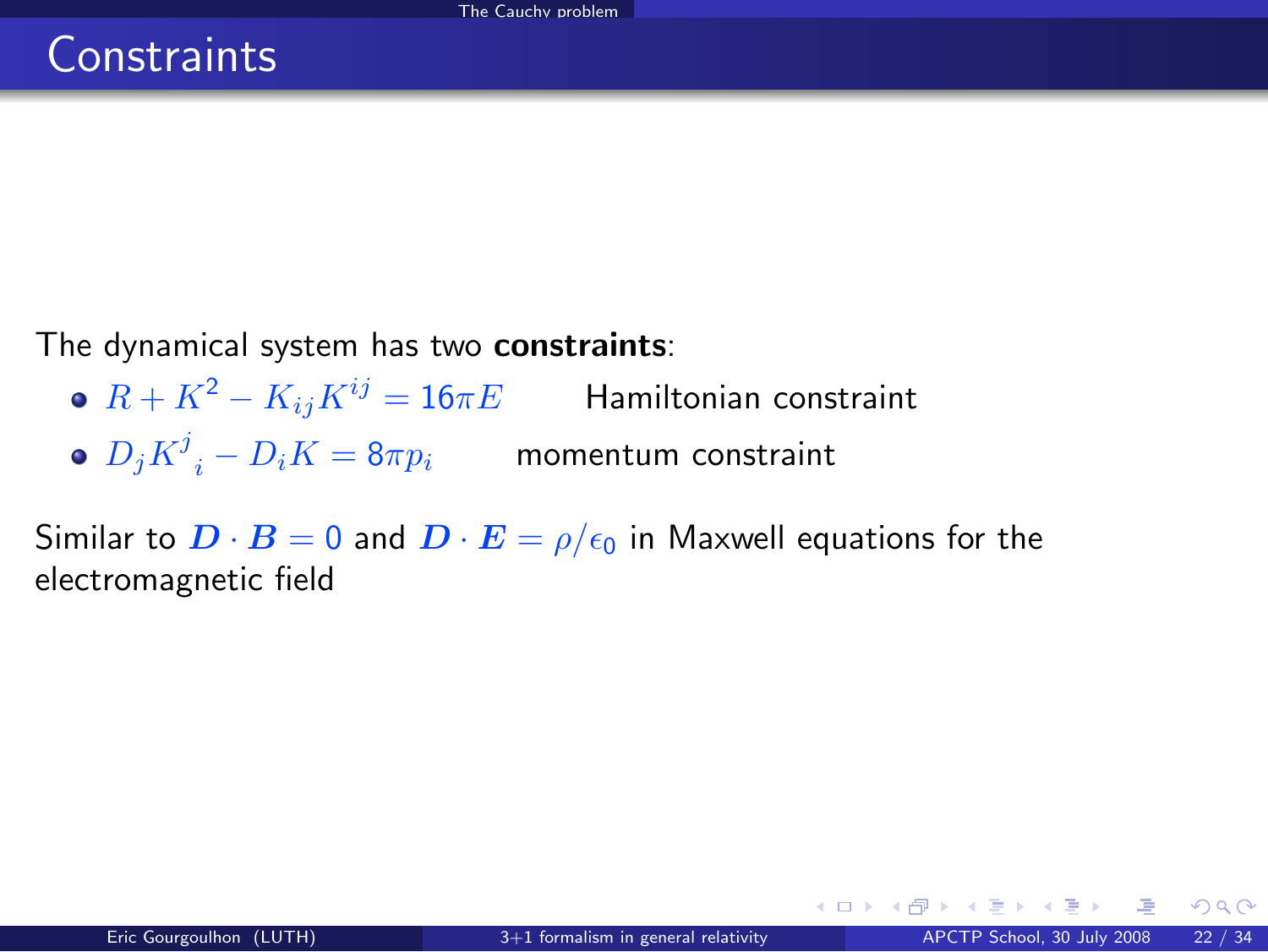# Cauchy problem

The first two equations of the  $3+1$  Einstein system [reminder](#page-27-0) can be put in the form of a Cauchy problem:

$$
\frac{\partial^2 \gamma_{ij}}{\partial t^2} = F_{ij} \left( \gamma_{kl}, \frac{\partial \gamma_{kl}}{\partial x^m}, \frac{\partial \gamma_{kl}}{\partial t}, \frac{\partial^2 \gamma_{kl}}{\partial x^m \partial x^n} \right)
$$
(1)

*Cauchy problem:* given initial data at  $t=0$ :  $\gamma_{ij}$  and  $\frac{\partial \gamma_{ij}}{\partial t}$ , find a solution for  $t>0$ 

 $\Omega$ 

<span id="page-33-0"></span>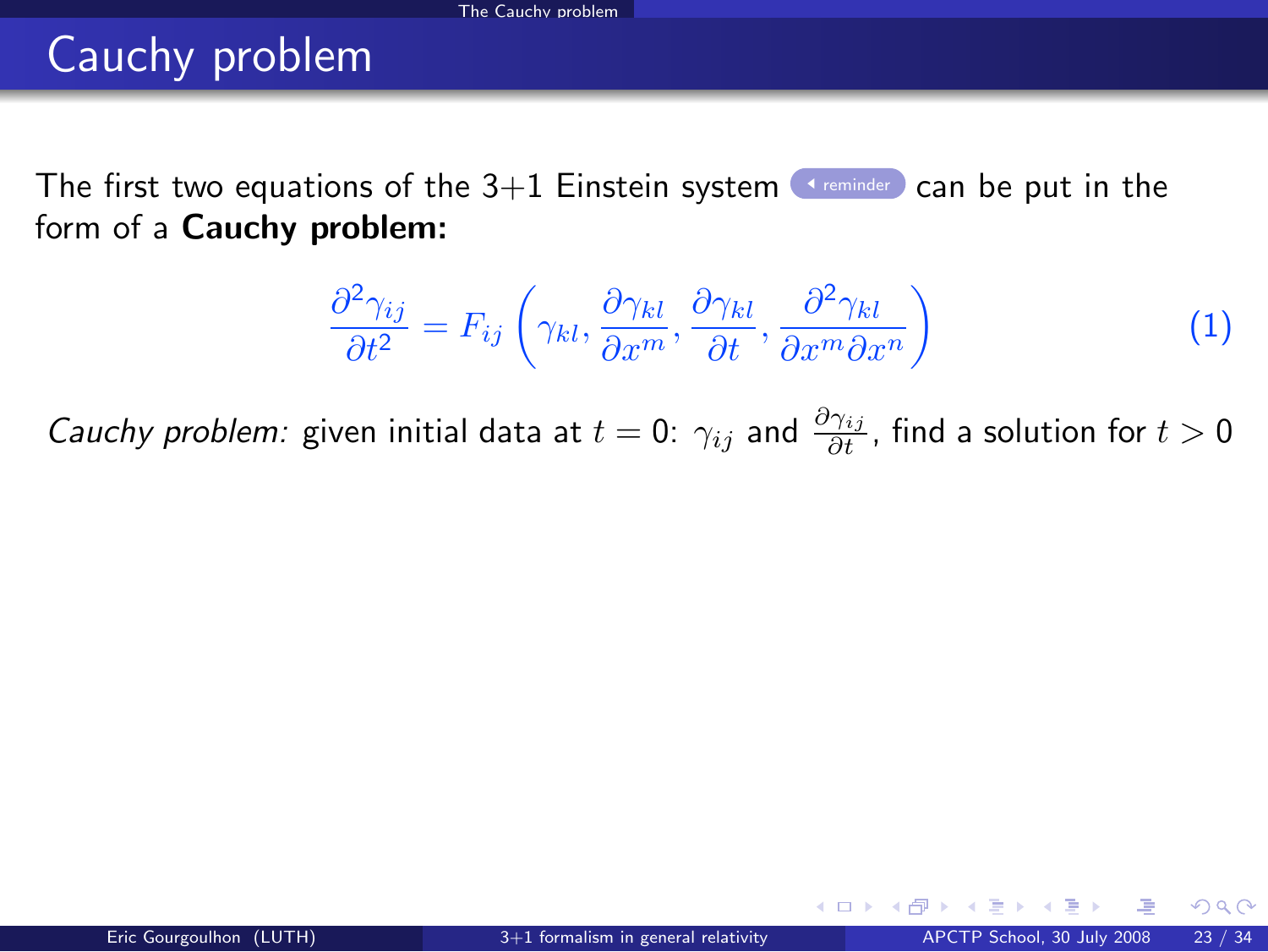# Cauchy problem

The first two equations of the  $3+1$  Einstein system [reminder](#page-27-0) can be put in the form of a Cauchy problem:

$$
\frac{\partial^2 \gamma_{ij}}{\partial t^2} = F_{ij} \left( \gamma_{kl}, \frac{\partial \gamma_{kl}}{\partial x^m}, \frac{\partial \gamma_{kl}}{\partial t}, \frac{\partial^2 \gamma_{kl}}{\partial x^m \partial x^n} \right)
$$
(1)

*Cauchy problem:* given initial data at  $t=0$ :  $\gamma_{ij}$  and  $\frac{\partial \gamma_{ij}}{\partial t}$ , find a solution for  $t>0$ 

But this Cauchy problem is subject to the constraints

- $R + K^2 K_{ij}K^{ij} = 16\pi E$  Hamiltonian constraint
- $D_j{K^j}_i D_i K = 8\pi p_i$  momentum constraint

#### Preservation of the constraints

Thanks to the Bianchi identities, it can be shown that if the constraints are satisfied at  $t = 0$ , they are preserved by the evolution system [\(1\)](#page-33-0)

 $\Omega$ 

メロメ メ都 メメ 君 メメ ヨメ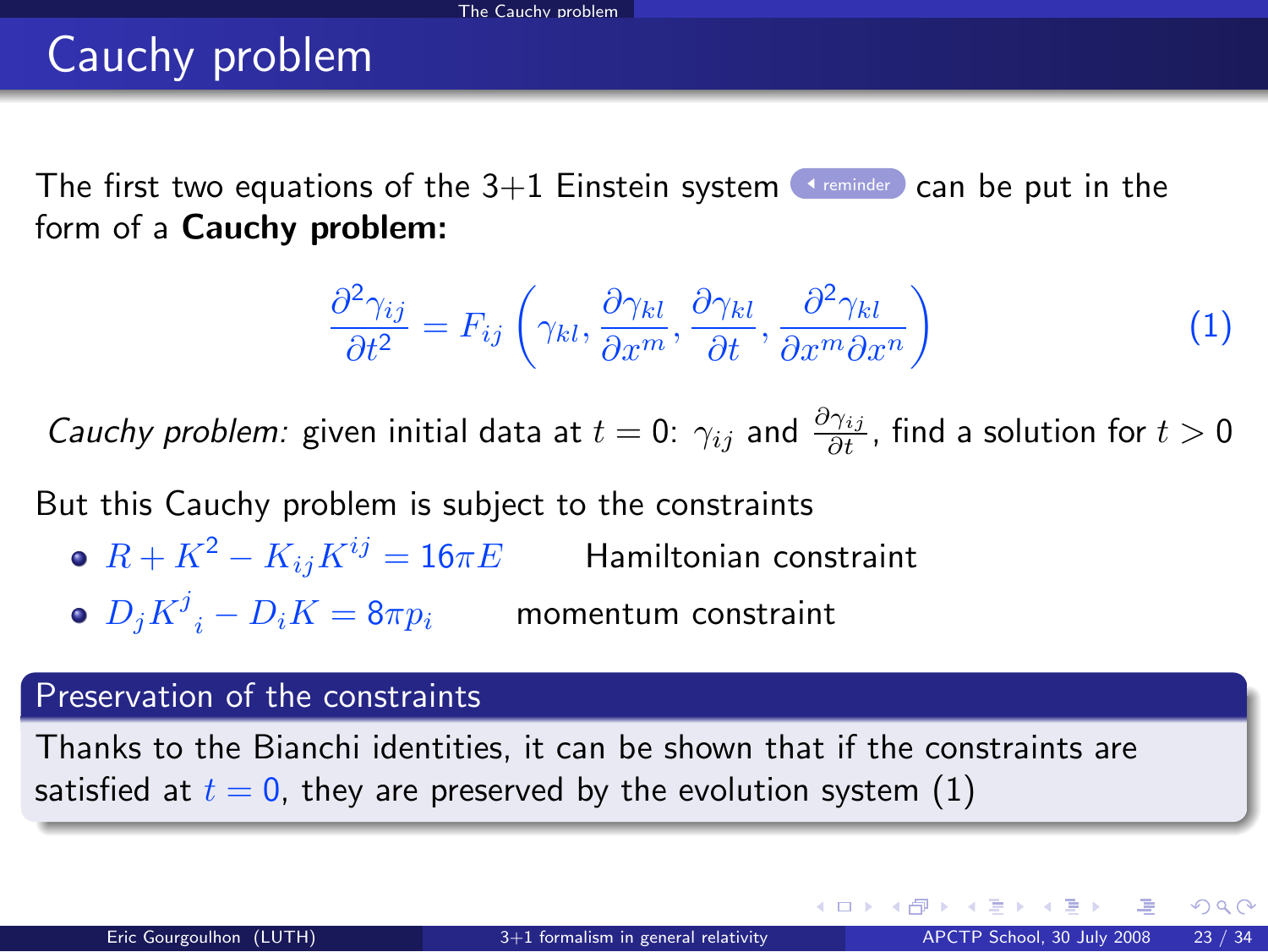#### Existence and uniqueness of solutions

#### Question:

Given a set  $(\Sigma_0, \gamma, K, E, p)$ , where  $\Sigma_0$  is a three-dimensional manifold,  $\gamma$  a Riemannian metric on  $\Sigma_0$ , K a symmetric bilinear form field on  $\Sigma_0$ , E a scalar field on  $\Sigma_0$  and p a 1-form field on  $\Sigma_0$ , which obeys the constraint equations, does there exist a spacetime  $(M, g, T)$  such that  $(g, T)$  fulfills the Einstein equation and  $\Sigma_0$  can be embedded as an hypersurface of  $\mathcal M$  with induced metric  $\gamma$  and extrinsic curvature  $K$  ?

#### Answer:

- **•** the solution exists and is unique in a vicinity of  $\Sigma_0$  for **analytic** initial data (Cauchy-Kovalevskaya theorem) (Darmois 1927, Lichnerowicz 1939)
- **•** the solution exists and is unique in a vicinity of  $\Sigma_0$  for **generic** (i.e. smooth) initial data (Choquet-Bruhat 1952)
- o there exists a unique maximal solution (Choquet-Bruhat & Geroch 1969)

 $\Omega$ 

メロト メ押 トメミト メミト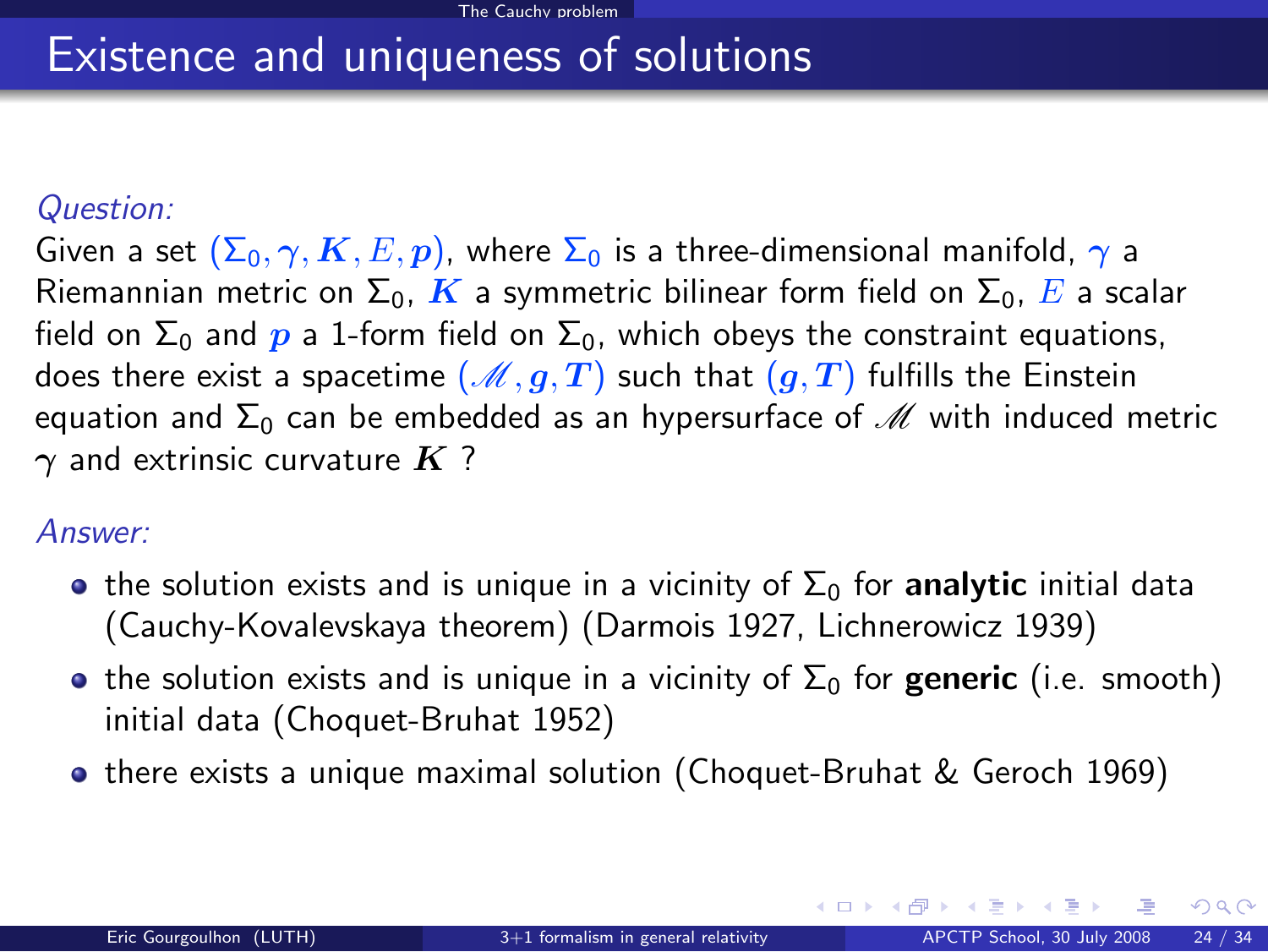### **Outline**

The  $3+1$  foliation of spacetime

<sup>2</sup> [3+1 decomposition of Einstein equation](#page-21-0)

[The Cauchy problem](#page-30-0)

#### <sup>4</sup> [Conformal decomposition](#page-36-0)

舌  $\sim$ 

**←ロ ▶ ← イ 同 →** 

<span id="page-36-0"></span> $299$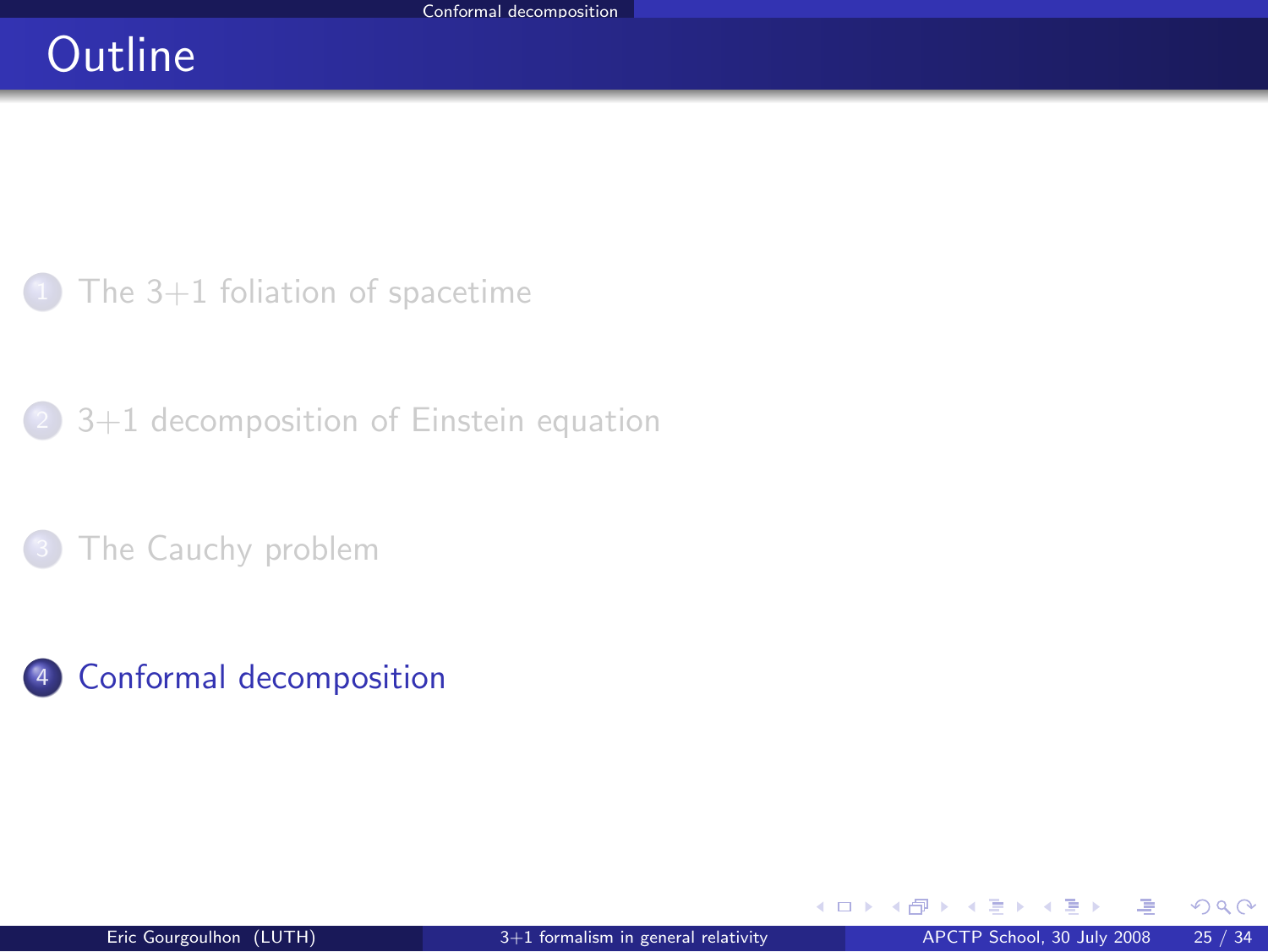### Conformal metric

Introduce on  $\Sigma_t$  a metric  $\tilde{\gamma}$  conformally related to the induced metric  $\gamma$ :

$$
\gamma_{ij}=\Psi^4\tilde{\gamma}_{ij}
$$

Ψ : conformal factor Inverse metric:

 $\gamma^{ij}=\Psi^{-4}\,\tilde{\gamma}^{ij}$ 

K ロ ▶ K 御 ▶ K 경 ▶ K 경

 $299$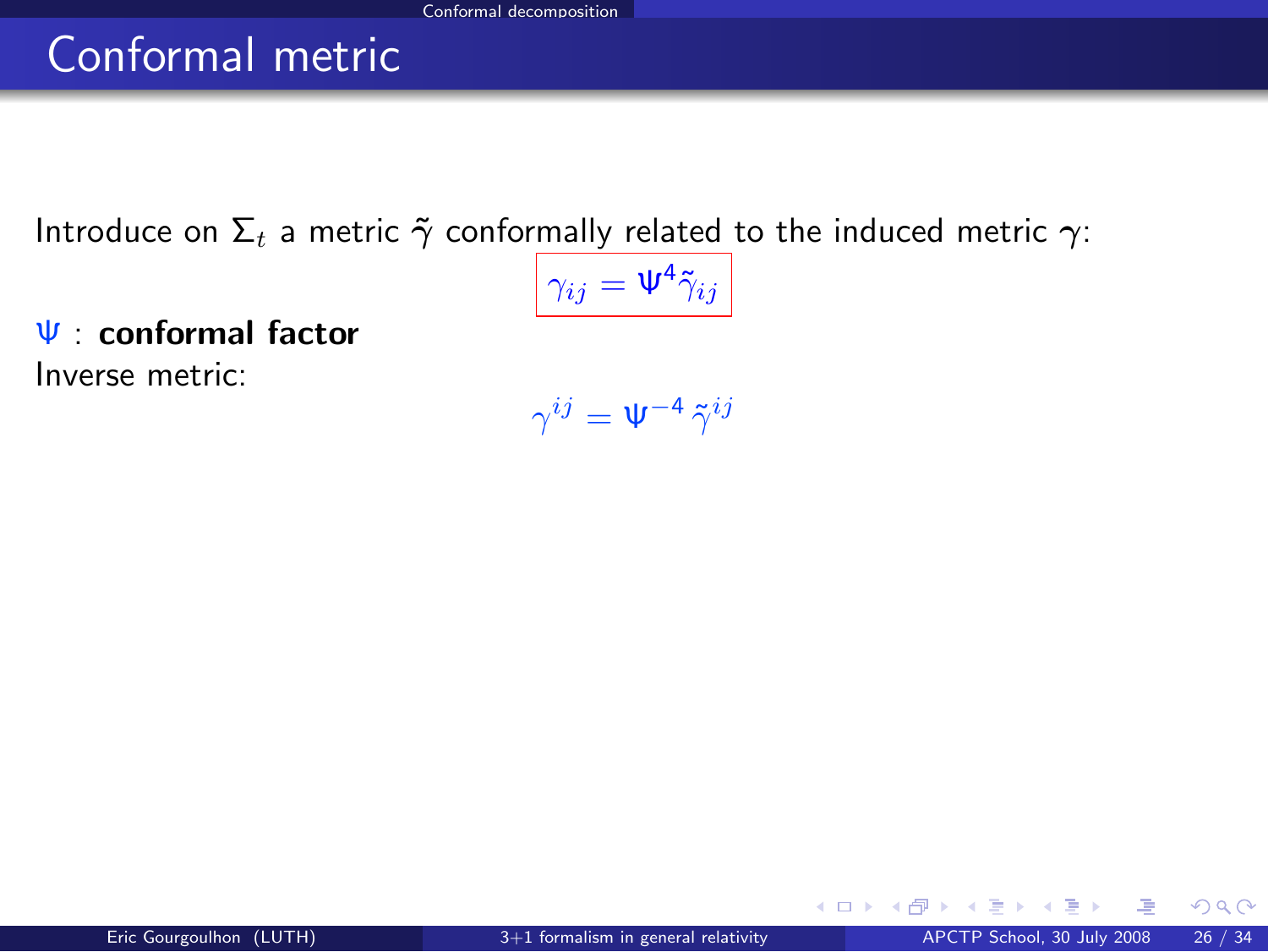# Conformal metric

Introduce on  $\Sigma_t$  a metric  $\tilde{\gamma}$  conformally related to the induced metric  $\gamma$ :

$$
\gamma_{ij}=\Psi^4\tilde{\gamma}_{ij}
$$

Ψ : conformal factor Inverse metric:

$$
\gamma^{ij}=\Psi^{-4}\,\tilde{\gamma}^{ij}
$$

Motivations:

• the gravitational field degrees of freedom are carried by conformal equivalence classes (York 1971)

 $\Omega$ 

**K ロ ト K 何 ト K ヨ ト K**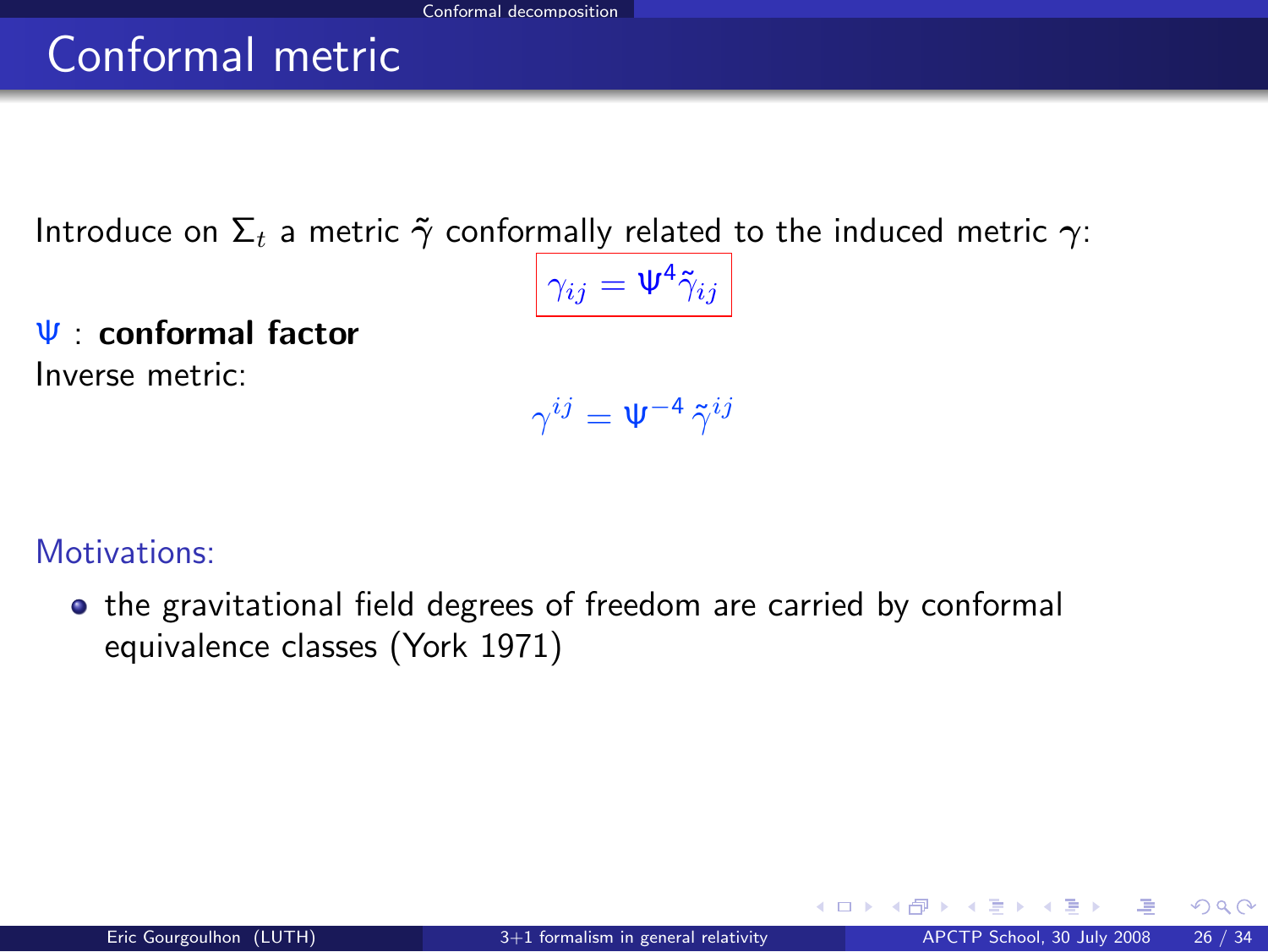# Conformal metric

Introduce on  $\Sigma_t$  a metric  $\tilde{\gamma}$  conformally related to the induced metric  $\gamma$ :

$$
\gamma_{ij}=\Psi^4\tilde{\gamma}_{ij}
$$

Ψ : conformal factor Inverse metric:

 $\gamma^{ij}=\Psi^{-4}\,\tilde{\gamma}^{ij}$ 

Motivations:

- the gravitational field degrees of freedom are carried by conformal equivalence classes (York 1971)
- the conformal decomposition is of great help for preparing initial data as solution of the constraint equations

 $\Omega$ 

イロト イ押ト イヨト イ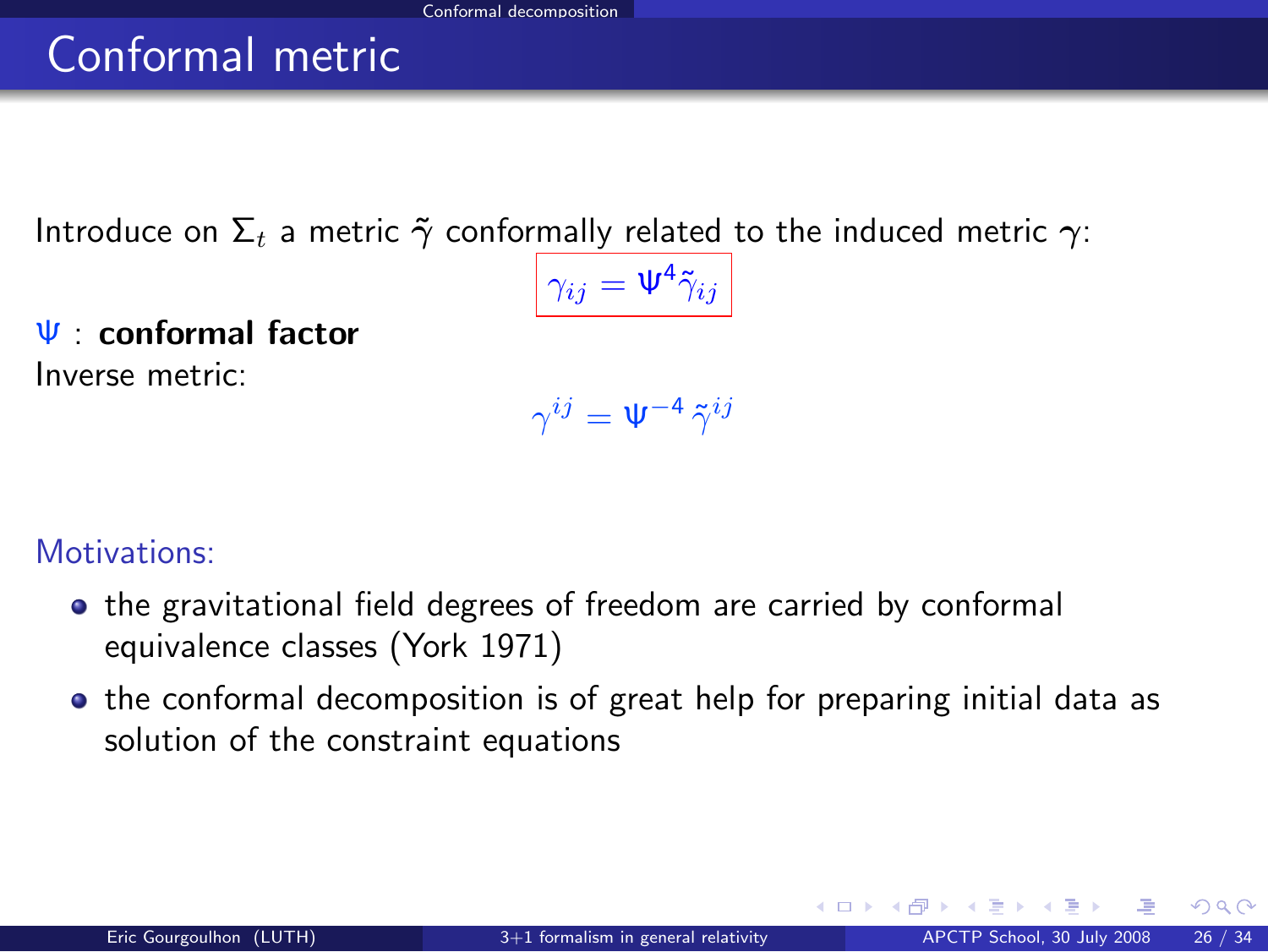## Conformal connection

 $\tilde{\gamma}$  Riemannian metric on  $\Sigma_t$ : it has a unique Levi-Civita connection associated to it:  $\tilde{\bm{D}}\tilde{\bm{\gamma}}=0$ 

Christoffel symbols:  $\tilde{\mathsf{\Gamma}}^{k}_{\ ij}=\frac{1}{2}$  $\frac{1}{2}\tilde{\gamma}^{kl} \left(\frac{\partial \tilde{\gamma}_{lj}}{\partial x^{i}}\right)$  $\frac{\partial \tilde{\gamma}_{lj}}{\partial x^{i}} + \frac{\partial \tilde{\gamma}_{il}}{\partial x^{j}}$  $\frac{\partial \tilde{\gamma}_{il}}{\partial x^j} - \frac{\partial \tilde{\gamma}_{ij}}{\partial x^l}$  $\partial x^l$ λ

Relation between the two connections:

$$
D_k T^{i_1...i_p}_{j_1...j_q} = \tilde{D}_k T^{i_1...i_p}_{j_1...j_q} + \sum_{r=1}^p C^{i_r}_{\ \ kl} T^{i_1...l...i_p}_{j_1...j_q} - \sum_{r=1}^q C^l_{\ \ kj_r} T^{i_1...i_p}_{j_1...l...j_q}
$$
  
with 
$$
C^k_{\ ij} := \Gamma^k_{\ ij} - \tilde{\Gamma}^k_{\ ij}
$$
  
One finds  

$$
C^k_{\ ij} = 2 \left( \delta^k_{\ i} \tilde{D}_j \ln \Psi + \delta^k_{\ j} \tilde{D}_i \ln \Psi - \tilde{D}^k \ln \Psi \tilde{\gamma}_{ij} \right)
$$

Application: divergence relation :  $D_i v^i = \Psi^{-6} \tilde{D}_i \left( \Psi^{6} v^i \right)$ 

**K ロ ト K 何 ト K ヨ ト K**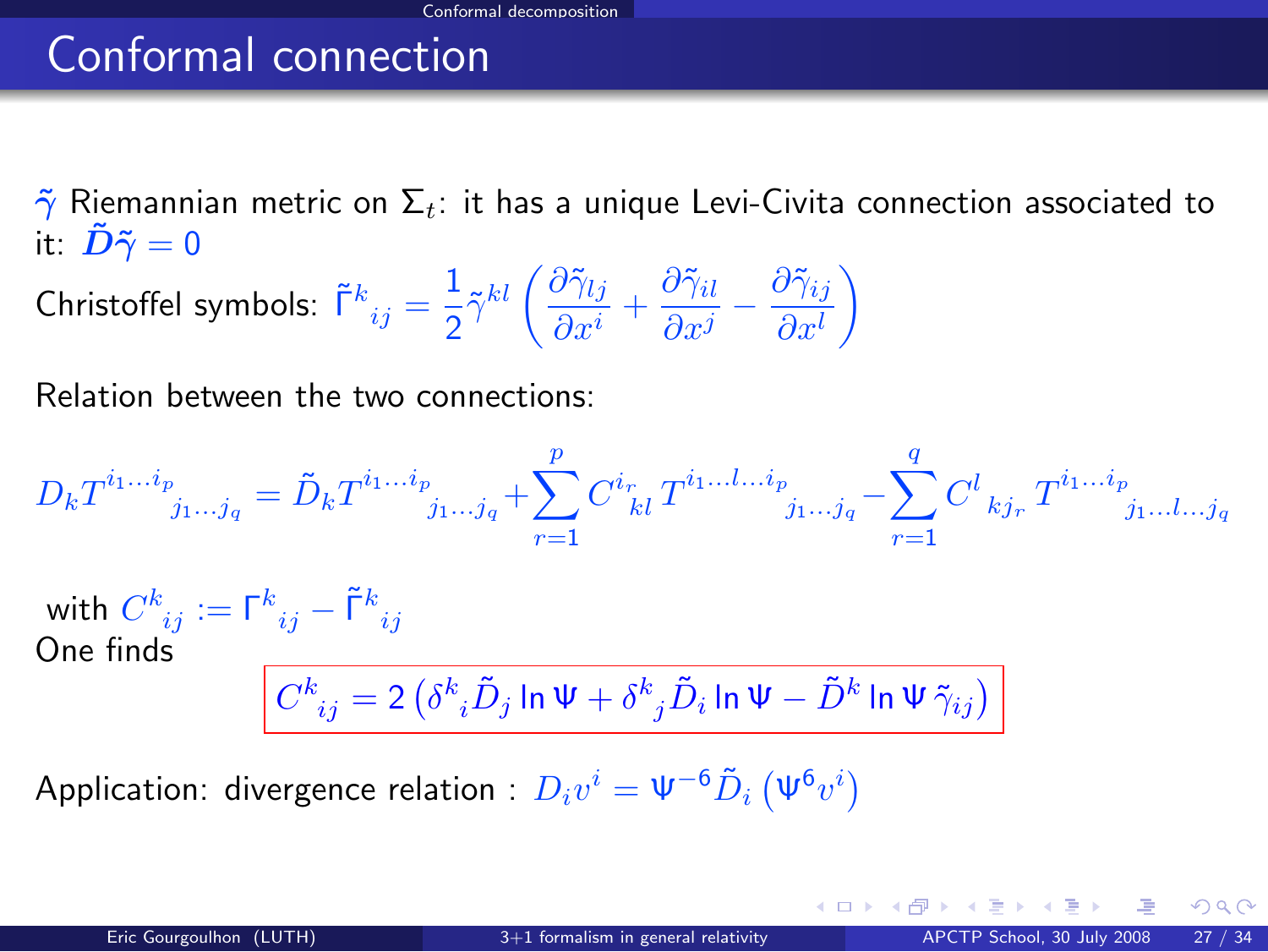## Conformal decomposition of the Ricci tensor

From the Ricci identity:

$$
R_{ij} = \tilde{R}_{ij} + \tilde{D}_k C^k_{\ \ ij} - \tilde{D}_i C^k_{\ \ kj} + C^k_{\ \ ij} C^l_{\ \ lk} - C^k_{\ \ il} C^l_{\ \ kj}
$$

In the present case this formula reduces to

 $R_{ij}=\tilde{R}_{ij}-2\tilde{D}_i\tilde{D}_j$  In  $\Psi-2\tilde{D}_k\tilde{D}^k$  In  $\Psi\,\tilde{\gamma}_{ij}+4\tilde{D}_i$  In  $\Psi\,\tilde{D}_j$  In  $\Psi-4\tilde{D}_k$  In  $\Psi\,\tilde{D}^k$  In  $\Psi\,\tilde{\gamma}_{ij}$ 

Scalar curvature :

<span id="page-41-0"></span>
$$
\boxed{R=\Psi^{-4}\tilde{R}-8\Psi^{-5}\tilde{D}_i\tilde{D}^i\Psi}
$$
 where  $R:=\gamma^{ij}R_{ij}$  and  $\tilde{R}:=\tilde{\gamma}^{ij}\tilde{R}_{ij}$ 

 $\Omega$ 

**←ロ ▶ ← イ 同 →**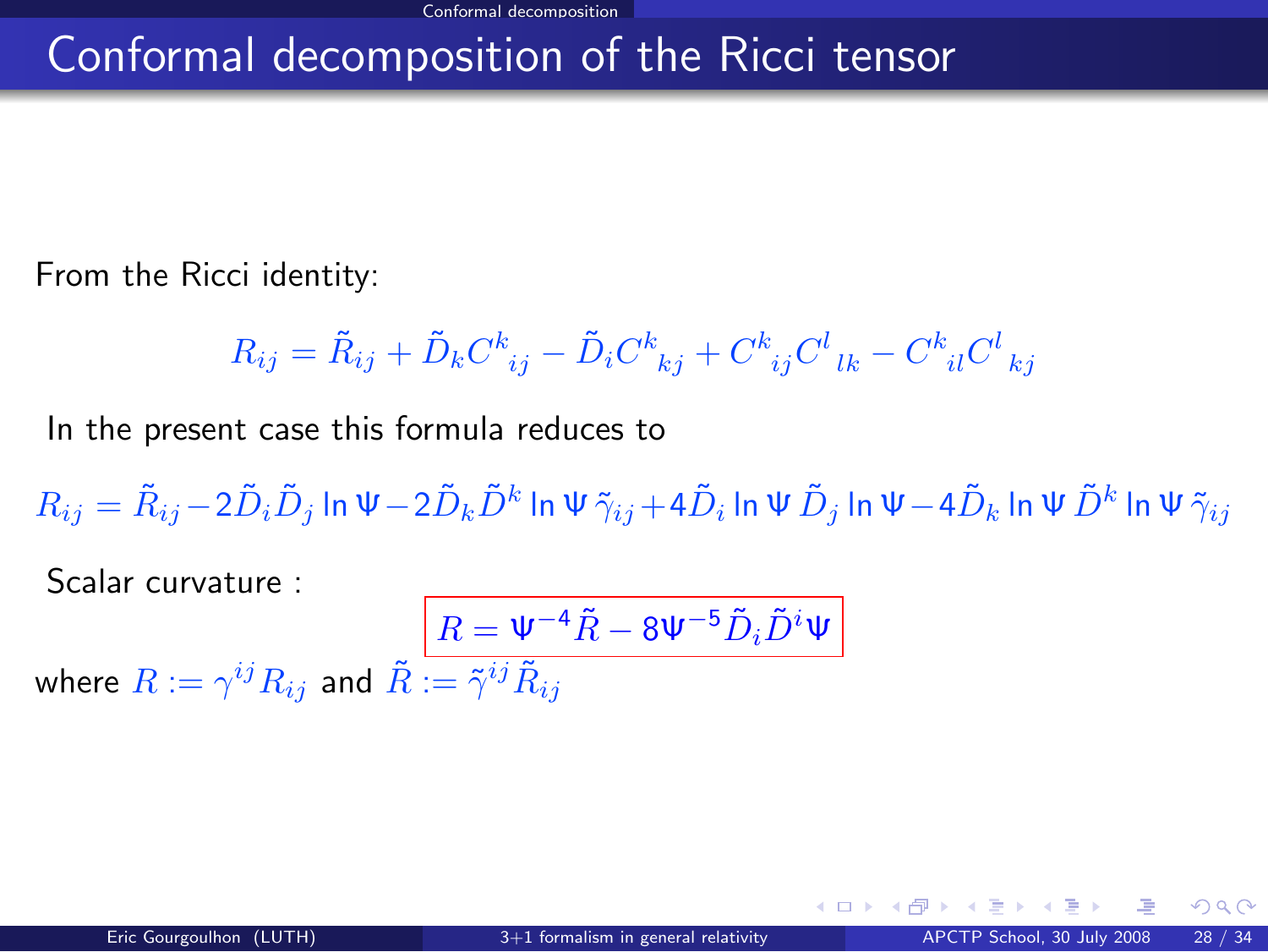## Conformal decomposition of the extrinsic curvature

**•** First step: traceless decomposition:

$$
K^{ij}=:A^{ij}+\frac{1}{3}K\gamma^{ij}
$$

with  $\gamma_{ij}A^{ij}=0$ 

Second step: conformal decomposition of the traceless part:

$$
A^{ij} = \Psi^{\alpha} \tilde{A}^{ij}
$$

with  $\alpha$  to be determined

4 0 3 4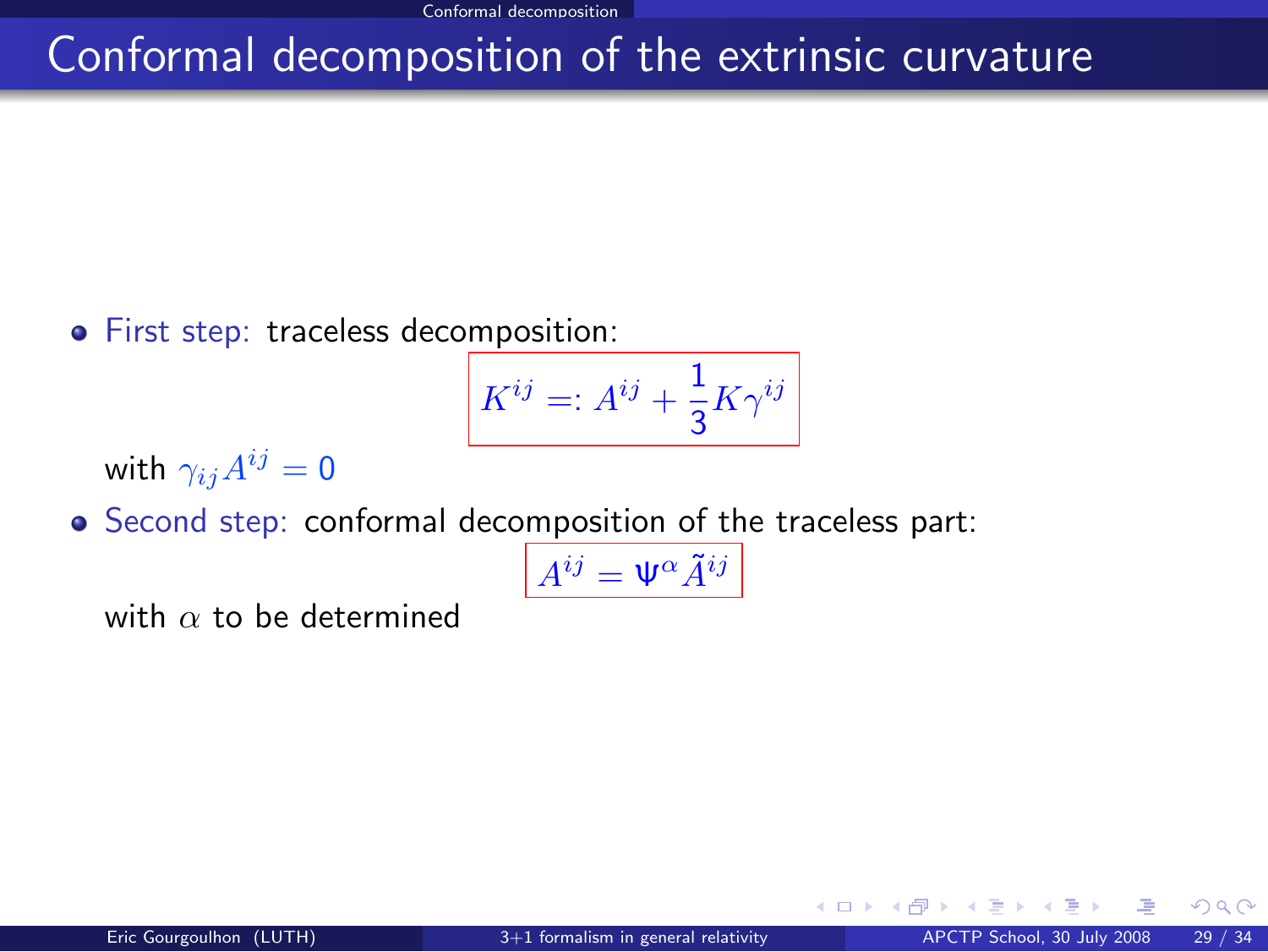## "Time evolution" scaling  $\alpha = -4$

Time evolution of the 3-metric  $\frac{c \cdot \text{remainder}}{\epsilon}$  :  $\left(\frac{\partial}{\partial t} - \mathcal{L}_{\boldsymbol{\beta}}\right) \gamma^{ij} = 2 N K^{ij}$ trace part :  $\left(\frac{\partial}{\partial t} - \mathcal{L}_{\boldsymbol{\beta}} \right)$  In  $\Psi = \frac{1}{6}$  $\left( \tilde{D}_i \beta^i - NK - \frac{\partial}{\partial t} \ln \tilde{\gamma} \right)$ traceless part :  $\left(\frac{\partial}{\partial t} - \mathcal{L}_{\boldsymbol{\beta}}\right) \tilde{\gamma}^{ij} = 2N \Psi^4 A^{ij} + \frac{2}{3}$  $\frac{\epsilon}{3} \tilde{D}_k \beta^k \, \tilde{\gamma}^{ij}$ 

 $\Omega$ 

∢ □ ▶ кฅ ▶ к ≡ ▶ к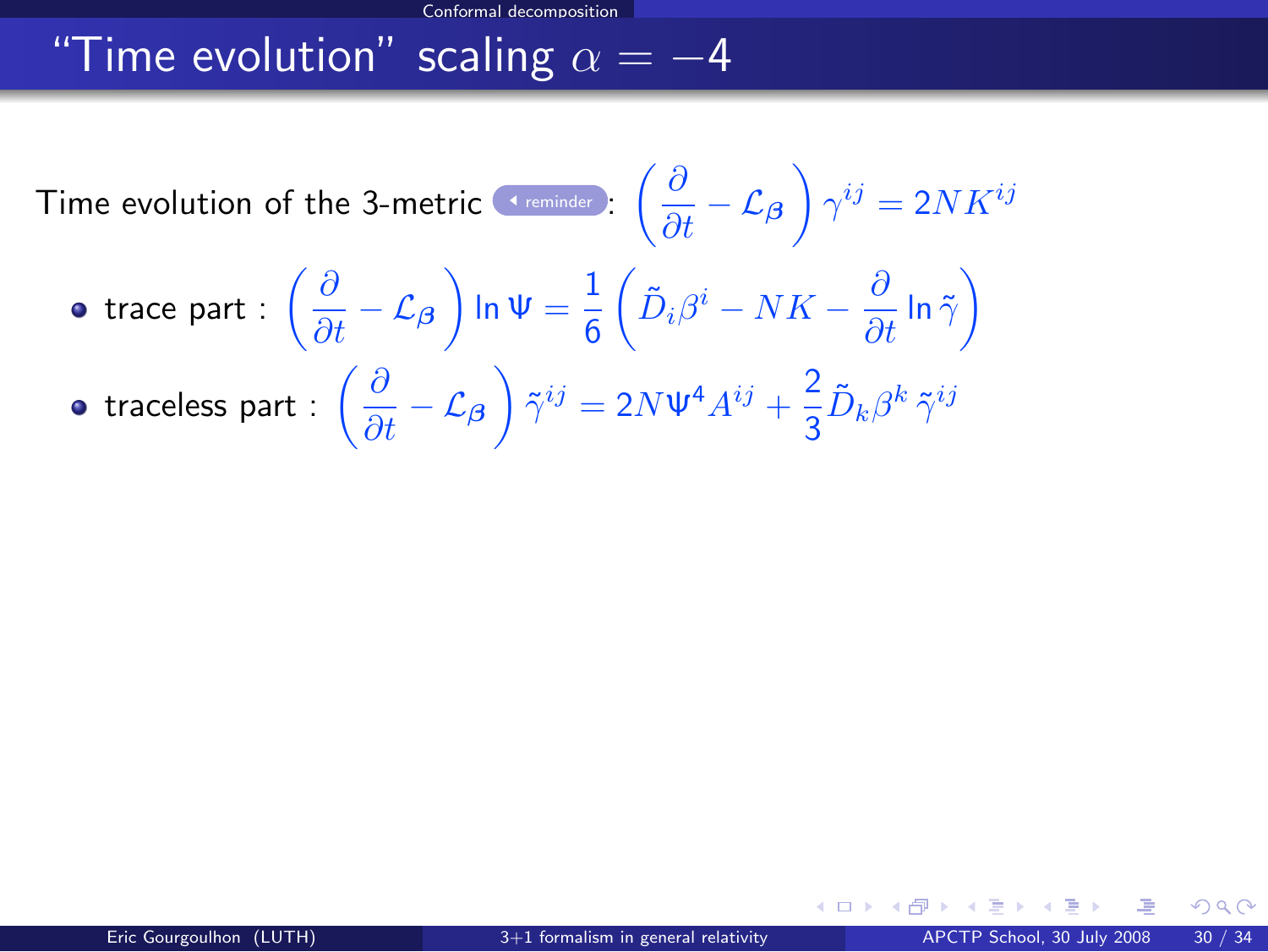## "Time evolution" scaling  $\alpha = -4$

Time evolution of the 3-metric (ferminder): 
$$
\left(\frac{\partial}{\partial t} - \mathcal{L}_{\beta}\right) \gamma^{ij} = 2NK^{ij}
$$
  
\n• trace part :  $\left(\frac{\partial}{\partial t} - \mathcal{L}_{\beta}\right) \ln \Psi = \frac{1}{6} \left(\tilde{D}_{i}\beta^{i} - NK - \frac{\partial}{\partial t} \ln \tilde{\gamma}\right)$   
\n• traceless part :  $\left(\frac{\partial}{\partial t} - \mathcal{L}_{\beta}\right) \tilde{\gamma}^{ij} = 2N\Psi^{4}A^{ij} + \frac{2}{3}\tilde{D}_{k}\beta^{k} \tilde{\gamma}^{ij}$ 

This suggests to introduce

 $\tilde{A}^{ij} := \Psi^4 A^{ij}$ 

(Nakamura 1994)

 $\implies$  momentum constraint becomes

$$
\tilde{D}_j \tilde{A}^{ij} + 6 \tilde{A}^{ij} \tilde{D}_j \ln \Psi - \frac{2}{3} \tilde{D}^i K = 8\pi \Psi^4 p^i
$$

 $\Omega$ 

メロトメ 御下 メミトメ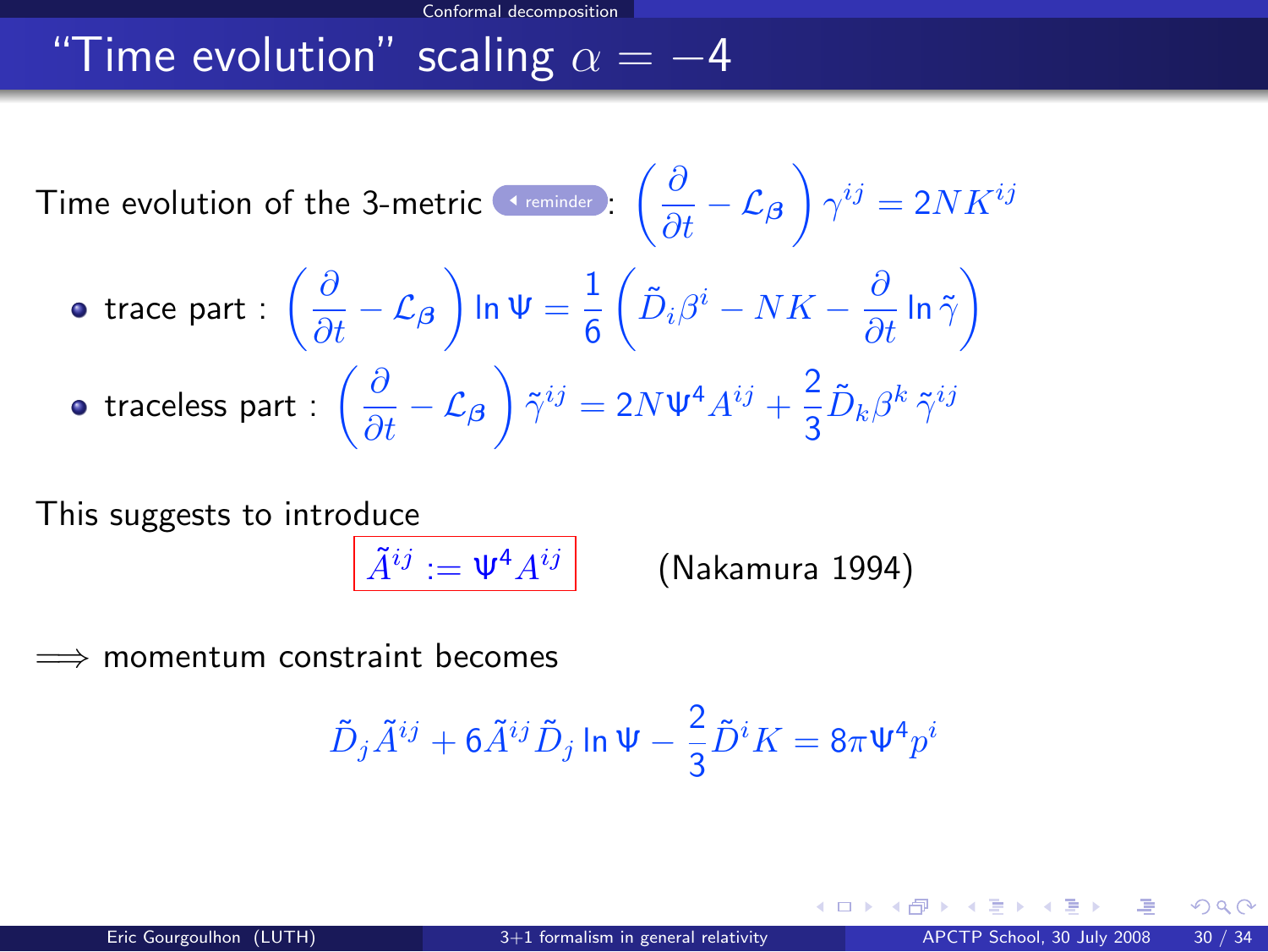#### "Momentum-constraint" scaling  $\alpha = -10$

Momentum constraint:  $D_i K^{ij} - D^i K = 8\pi p^i$ 

Now  $D_j K^{ij} = D_j A^{ij} + \frac{1}{2}$  $rac{1}{3}D^iK$  and

$$
D_j A^{ij} = \tilde{D}_j A^{ij} + C^i{}_{jk} A^{kj} + C^j{}_{jk} A^{ik}
$$
  
=  $\tilde{D}_j A^{ij} + 2 (\delta^i{}_j \tilde{D}_k \ln \Psi + \delta^i{}_k \tilde{D}_j \ln \Psi - \tilde{D}^i \ln \Psi \tilde{\gamma}_{jk}) A^{kj} + 6 \tilde{D}_k \ln \Psi A^{ik}$   
=  $\tilde{D}_j A^{ij} + 10 A^{ij} \tilde{D}_j \ln \Psi - 2 \tilde{D}^i \ln \Psi \underbrace{\tilde{\gamma}_{jk} A^{jk}}_{=0}$ 

Hence  $D_j A^{ij} = \Psi^{-10} \tilde{D}_j \left( \Psi^{10} A^{ij} \right)$ 

 $\Omega$ 

メロメ メ都 メメ ミメ メミメ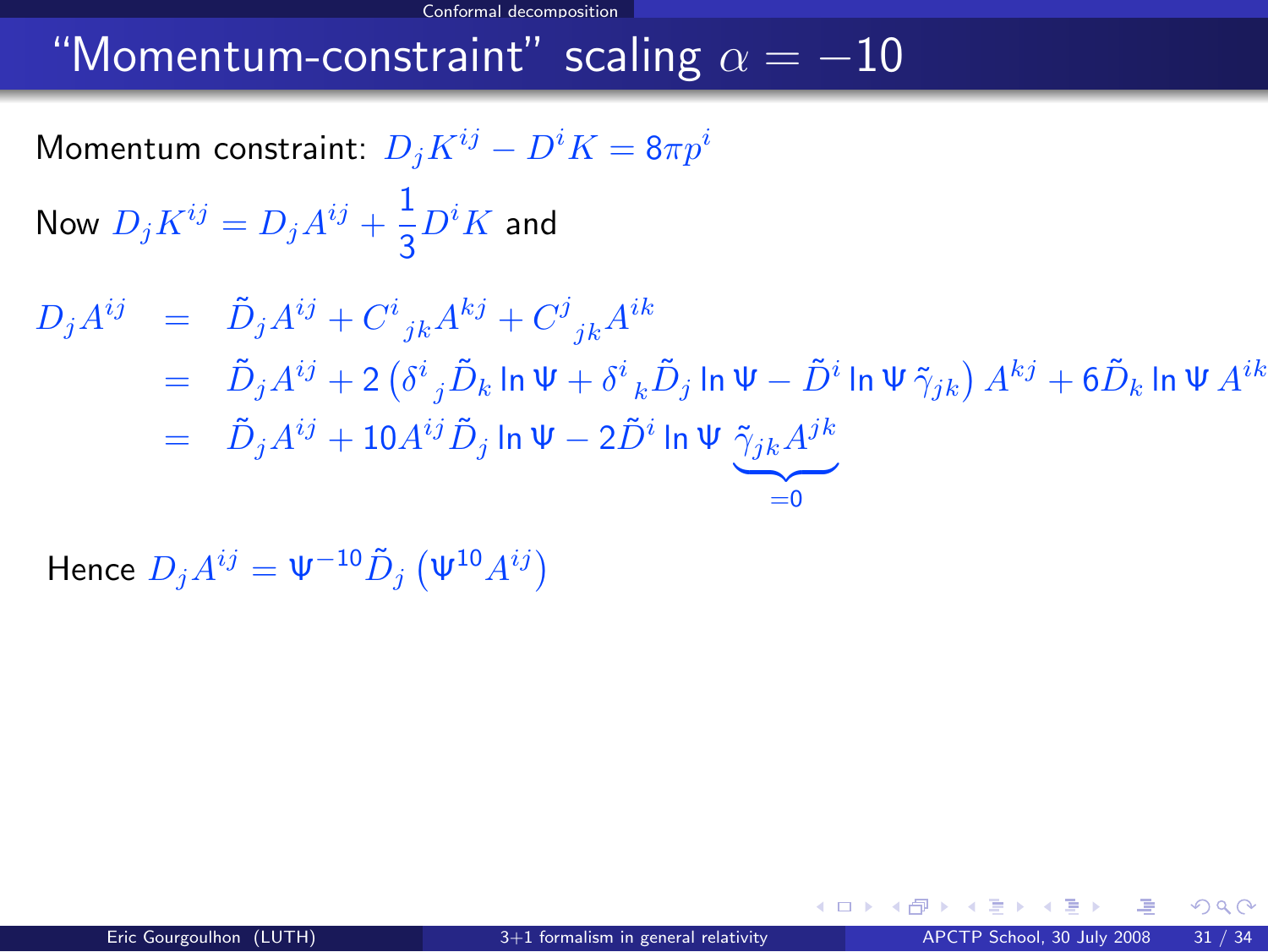### "Momentum-constraint" scaling  $\alpha = -10$

Momentum constraint:  $D_i K^{ij} - D^i K = 8\pi p^i$ 

Now  $D_j K^{ij} = D_j A^{ij} + \frac{1}{2}$  $rac{1}{3}D^iK$  and

$$
D_j A^{ij} = \tilde{D}_j A^{ij} + C^i{}_{jk} A^{kj} + C^j{}_{jk} A^{ik}
$$
  
=  $\tilde{D}_j A^{ij} + 2 (\delta^i{}_j \tilde{D}_k \ln \Psi + \delta^i{}_k \tilde{D}_j \ln \Psi - \tilde{D}^i \ln \Psi \tilde{\gamma}_{jk}) A^{kj} + 6 \tilde{D}_k \ln \Psi A^{ik}$   
=  $\tilde{D}_j A^{ij} + 10 A^{ij} \tilde{D}_j \ln \Psi - 2 \tilde{D}^i \ln \Psi \underbrace{\tilde{\gamma}_{jk} A^{jk}}_{=0}$ 

Hence  $D_j A^{ij} = \Psi^{-10} \tilde{D}_j \left( \Psi^{10} A^{ij} \right)$ 

This suggests to introduce

$$
\widehat{A}^{ij} := \Psi^{10} A^{ij} \qquad \qquad \text{(Lichnerowicz 1944)}
$$

momentum constraint becomes

$$
\tilde{D}_j\hat{A}^{ij}-\frac{2}{3}\Psi^6\tilde{D}^iK=8\pi\Psi^{10}p^i
$$

400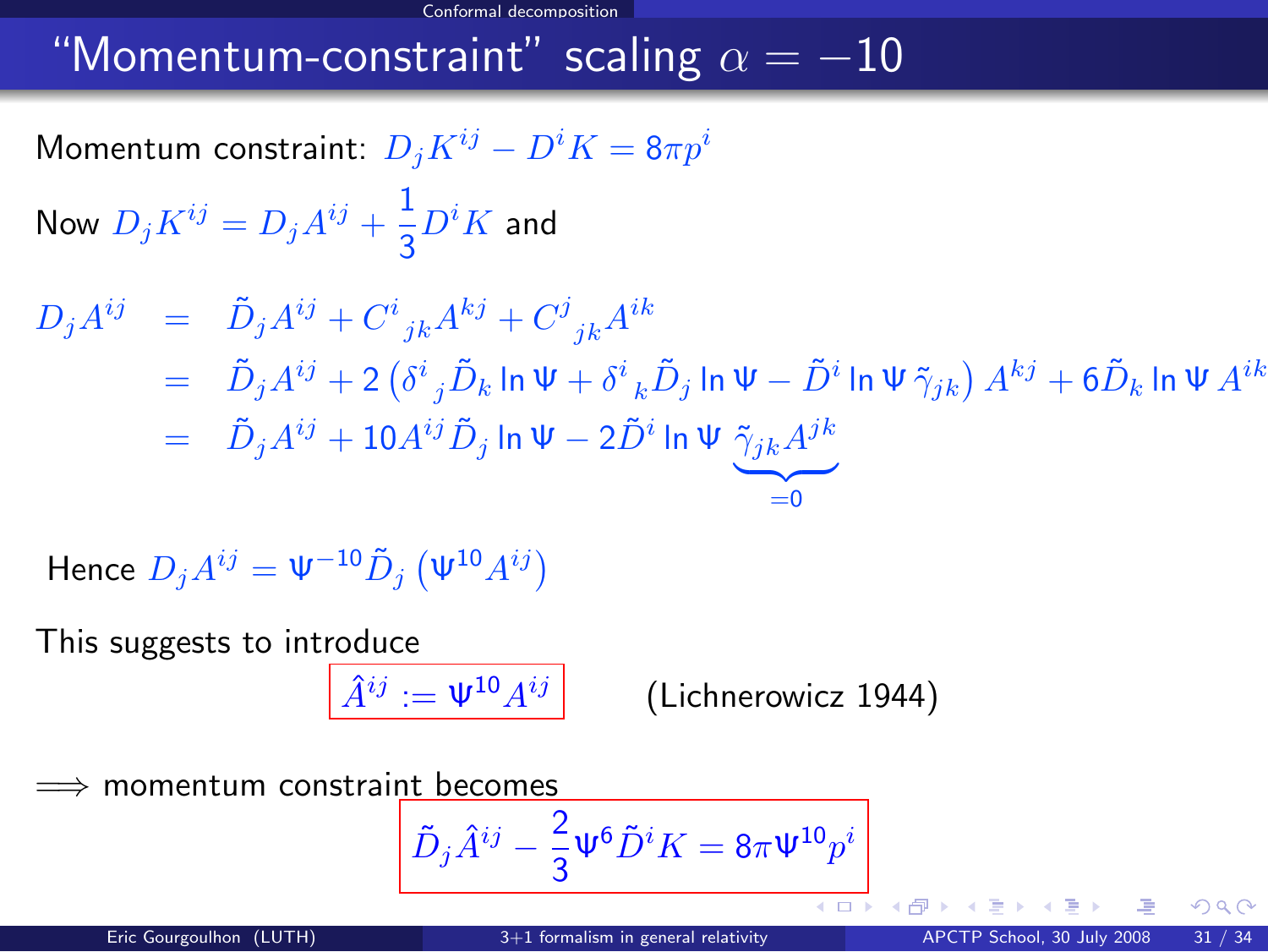#### Hamiltonian constraint as the Lichnerowicz equation

Hamiltonian constraint:  $R + K^2 - K_{ij}K^{ij} = 16\pi E$ 

Now (1.2.2) Show that 
$$
R = \Psi^{-4}\tilde{R} - 8\Psi^{-5}\tilde{D}_i\tilde{D}^i\Psi
$$
 and  $K_{ij}K^{ij} = \Psi^{-12}\hat{A}_{ij}\hat{A}^{ij} + \frac{K^2}{3}$ 

so that

$$
\tilde{D}_i\tilde{D}^i\Psi-\frac{1}{8}\tilde{R}\Psi+\frac{1}{8}\hat{A}_{ij}\hat{A}^{ij}\,\Psi^{-7}+\left(2\pi E-\frac{1}{12}K^2\right)\Psi^5=0
$$

This is Lichnerowicz equation (or Lichnerowicz-York equation).

 $\Omega$ 

**←ロ ▶ ← イ 同 →**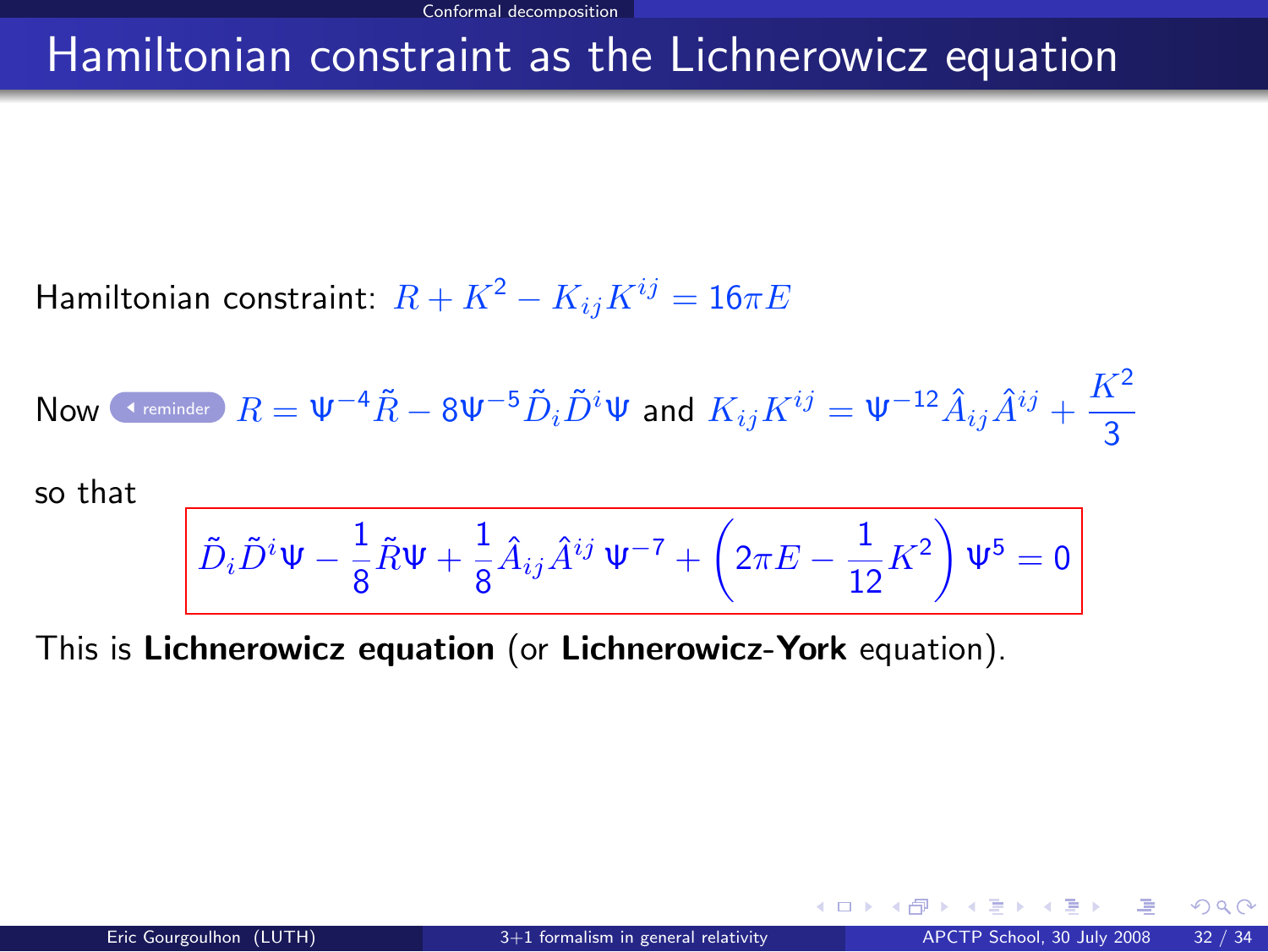#### Conformal decomposition Summary: conformal 3+1 Einstein system

Version  $\alpha = -4$  (Shibata & Nakamura 1995):

$$
\left(\frac{\partial}{\partial t} - \mathcal{L}_{\beta}\right) \Psi = \frac{\Psi}{6} \left(\tilde{D}_{i}\beta^{i} - NK - \frac{\partial}{\partial t} \ln \tilde{\gamma}\right)
$$
\n
$$
\left(\frac{\partial}{\partial t} - \mathcal{L}_{\beta}\right) \tilde{\gamma}^{ij} = 2N \tilde{A}^{ij} + \frac{2}{3} \tilde{D}_{k}\beta^{k} \tilde{\gamma}^{ij}
$$
\n
$$
\left(\frac{\partial}{\partial t} - \mathcal{L}_{\beta}\right) K = -\Psi^{-4} \left(\tilde{D}_{i}\tilde{D}^{i}N + 2\tilde{D}_{i}\ln\Psi \tilde{D}^{i}N\right)
$$
\n
$$
+ N \left[4\pi (E + S) + \tilde{A}_{ij}\tilde{A}^{ij} + \frac{K^{2}}{3}\right]
$$
\n
$$
\left(\frac{\partial}{\partial t} - \mathcal{L}_{\beta}\right) \tilde{A}^{ij} = \Psi^{-4} \left[N \left(\tilde{R}^{ij} - 2\tilde{D}^{i}\tilde{D}^{j} \ln \Psi\right) - \tilde{D}^{i}\tilde{D}^{j}N\right] + \cdots
$$
\n
$$
\left\{\begin{array}{l} \tilde{D}_{i}\tilde{D}^{i}\Psi - \frac{1}{8}\tilde{R}\Psi + \left(\frac{1}{8}\tilde{A}_{ij}\tilde{A}^{ij} - \frac{1}{12}K^{2} + 2\pi E\right)\Psi^{5} = 0\\ \tilde{D}_{j}\tilde{A}^{ij} + 6\tilde{A}^{ij}\tilde{D}_{j}\ln\Psi - \frac{2}{3}\tilde{D}^{i}K = 8\pi\Psi^{4}p^{i} \end{array}\right.
$$

メロト メ都 トメ ミトメ

 $299$